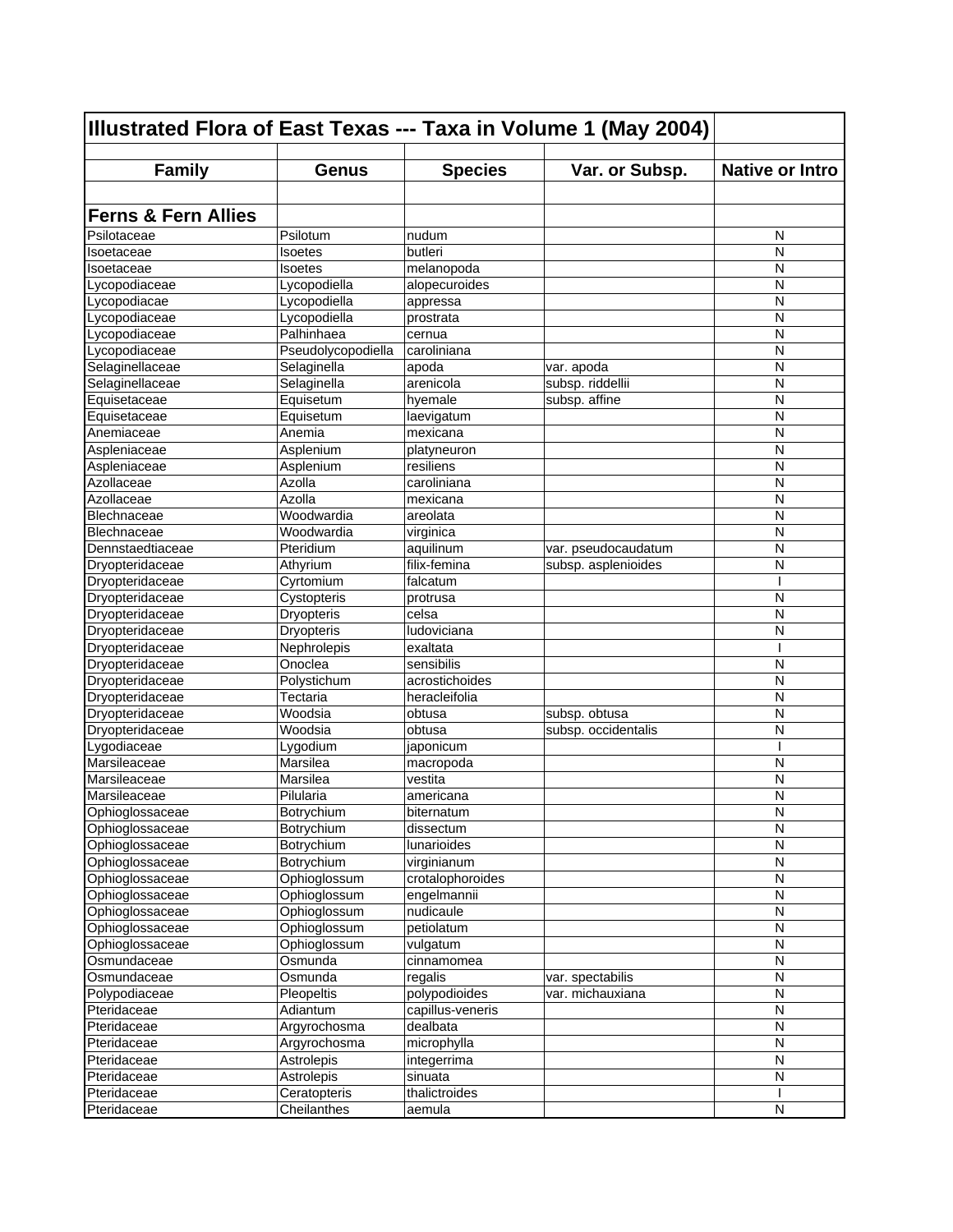| Illustrated Flora of East Texas --- Taxa in Volume 1 (May 2004) |                        |                         |                   |                        |
|-----------------------------------------------------------------|------------------------|-------------------------|-------------------|------------------------|
| <b>Family</b>                                                   | <b>Genus</b>           | <b>Species</b>          | Var. or Subsp.    | <b>Native or Intro</b> |
|                                                                 |                        |                         |                   |                        |
| Pteridaceae                                                     | Cheilanthes            | alabamensis             |                   | N                      |
| Pteridaceae                                                     | Cheilanthes            | eatonii                 |                   | N                      |
| Pteridaceae                                                     | Cheilanthes            | feei                    |                   | N                      |
| Pteridaceae                                                     | Cheilanthes            | horridula               |                   | N                      |
| Pteridaceae                                                     | Cheilanthes            | lanosa                  |                   | N                      |
| Pteridaceae                                                     | Cheilanthes            | lindheimeri             |                   | N                      |
| Pteridaceae                                                     | Cheilanthes            | tomentosa               |                   | N                      |
| Pteridaceae                                                     | Pellaea                | atropurpurea            |                   | N                      |
| Pteridaceae                                                     | Pellaea                | ovata                   |                   | N                      |
| Pteridaceae                                                     | Pellaea                | wrightiana              |                   | N                      |
| Pteridaceae                                                     | Pteris                 | multifida               |                   |                        |
| Salviniaceae                                                    | Salvinia               | minima                  |                   |                        |
| Salviniaceae                                                    | Salvinia               | molesta                 |                   |                        |
| Thelypteridaceae                                                | Macrothelypteris       | torresiana              |                   |                        |
| Thelypteridaceae                                                | Phegopteris            | hexagonoptera           |                   | N                      |
| Thelypteridaceae                                                | Thelypteris            | dentata                 |                   | N                      |
| Thelypteridaceae                                                | <b>Thelypteris</b>     | hispidula               | var. versicolor   | N                      |
| Thelypteridaceae                                                | Thelypteris            | kunthii                 |                   | N                      |
| Thelypteridaceae                                                | Thelypteris            | ovata                   | var. lindheimeri  | N                      |
| Thelypteridaceae                                                | Thelypteris            | palustris               | var. pubescens    | N                      |
|                                                                 |                        |                         |                   |                        |
| <b>Gymnosperms</b>                                              |                        |                         |                   |                        |
| Ephedraceae                                                     | Ephedra                | antisyphilitica         |                   | N                      |
| Cupressaceae                                                    | Juniperus              | ashei                   |                   | N                      |
| Cupressaceae                                                    | Juniperus              | pinchotii               |                   | N                      |
| Cupressaceae                                                    | Juniperus              | virginiana              | var. virginiana   | N                      |
| Cupressaceae                                                    | Taxodium               | distichum               | var. distichum    | N                      |
| Pinaceae                                                        | Pinus                  | echinata                |                   | N                      |
| Pinaceae                                                        | Pinus                  | elliottii               |                   | N                      |
| Pinaceae                                                        | Pinus                  | palustris               |                   | N                      |
| Pinaceae                                                        | Pinus                  | taeda                   |                   | N                      |
| <b>Monocots</b>                                                 |                        |                         |                   |                        |
| Acoraceae                                                       | Acorus                 | calamus                 |                   | ı                      |
| Agavaceae                                                       | Hesperaloe             | engelmannii             |                   | N                      |
| Agavaceae                                                       | Hesperaloe             | parviflora              |                   | N                      |
| Agavaceae                                                       | Manfreda               | maculosa                |                   | N                      |
| Agavaceae                                                       | Manfreda               | sileri                  |                   | N                      |
| Agavaceae                                                       | Manfreda               | virginica               | subsp. lata       | N                      |
| Agavaceae                                                       | Manfreda               | virginica               | subsp. virginica  | N                      |
| Agavaceae                                                       | Yucca                  | aloifolia               |                   | N                      |
| Agavaceae                                                       | Yucca                  | arkansana               |                   | N                      |
| Agavaceae                                                       | Yucca                  | cernua                  |                   | N                      |
| Agavaceae                                                       | Yucca                  | constricta              |                   | N                      |
| Agavaceae                                                       | Yucca                  | gloriosa                | var. recurvifolia | N                      |
| Agavaceae                                                       | Yucca                  | louisianensis           |                   | N                      |
| Agavaceae                                                       | Yucca                  | necopina                |                   | $\mathsf{N}$           |
| Agavaceae                                                       | Yucca                  | pallida                 |                   | N                      |
| Agavaceae                                                       | Yucca                  | rupicola                |                   | N                      |
| Agavaceae                                                       | Yucca                  | torreyi                 |                   | N                      |
| Agavaceae<br>Alismataceae                                       | Yucca<br><b>Alisma</b> | treculeana              |                   | N<br>N                 |
|                                                                 | Echinodorus            | subcordatum<br>berteroi |                   |                        |
| Alismataceae<br>Alismataceae                                    | Echinodorus            | cordifolius             | var. cordifolius  | N<br>N                 |
|                                                                 |                        |                         |                   |                        |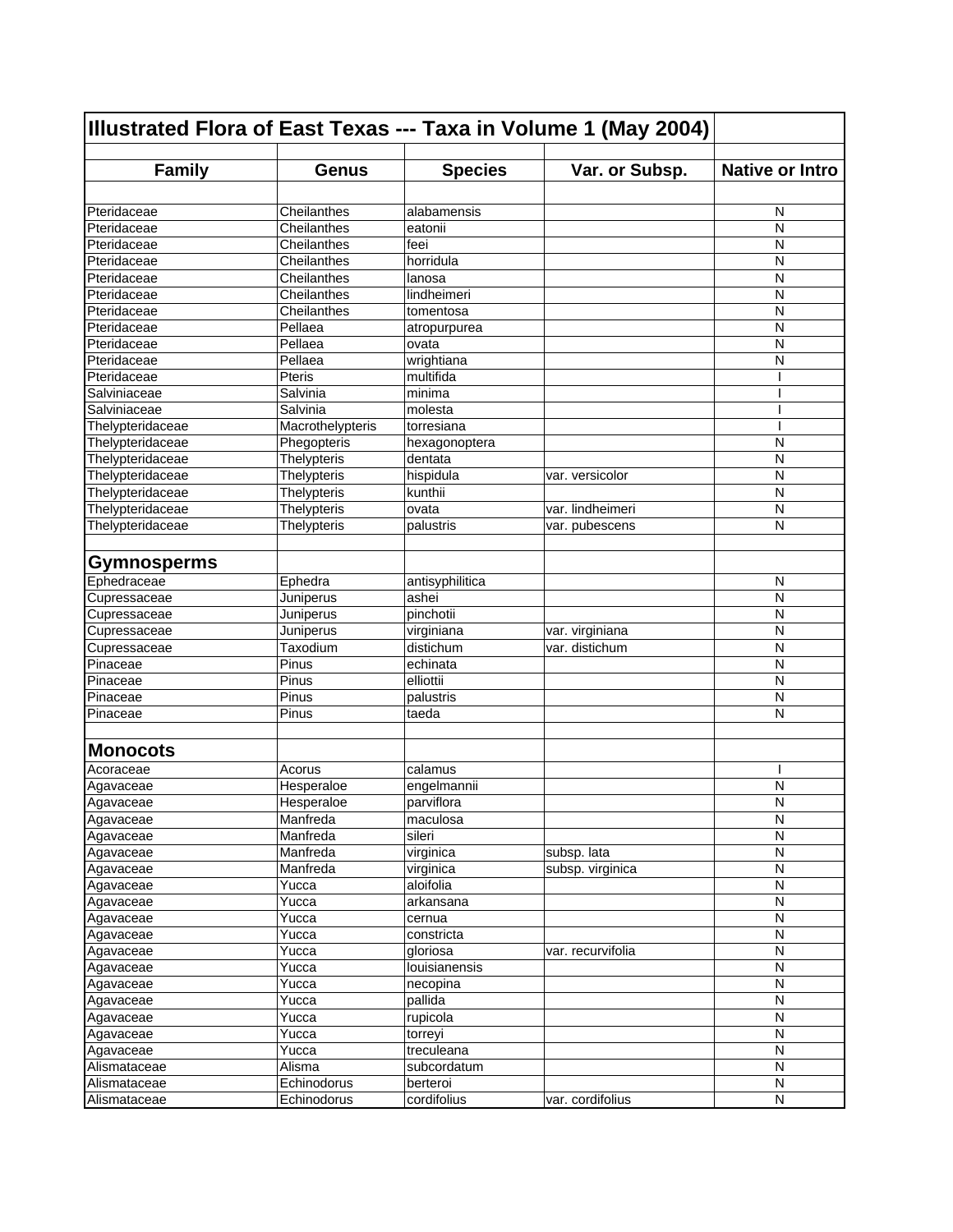| Illustrated Flora of East Texas --- Taxa in Volume 1 (May 2004) |                  |                   |                    |                        |
|-----------------------------------------------------------------|------------------|-------------------|--------------------|------------------------|
| <b>Family</b>                                                   | <b>Genus</b>     | <b>Species</b>    | Var. or Subsp.     | <b>Native or Intro</b> |
|                                                                 |                  |                   |                    |                        |
| Alismataceae                                                    | Echinodorus      | tenellus          |                    | N                      |
| Alismataceae                                                    | Sagittaria       | brevirostra       |                    | N                      |
| Alismataceae                                                    | Sagittaria       | graminea          |                    | N                      |
| Alismataceae                                                    | Sagittaria       | lancifolia        | subsp. media       | N                      |
| Alismataceae                                                    | Sagittaria       | latifolia         |                    | N                      |
| Alismataceae                                                    | Sagittaria       | longiloba         |                    | N                      |
| Alismataceae                                                    | Sagittaria       | montevidensis     | subsp. calycina    | N                      |
| Alismataceae                                                    | Sagittaria       | papillosa         |                    | N                      |
| Alismataceae                                                    | Sagittaria       | platyphylla       |                    | N                      |
| Alliaceae                                                       | Allium           | ampeloprasum      |                    | ı                      |
| Alliaceae                                                       | Allium           | canadense         | var. canadense     | N                      |
| Alliaceae                                                       | Allium           | canadense         | var. ecristatum    | N                      |
| Alliaceae                                                       | Allium           | canadense         | var. fraseri       | N                      |
| Alliaceae                                                       | Allium           | canadense         | var. hyacinthoides | N                      |
| Alliaceae                                                       | Allium           | canadense         | var. mobilense     | N                      |
| Alliaceae                                                       | Allium           | cepa              |                    | ı                      |
| Alliaceae                                                       | Allium           | drummondii        |                    | N                      |
| Alliaceae                                                       | Allium           | elmendorfii       |                    | N                      |
| Alliaceae                                                       | Allium           | neapolitanum      |                    | ı                      |
| Alliaceae                                                       | Allium           | perdulce          |                    | N                      |
| Alliaceae                                                       | Allium           | runyonii          |                    | N                      |
| Alliaceae                                                       | Allium           | sativum           |                    | N                      |
| Alliaceae                                                       | Allium           | stellatum         |                    | N                      |
| Alliaceae                                                       | Allium           | vineale           |                    | ı                      |
| Alliaceae                                                       | Ipheion          | uniflorum         |                    |                        |
| Alliaceae                                                       | Nothoscordum     | bivalve           |                    | N                      |
| Alliaceae                                                       | Nothoscordum     | gracile           |                    |                        |
| Amaryllidaceae                                                  | Cooperia         | drummondii        |                    | N                      |
| Amaryllidaceae                                                  | Cooperia         | pedunculata       |                    | N                      |
| Amaryllidaceae                                                  | Cooperia         | traubii           |                    | N                      |
| Amaryllidaceae                                                  | Crinum           | americanum        | var. americanum    | N                      |
| Amaryllidaceae                                                  | Crinum           | americanum        | var. traubii       | N                      |
| Amaryllidaceae                                                  | Crinum           | bulbispermum      |                    |                        |
| Amaryllidaceae                                                  | Habranthus       | tubispathus       |                    |                        |
| Amaryllidaceae                                                  | Hippeastrum      | bifidum           |                    |                        |
| Amaryllidaceae                                                  | Hippeastrum      | puniceum          |                    |                        |
| Amaryllidaceae                                                  | Hymenocallis     | liriosme          |                    | N                      |
| Amaryllidaceae                                                  | Hymenocallis     | occidentalis      | var. eulae         | N                      |
| Amaryllidaceae                                                  | Hymenocallis     | occidentalis      | var. occidentalis  | N                      |
| Amaryllidaceae                                                  | Leucojum         | aestivum          |                    |                        |
| Amaryllidaceae                                                  | Lycoris          | radiata           |                    |                        |
| Amaryllidaceae                                                  | <b>Narcissus</b> | incomparabilis, X |                    |                        |
| Amaryllidaceae                                                  | Narcissus        | jonquilla         |                    |                        |
| Amaryllidaceae                                                  | Narcissus        | odorus, X         |                    |                        |
| Amaryllidaceae                                                  | Narcissus        | papyraceus        |                    |                        |
| Amaryllidaceae                                                  | Narcissus        | poeticus          |                    |                        |
| Amaryllidaceae                                                  | Narcissus        | pseudonarcissus   |                    |                        |
| Amaryllidaceae                                                  | Narcissus        | tazetta           |                    |                        |
| Amaryllidaceae                                                  | Zephyranthes     | candida           |                    |                        |
| Amaryllidaceae                                                  | Zephyranthes     | grandiflora       |                    |                        |
| Amaryllidaceae                                                  | Zephyranthes     | pulchella         |                    | Ν                      |
| Anthericaceae                                                   | Echeandia        | flavescens        |                    | N                      |
| Araceae                                                         | Arisaema         | dracontium        |                    | N                      |
| Araceae                                                         | Arisaema         | triphyllum        | subsp. quinatum    | N                      |
| Araceae                                                         | Arisaema         | triphyllum        | subsp. triphyllum  | N                      |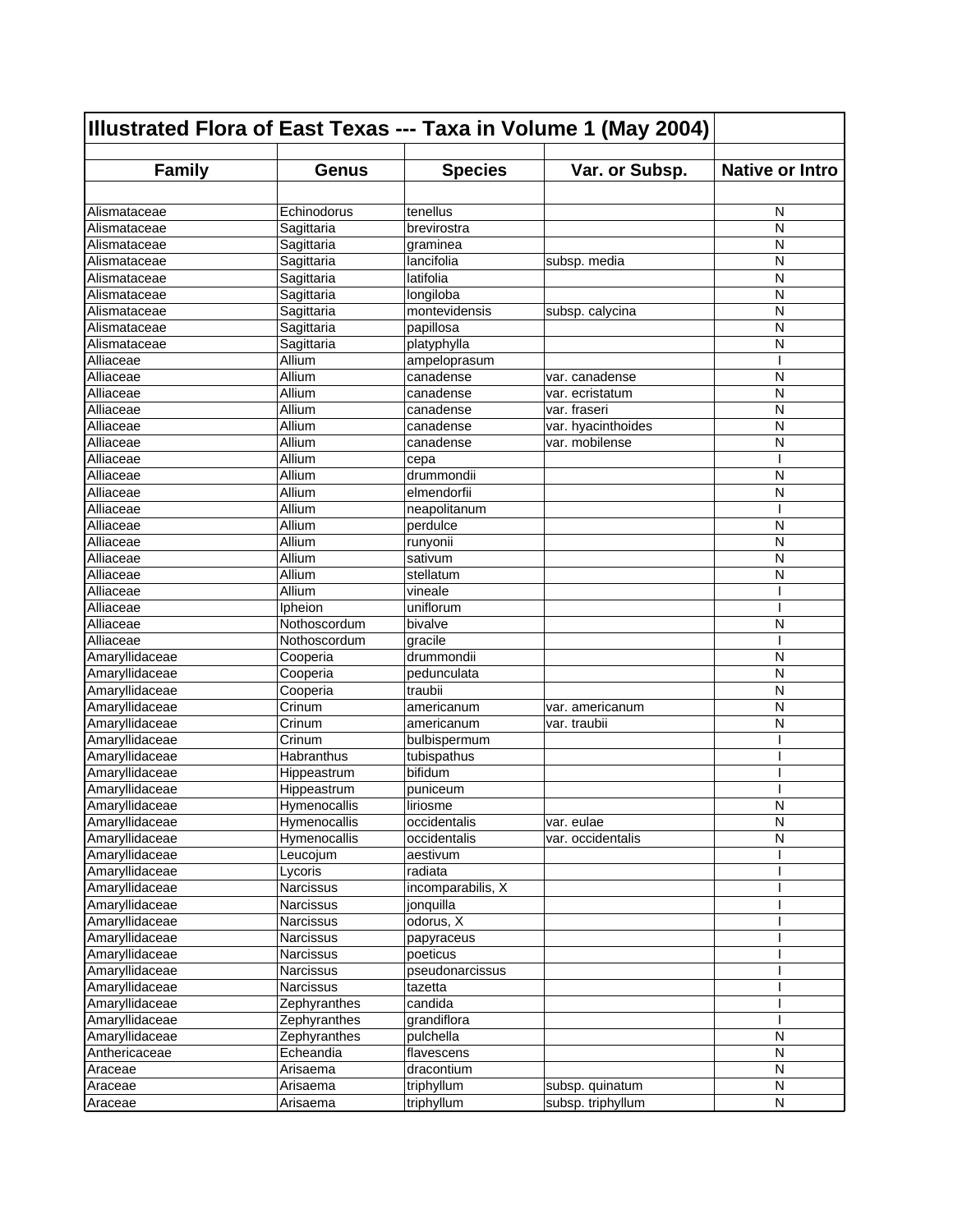| Illustrated Flora of East Texas --- Taxa in Volume 1 (May 2004) |                      |                |                   |                        |
|-----------------------------------------------------------------|----------------------|----------------|-------------------|------------------------|
| <b>Family</b>                                                   | Genus                | <b>Species</b> | Var. or Subsp.    | <b>Native or Intro</b> |
|                                                                 |                      |                |                   |                        |
| Araceae                                                         | Colocasia            | esculenta      |                   |                        |
| Araceae                                                         | Cryptocoryne         | beckettii      |                   | I                      |
| Araceae                                                         | Orontium             | aquaticum      |                   | N                      |
| Araceae                                                         | Peltandra            | virginica      |                   | N                      |
| Araceae                                                         | Pistia               | stratiotes     |                   | N                      |
| Araceae                                                         | Xanthosoma           | sagittifolium  |                   | ı                      |
| Arecaceae                                                       | Sabal                | mexicana       |                   | N                      |
| Arecaceae                                                       | Sabal                | minor          |                   | N                      |
| Asparagaceae                                                    | Asparagus            | officinalis    |                   | ı                      |
| Bromeliaceae                                                    | Tillandsia           | recurvata      |                   | N                      |
| Bromeliaceae                                                    | Tillandsia           | usneoides      |                   | N                      |
| Burmanniaceae                                                   | Apteria              | aphylla        |                   | N                      |
| <b>Burmanniaceae</b>                                            | Burmannia            | biflora        |                   | N                      |
| Burmanniaceae                                                   | Burmannia            | capitata       |                   | N                      |
| Cannaceae                                                       | Canna                | x generalis    |                   |                        |
| Cannaceae                                                       | Canna                | indica         |                   |                        |
|                                                                 | Uvularia             | perfoliata     |                   | N                      |
| Colchicaceae                                                    |                      |                |                   | N                      |
| Colchicaceae                                                    | Uvularia<br>Callisia | sessilifolia   |                   |                        |
| Commelinaceae                                                   |                      | repens         |                   |                        |
| Commelinaceae                                                   | Commelina            | caroliniana    |                   |                        |
| Commelinaceae                                                   | Commelina            | communis       |                   |                        |
| Commelinaceae                                                   | Commelina            | diffusa        |                   | N                      |
| Commelinaceae                                                   | Commelina            | erecta         | var. angustifolia | N                      |
| Commelinaceae                                                   | Commelina            | erecta         | var. deamiana     | N                      |
| Commelinaceae                                                   | Commelina            | erecta         | var. erecta       | N                      |
| Commelinaceae                                                   | Commelina            | virginica      |                   | N                      |
| Commelinaceae                                                   | Murdannia            | nudiflora      |                   |                        |
| Commelinaceae                                                   | Tinantia             | anomala        |                   | N                      |
| Commelinaceae                                                   | Tradescantia         | buckleyi       |                   | N                      |
| Commelinaceae                                                   | Tradescantia         | edwardsiana    |                   | N                      |
| Commelinaceae                                                   | Tradescantia         | fluminensis    |                   | ı                      |
| Commelinaceae                                                   | Tradescantia         | gigantea       |                   | N                      |
| Commelinaceae                                                   | Tradescantia         | hirsutiflora   |                   | N                      |
| Commelinaceae                                                   | Tradescantia         | humilis        |                   | N                      |
| Commelinaceae                                                   | Tradescantia         | leiandra       |                   | N                      |
| Commelinaceae                                                   | Tradescantia         | occidentalis   |                   | N                      |
| Commelinaceae                                                   | Tradescantia         | ohiensis       |                   | N                      |
| Commelinaceae                                                   | Tradescantia         | paludosa       |                   | N                      |
| Commelinaceae                                                   | Tradescantia         | reverchonii    |                   | N                      |
| Commelinaceae                                                   | Tradescantia         | subacaulis     |                   | N                      |
| Commelinaceae                                                   | Tradescantia         | tharpii        |                   | N                      |
| Convallariaceae                                                 | Maianthemum          | racemosum      |                   | N                      |
| Convallariaceae                                                 | Ophiopogon           | jaburan        |                   |                        |
| Convallariaceae                                                 | Polygonatum          | biflorum       |                   | N                      |
| Cyperaceae                                                      | Bolboschoenus        | maritimus      | subsp paludosus   | N                      |
| Cyperaceae                                                      | Bolboschoenus        | robustus       |                   | N                      |
| Cyperaceae                                                      | <b>Bulbostylis</b>   | barbata        |                   |                        |
| Cyperaceae                                                      | <b>Bulbostylis</b>   | capillaris     |                   | N                      |
| Cyperaceae                                                      | <b>Bulbostylis</b>   | ciliatifolia   | var. ciliatifolia | N                      |
| Cyperaceae                                                      | <b>Bulbostylis</b>   | ciliatifolia   | var. coarctata    | N                      |
| Cyperaceae                                                      | <b>Bulbostylis</b>   | juncoides      |                   | N                      |
| Cyperaceae                                                      | Carex                | abscondita     |                   | N                      |
| Cyperaceae                                                      | Carex                | alata          |                   | N                      |
| Cyperaceae                                                      | Carex                | albicans       | var. australis    | N                      |
| Cyperaceae                                                      | Carex                | albolutescens  |                   | N                      |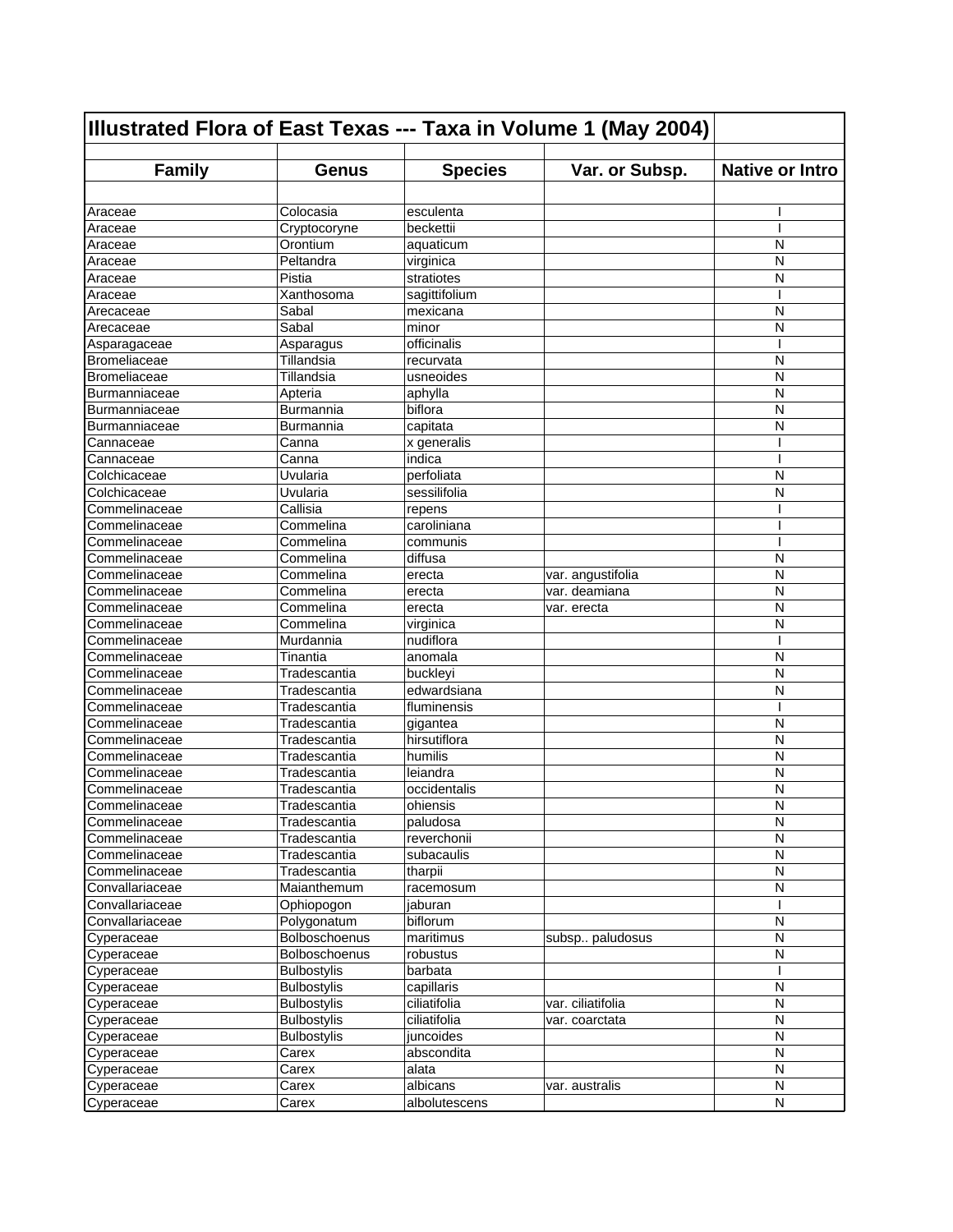| Illustrated Flora of East Texas --- Taxa in Volume 1 (May 2004) |                |                     |                   |                        |
|-----------------------------------------------------------------|----------------|---------------------|-------------------|------------------------|
| <b>Family</b>                                                   | <b>Genus</b>   | <b>Species</b>      | Var. or Subsp.    | <b>Native or Intro</b> |
|                                                                 |                |                     |                   |                        |
| Cyperaceae                                                      | Carex          | amphibola           |                   | N                      |
| Cyperaceae                                                      | Carex          | annectens           |                   | N                      |
| Cyperaceae                                                      | Carex          | arkansana           |                   | N                      |
| Cyperaceae                                                      | Carex          | atlantica           | subsp. atlantica  | N                      |
| Cyperaceae                                                      | Carex          | atlantica           | subsp. capillacea | N                      |
| Cyperaceae                                                      | Carex          | austrina            |                   | N                      |
| Cyperaceae                                                      | Carex          | basiantha           |                   | N                      |
| Cyperaceae                                                      | Carex          | blanda              |                   | N                      |
| Cyperaceae                                                      | Carex          | brevior             |                   | N                      |
| Cyperaceae                                                      | Carex          | bromoides           | subsp. bromiodes  | N                      |
| Cyperaceae                                                      | Carex          | bulbostylis         |                   | N                      |
| Cyperaceae                                                      | Carex          | bushii              |                   | N                      |
| Cyperaceae                                                      | Carex          | caroliniana         |                   | N                      |
| Cyperaceae                                                      | Carex          | cephalophora        |                   | N                      |
| Cyperaceae                                                      | Carex          | cherokeensis        |                   | N                      |
| Cyperaceae                                                      | Carex          | comosa              |                   | N                      |
| Cyperaceae                                                      | Carex          | complanata          |                   | N                      |
| Cyperaceae                                                      | Carex          | corrugata           |                   | N                      |
| Cyperaceae                                                      | Carex          | crebriflora         |                   | N                      |
| Cyperaceae                                                      | Carex          | crinita             | var. brevicrinis  | N                      |
| Cyperaceae                                                      | Carex          | crus-corvi          |                   | N                      |
| Cyperaceae                                                      | Carex          | davisii             |                   | N                      |
| Cyperaceae                                                      | Carex          | debilis             |                   | N                      |
| Cyperaceae                                                      | Carex          | decomposita         |                   | N                      |
| Cyperaceae                                                      | Carex          | digitalis           | var. floridana    | N                      |
| Cyperaceae                                                      | Carex          | digitalis           | var. macropoda    | N                      |
| Cyperaceae                                                      | Carex          | edwardsiana         |                   | N<br>N                 |
| Cyperaceae                                                      | Carex          | emoryi              |                   | N                      |
| Cyperaceae<br>Cyperaceae                                        | Carex<br>Carex | festucacea<br>fissa |                   | N                      |
| Cyperaceae                                                      | Carex          | flaccosperma        |                   | N                      |
| Cyperaceae                                                      | Carex          | frankii             |                   | N                      |
| Cyperaceae                                                      | Carex          | gigantea            |                   | N                      |
| Cyperaceae                                                      | Carex          | glaucescens         |                   | N                      |
| Cyperaceae                                                      | Carex          | glaucodea           |                   | N                      |
| Cyperaceae                                                      | Carex          | granularis          |                   | N                      |
| Cyperaceae                                                      | Carex          | gravida             |                   | N                      |
| Cyperaceae                                                      | Carex          | grisea              |                   | ${\sf N}$              |
| Cyperaceae                                                      | Carex          | hyalina             |                   | N                      |
| Cyperaceae                                                      | Carex          | hyalinolepis        |                   | N                      |
| Cyperaceae                                                      | Carex          | intumescens         |                   | N                      |
| Cyperaceae                                                      | Carex          | joorii              |                   | N                      |
| Cyperaceae                                                      | Carex          | kraliana            |                   | N                      |
| Cyperaceae                                                      | Carex          | leavenworthii       |                   | N                      |
| Cyperaceae                                                      | Carex          | leptalea            | subsp. harperi    | N                      |
| Cyperaceae                                                      | Carex          | lonchocarpa         |                   | N                      |
| Cyperaceae                                                      | Carex          | longii              |                   | N                      |
| Cyperaceae                                                      | Carex          | louisianica         |                   | N                      |
| Cyperaceae                                                      | Carex          | lupuliformis        |                   | $\mathsf{N}$           |
| Cyperaceae                                                      | Carex          | lupulina            |                   | N                      |
| Cyperaceae                                                      | Carex          | lurida              |                   | N                      |
| Cyperaceae                                                      | Carex          | meadii              |                   | N                      |
| Cyperaceae                                                      | Carex          | microdonta          |                   | N                      |
| Cyperaceae                                                      | Carex          | microrhyncha        |                   | N                      |
| Cyperaceae                                                      | Carex          | muehlenbergii       | var. enervis      | N                      |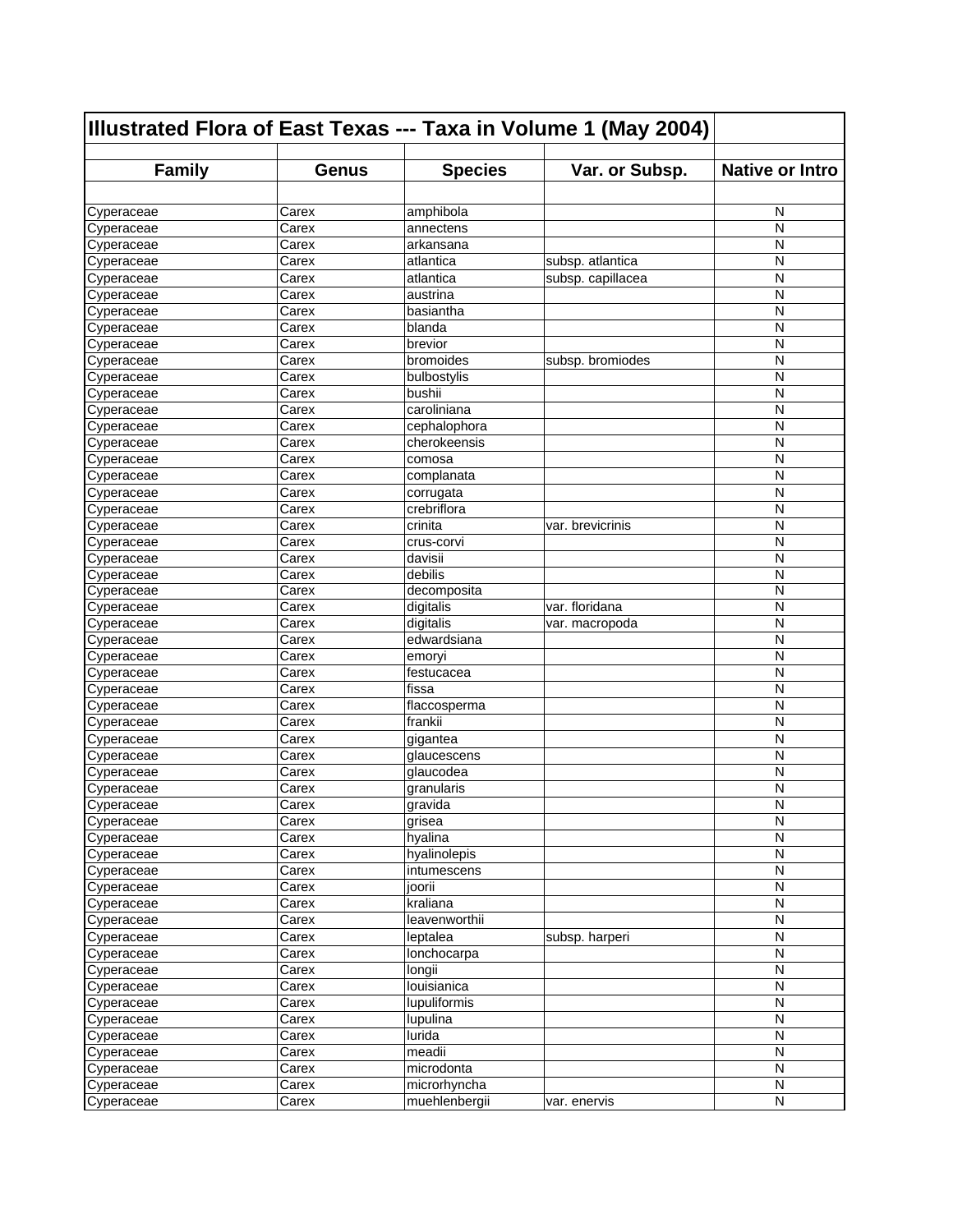| Illustrated Flora of East Texas --- Taxa in Volume 1 (May 2004) |                    |                             |                    |                        |
|-----------------------------------------------------------------|--------------------|-----------------------------|--------------------|------------------------|
| <b>Family</b>                                                   | <b>Genus</b>       | <b>Species</b>              | Var. or Subsp.     | <b>Native or Intro</b> |
|                                                                 |                    |                             |                    |                        |
| Cyperaceae                                                      | Carex              | muehlenbergii               | var. muehlenbergii | N                      |
| Cyperaceae                                                      | Carex              | nigromarginata              | var. floridana     | N                      |
| Cyperaceae                                                      | Carex              | oklahomensis                |                    | N                      |
| Cyperaceae                                                      | Carex              | oxylepis                    |                    | N                      |
| Cyperaceae                                                      | Carex              | ozarkana                    |                    | N                      |
| Cyperaceae                                                      | Carex              | perdentata                  |                    | N                      |
| Cyperaceae                                                      | Carex              | planispicata                |                    | N                      |
| Cyperaceae                                                      | Carex              | planostachys                |                    | N                      |
| Cyperaceae                                                      | Carex              | reniformis                  |                    | N                      |
| Cyperaceae                                                      | Carex              | retroflexa                  |                    | N                      |
| Cyperaceae                                                      | Carex              | rosea                       |                    | N                      |
| Cyperaceae                                                      | Carex              | shinnersii                  |                    | N                      |
| Cyperaceae                                                      | Carex              | socialis                    |                    | N                      |
| Cyperaceae                                                      | Carex              | striatula                   |                    | N                      |
| Cyperaceae                                                      | Carex              | stricta                     |                    | N                      |
| Cyperaceae                                                      | Carex              | styloflexa                  |                    | N                      |
| Cyperaceae                                                      | Carex              | tenax                       |                    | N                      |
| Cyperaceae                                                      | Carex              | tetrastachya                |                    | N                      |
| Cyperaceae                                                      | Carex              | texensis                    |                    | N                      |
| Cyperaceae                                                      | Carex              | triangularis                |                    | N                      |
| Cyperaceae                                                      | Carex              | tribuloides                 | var. sangamonensis | N                      |
| Cyperaceae                                                      | Carex              | typhina                     |                    | N                      |
| Cyperaceae                                                      | Carex              | verrucosa                   |                    | N                      |
| Cyperaceae                                                      | Carex              | vulpinoidea                 |                    | N                      |
| Cyperaceae                                                      | Cladium            | jamaicense                  |                    | N                      |
| Cyperaceae                                                      | Cladium            | mariscoides                 |                    | N                      |
| Cyperaceae                                                      | Cyperus            | acuminatus                  |                    | N                      |
| Cyperaceae                                                      | Cyperus            | aggregatus                  |                    | N                      |
| Cyperaceae                                                      | Cyperus            | articulatus                 |                    | N                      |
| Cyperaceae                                                      | Cyperus            | bipartitus                  |                    | N                      |
| Cyperaceae                                                      | Cyperus            | compressus                  |                    | N                      |
| Cyperaceae                                                      | Cyperus            | croceus                     |                    | N                      |
| Cyperaceae                                                      | Cyperus            | difformis                   |                    | N                      |
| Cyperaceae                                                      | Cyperus            | digitatus                   |                    | N                      |
| Cyperaceae                                                      | Cyperus            | drummondii                  |                    | N                      |
| Cyperaceae                                                      | Cyperus            | echinatus                   |                    | N                      |
| Cyperaceae                                                      | Cyperus            | elegans                     |                    | N                      |
| Cyperaceae                                                      | Cyperus            | entrerianus                 |                    | N                      |
| Cyperaceae                                                      | Cyperus            | erythrorhizos               |                    | N                      |
| Cyperaceae                                                      | Cyperus            | esculentus                  |                    | N                      |
| Cyperaceae                                                      | Cyperus            | filiculmis                  |                    | N                      |
| Cyperaceae                                                      | Cyperus            | flavescens                  |                    | N                      |
| Cyperaceae                                                      | Cyperus            | flavicomus                  |                    |                        |
| Cyperaceae                                                      | Cyperus            | floribundus                 |                    | N                      |
| Cyperaceae                                                      | Cyperus            | grayoides                   |                    | N                      |
| Cyperaceae                                                      | Cyperus            | haspan                      |                    | N                      |
| Cyperaceae                                                      | Cyperus            | hystricinus<br>involucratus |                    | N                      |
| Cyperaceae                                                      | Cyperus            | iria                        |                    | N                      |
| Cyperaceae                                                      | Cyperus            | lanceolatus                 |                    | N                      |
| Cyperaceae                                                      | Cyperus            | lentiginosus                |                    | N                      |
| Cyperaceae<br>Cyperaceae                                        | Cyperus            |                             |                    | N                      |
| Cyperaceae                                                      | Cyperus            | lupulinus<br>ochraceus      |                    | N                      |
| Cyperaceae                                                      | Cyperus<br>Cyperus | odoratus                    |                    | N                      |
| Cyperaceae                                                      | Cyperus            | oxylepis                    |                    | N                      |
|                                                                 |                    |                             |                    |                        |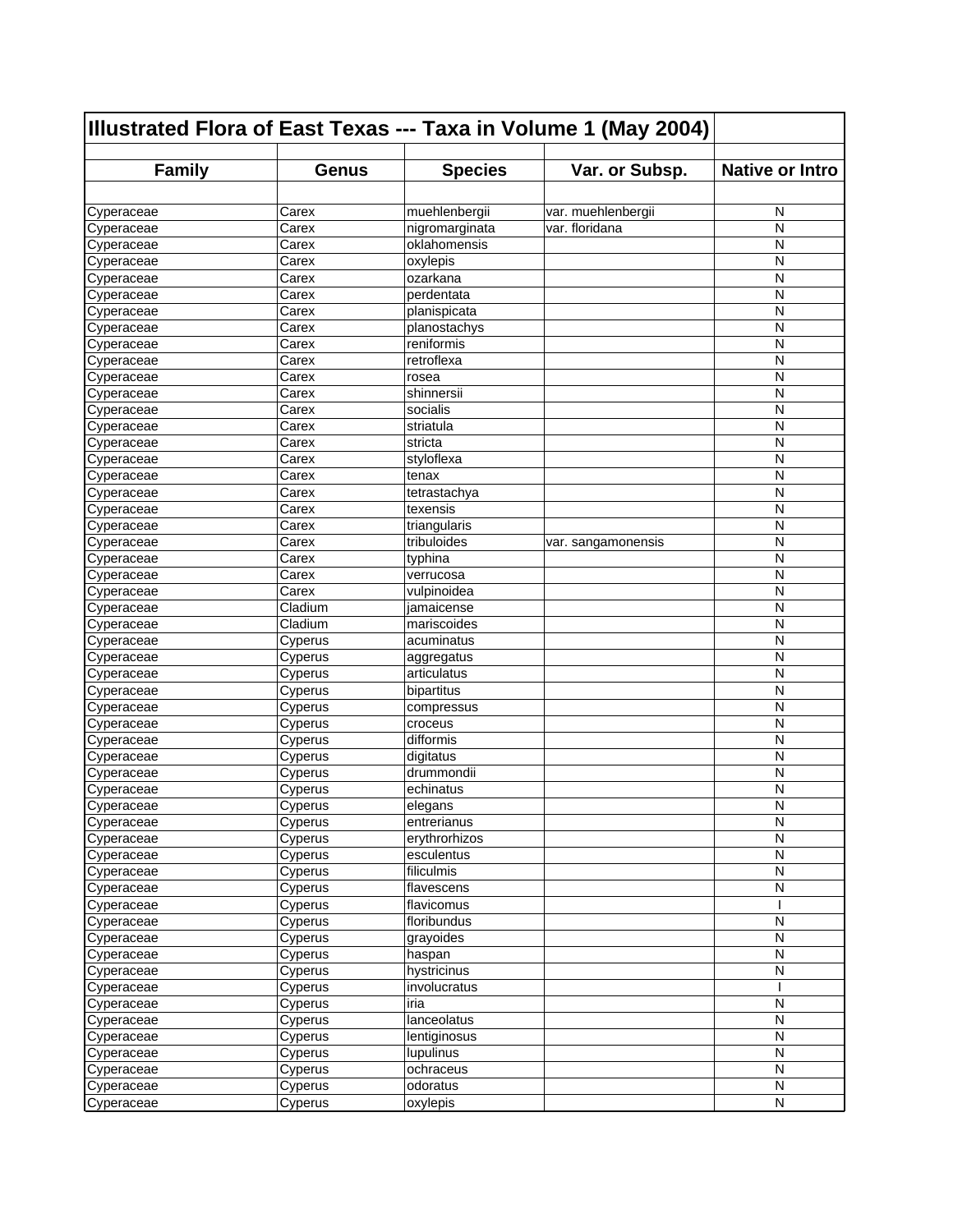| Illustrated Flora of East Texas --- Taxa in Volume 1 (May 2004) |              |                    |                    |                        |
|-----------------------------------------------------------------|--------------|--------------------|--------------------|------------------------|
| <b>Family</b>                                                   | <b>Genus</b> | <b>Species</b>     | Var. or Subsp.     | <b>Native or Intro</b> |
|                                                                 |              |                    |                    |                        |
| Cyperaceae                                                      | Cyperus      | plukenetii         |                    | N                      |
| Cyperaceae                                                      | Cyperus      | polystachyos       |                    | N                      |
| Cyperaceae                                                      | Cyperus      | pseudothyrsiflorus |                    | N                      |
| Cyperaceae                                                      | Cyperus      | pseudovegetus      |                    | N                      |
| Cyperaceae                                                      | Cyperus      | reflexus           |                    | N                      |
| Cyperaceae                                                      | Cyperus      | retroflexus        |                    | N                      |
| Cyperaceae                                                      | Cyperus      | retrorsus          |                    | N                      |
| Cyperaceae                                                      | Cyperus      | rotundus           |                    |                        |
| Cyperaceae                                                      | Cyperus      | setigerus          |                    | N                      |
| Cyperaceae                                                      | Cyperus      | squarrosus         |                    | N                      |
| Cyperaceae                                                      | Cyperus      | strigosus          |                    | N                      |
| Cyperaceae                                                      | Cyperus      | surinamensis       |                    | N                      |
| Cyperaceae                                                      | Cyperus      | thyrsiflorus       |                    | N                      |
| Cyperaceae                                                      | Cyperus      | virens             |                    | N                      |
| Cyperaceae                                                      | Dulichium    | arundinaceum       |                    | N                      |
| Cyperaceae                                                      | Eleocharis   | acicularis         |                    | N                      |
| Cyperaceae                                                      | Eleocharis   | albida             |                    | N                      |
| Cyperaceae                                                      | Eleocharis   | atropurpurea       |                    | N                      |
| Cyperaceae                                                      | Eleocharis   | baldwinii          |                    | N                      |
| Cyperaceae                                                      | Eleocharis   | <b>brittonii</b>   |                    | N                      |
| Cyperaceae                                                      | Eleocharis   | cellulosa          |                    | N                      |
| Cyperaceae                                                      | Eleocharis   | compressa          | var. acutisquamata | N                      |
| Cyperaceae                                                      | Eleocharis   | elongata           |                    | N                      |
| Cyperaceae                                                      | Eleocharis   | engelmannii        |                    | N                      |
| Cyperaceae                                                      | Eleocharis   | equisetoides       |                    | N                      |
| Cyperaceae                                                      | Eleocharis   | erythropoda        |                    | N                      |
| Cyperaceae                                                      | Eleocharis   | flavescens         | var. flavescens    | N                      |
| Cyperaceae                                                      | Eleocharis   | flavescens         | var. olivacea      | N                      |
| Cyperaceae                                                      | Eleocharis   | geniculata         |                    | N                      |
| Cyperaceae                                                      | Eleocharis   | interstincta       |                    | N                      |
| Cyperaceae                                                      | Eleocharis   | lanceolata         |                    | N                      |
| Cyperaceae                                                      | Eleocharis   | macrostachya       |                    | N                      |
| Cyperaceae                                                      | Eleocharis   | melanocarpa        |                    | N                      |
| Cyperaceae                                                      | Eleocharis   | microcarpa         |                    | N                      |
| Cyperaceae                                                      | Eleocharis   | minima             |                    | N                      |
| Cyperaceae                                                      | Eleocharis   | montana            |                    | N                      |
| Cyperaceae                                                      | Eleocharis   | montevidensis      |                    | N                      |
| Cyperaceae                                                      | Eleocharis   | obtusa             |                    | N                      |
| Cyperaceae                                                      | Eleocharis   | occulta            |                    | Ν                      |
| Cyperaceae                                                      | Eleocharis   | palustris          |                    | N                      |
| Cyperaceae                                                      | Eleocharis   | parvula            |                    | $\mathsf{N}$           |
| Cyperaceae                                                      | Eleocharis   | quadrangulata      |                    | N                      |
| Cyperaceae                                                      | Eleocharis   | radicans           |                    | N                      |
| Cyperaceae                                                      | Eleocharis   | ravenelii          |                    | N                      |
| Cyperaceae                                                      | Eleocharis   | reverchonii        |                    | N                      |
| Cyperaceae                                                      | Eleocharis   | rostellata         |                    | N                      |
| Cyperaceae                                                      | Eleocharis   | tenuis             | var. verrucosa     | N                      |
| Cyperaceae                                                      | Eleocharis   | tortilis           |                    | N                      |
| Cyperaceae                                                      | Eleocharis   | tuberculosa        |                    | N                      |
| Cyperaceae                                                      | Eleocharis   | vivipara           |                    | N                      |
| Cyperaceae                                                      | Eleocharis   | wolfii             |                    | N                      |
| Cyperaceae                                                      | Fimbristylis | annua              |                    | N                      |
| Cyperaceae                                                      | Fimbristylis | autumnalis         |                    | N                      |
| Cyperaceae                                                      | Fimbristylis | caroliniana        |                    | N                      |
| Cyperaceae                                                      | Fimbristylis | castanea           |                    | N                      |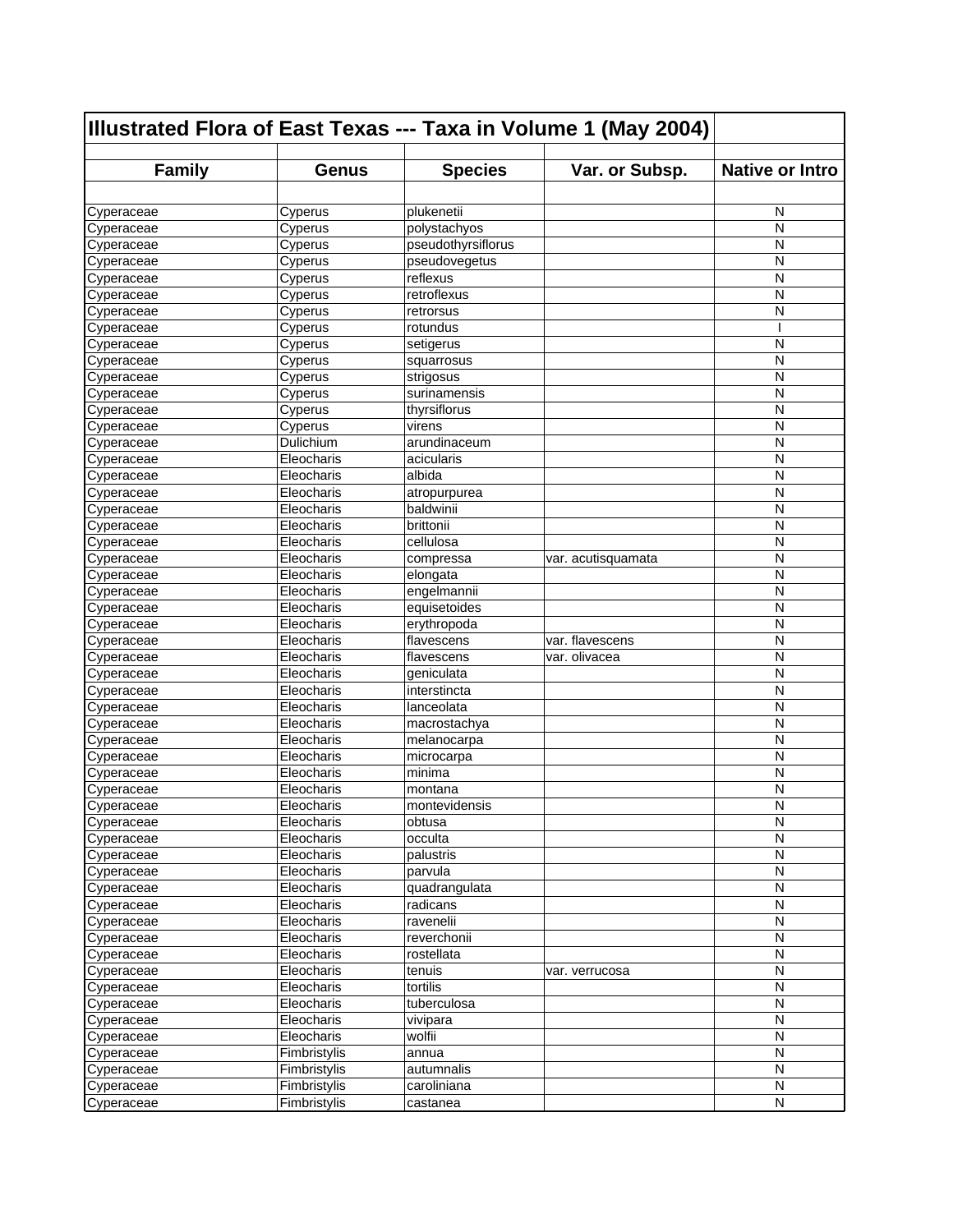| Illustrated Flora of East Texas --- Taxa in Volume 1 (May 2004) |              |                |                 |                        |
|-----------------------------------------------------------------|--------------|----------------|-----------------|------------------------|
| <b>Family</b>                                                   | Genus        | <b>Species</b> | Var. or Subsp.  | <b>Native or Intro</b> |
|                                                                 |              |                |                 |                        |
| Cyperaceae                                                      | Fimbristylis | decipiens      |                 | N                      |
| Cyperaceae                                                      | Fimbristylis | dichotoma      |                 | N                      |
| Cyperaceae                                                      | Fimbristylis | miliacea       |                 |                        |
| Cyperaceae                                                      | Fimbristylis | puberula       | var. interior   | N                      |
| Cyperaceae                                                      | Fimbristylis | puberula       | var. puberula   | N                      |
| Cyperaceae                                                      | Fimbristylis | tomentosa      |                 | N                      |
| Cyperaceae                                                      | Fimbristylis | vahlii         |                 | N                      |
| Cyperaceae                                                      | Fuirena      | breviseta      |                 | N                      |
| Cyperaceae                                                      | Fuirena      | bushii         |                 | N                      |
| Cyperaceae                                                      | Fuirena      | pumila         |                 | N                      |
| Cyperaceae                                                      | Fuirena      | simplex        | var. aristulata | N                      |
| Cyperaceae                                                      | Fuirena      | simplex        | var. simplex    | N                      |
| Cyperaceae                                                      | Fuirena      | squarrosa      |                 | N                      |
| Cyperaceae                                                      | Isolepis     | carinata       |                 | N                      |
| Cyperaceae                                                      | Isolepis     | cernua         |                 | N                      |
| Cyperaceae                                                      | Isolepis     | pseudosetacea  |                 | N                      |
| Cyperaceae                                                      | Kyllinga     | brevifolia     |                 | N                      |
| Cyperaceae                                                      | Kyllinga     | odorata        |                 | N                      |
| Cyperaceae                                                      | Kyllinga     | pumila         |                 | N                      |
| Cyperaceae                                                      | Lipocarpha   | aristulata     |                 | N                      |
| Cyperaceae                                                      | Lipocarpha   | drummondii     |                 | N                      |
| Cyperaceae                                                      | Lipocarpha   | micrantha      |                 | N                      |
| Cyperaceae                                                      | Rhynchospora | caduca         |                 | N                      |
| Cyperaceae                                                      | Rhynchospora | capitellata    |                 | N                      |
| Cyperaceae                                                      | Rhynchospora | cephalantha    |                 | N                      |
| Cyperaceae                                                      | Rhynchospora | chalarocephala |                 | N                      |
| Cyperaceae                                                      | Rhynchospora | colorata       |                 | N                      |
| Cyperaceae                                                      | Rhynchospora | corniculata    |                 | N                      |
| Cyperaceae                                                      | Rhynchospora | debilis        |                 | N                      |
| Cyperaceae                                                      | Rhynchospora | divergens      |                 | N                      |
| Cyperaceae                                                      | Rhynchospora | elliotti       |                 | N                      |
| Cyperaceae                                                      | Rhynchospora | fascicularis   |                 | N                      |
| Cyperaceae                                                      | Rhynchospora | filifolia      |                 | N                      |
| Cyperaceae                                                      | Rhynchospora | globularis     | var. globularis | N                      |
| Cyperaceae                                                      | Rhynchospora | globularis     | var. pinetorum  | N                      |
| Cyperaceae                                                      | Rhynchospora | glomerata      |                 | N                      |
| Cyperaceae                                                      | Rhynchospora | gracilenta     |                 | N                      |
| Cyperaceae                                                      | Rhynchospora | grayi          |                 | N                      |
| Cyperaceae                                                      | Rhynchospora | harveyi        |                 | N                      |
| Cyperaceae                                                      | Rhynchospora | indianolensis  |                 | N                      |
| Cyperaceae                                                      | Rhynchospora | inexpansa      |                 | N                      |
| Cyperaceae                                                      | Rhynchospora | latifolia      |                 | N                      |
| Cyperaceae                                                      | Rhynchospora | macra          |                 | N                      |
| Cyperaceae                                                      | Rhynchospora | macrostachya   |                 | N                      |
| Cyperaceae                                                      | Rhynchospora | microcarpa     |                 | N                      |
| Cyperaceae                                                      | Rhynchospora | miliacea       |                 | N                      |
| Cyperaceae                                                      | Rhynchospora | mixta          |                 | N                      |
| Cyperaceae                                                      | Rhynchospora | nitens         |                 | N                      |
| Cyperaceae                                                      | Rhynchospora | nivea          |                 | N                      |
| Cyperaceae                                                      | Rhynchospora | oligantha      |                 | N                      |
| Cyperaceae                                                      | Rhynchospora | perplexa       |                 | N                      |
| Cyperaceae                                                      | Rhynchospora | plumosa        |                 | N                      |
| Cyperaceae                                                      | Rhynchospora | pusilla        |                 | N                      |
| Cyperaceae                                                      | Rhynchospora | rariflora      |                 | N                      |
| Cyperaceae                                                      | Rhynchospora | recognita      |                 | N                      |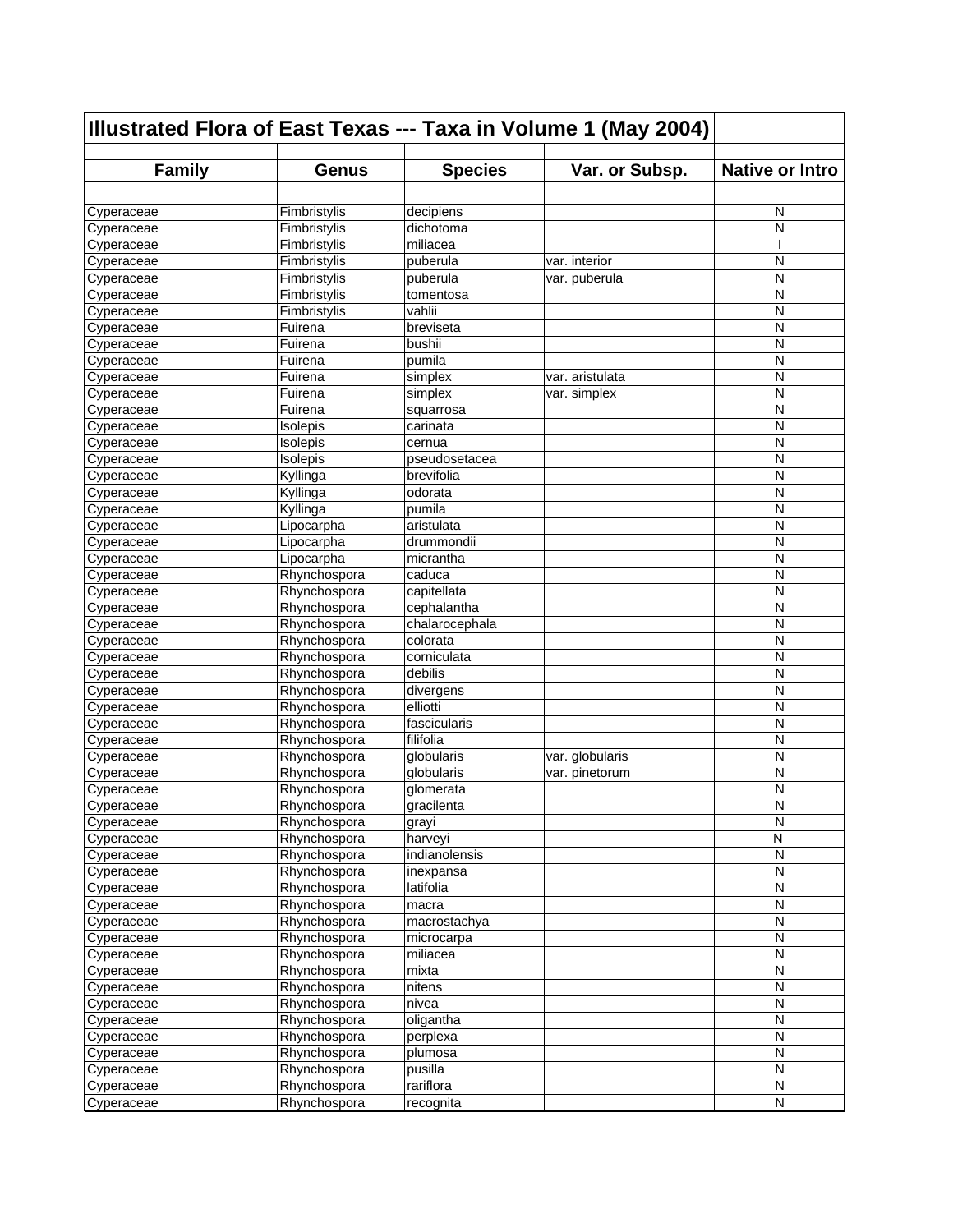| <b>Family</b><br><b>Species</b><br>Var. or Subsp.<br><b>Native or Intro</b><br><b>Genus</b><br>Rhynchospora<br>scirpoides<br>N<br>Cyperaceae<br>N<br>Rhynchospora<br>stenophylla<br>Cyperaceae<br>N<br>Cyperaceae<br>Rhynchospora<br>tracyi<br>Schoenoplectus<br>N<br>Cyperaceae<br>acutus<br>N<br>Schoenoplectus<br>Cyperaceae<br>americanus<br>N<br>Schoenoplectus<br>californicus<br>Cyperaceae<br>Cyperaceae<br>N<br>Schoenoplectus<br>etuberculatus<br>Schoenoplectus<br>Cyperaceae<br>N<br>pungens<br>N<br>Schoenoplectus<br>saximontanus<br>Cyperaceae<br>N<br>Schoenoplectus<br>Cyperaceae<br>tabernaemontani<br>N<br>Cyperaceae<br>Scirpus<br>atrovirens<br>Scirpus<br>N<br>Cyperaceae<br>cyperinus<br>N<br>divaricatus<br>Scirpus<br>Cyperaceae<br>N<br>Cyperaceae<br>Scirpus<br>georgianus<br>Cyperaceae<br>Scirpus<br>pendulus<br>N<br>Cyperaceae<br>baldwinii<br>Scleria<br>N<br>Scleria<br>ciliata<br>var. ciliata<br>N<br>Scleria<br>var. elliottii<br>N<br>ciliata<br>N<br>Scleria<br>ciliata<br>var. glabra<br>N<br>Scleria<br>distans<br>Scleria<br>N<br>georgiana<br>N<br>Scleria<br>muehlenbergii<br>N<br>Scleria<br>oligantha<br>Cyperaceae<br>Scleria<br>pauciflora<br>N<br>reticularis<br>Scleria<br>N<br>N<br>Scleria<br>triglomerata<br>Scleria<br>verticillata<br>N<br>bulbifera<br>Dioscoreaceae<br>Dioscorea<br>Dioscoreaceae<br>villosa<br>N<br>Dioscorea<br>N<br>Eriocaulaceae<br>Eriocaulon<br>compressum<br>N<br>decangulare<br>Eriocaulaceae<br>Eriocaulon<br>N<br>Eriocaulaceae<br>koernickianum<br>Eriocaulon<br>N<br>Eriocaulaceae<br>Eriocaulon<br>texense<br>N<br>Eriocaulaceae<br>Lachnocaulon<br>anceps<br>N<br>Eriocaulaceae<br>Lachnocaulon<br>digynum<br>Hemerocallidaceae<br>fulva<br>Hemerocallis<br>Hemerocallidaceae<br>lilioasphodelus<br>Hemerocallis<br>Hyacinthaceae<br>N<br>Camassia<br>scilloides<br>orientalis<br>Hyacinthaceae<br>Hyacinthus<br>Hyacinthaceae<br>Muscari<br>botryroides<br>Hyacinthaceae<br>Muscari<br>neglectum<br>Ornithogalum<br>umbellatum<br>Hyacinthaceae<br>Schoenolirion<br>N<br>Hyacinthaceae<br>croceum<br>N<br>Hyacinthaceae<br>Schoenolirion<br>wrightii<br>Hyacinthaceae<br>Scilla<br>hyacinthoides<br>Hydrocharitaceae<br>Egeria<br>densa<br>verticillata<br>Hydrilla<br>N<br>Hydrocharitaceae<br>N<br>Limnobium<br>Hydrocharitaceae<br>spongia<br>Hydrocharitaceae<br>N<br>guadalupensis<br>Najas<br>Hydrocharitaceae<br>Najas<br>marina<br>N<br>Ottelia<br>Hydrocharitaceae<br>alismoides<br>Vallisneria<br>N<br>Hydrocharitaceae<br>americana<br>Hypoxidaceae<br>N<br>Hypoxis<br>curtissii<br>Hypoxidaceae<br>Hypoxis<br>hirsuta<br>N | Illustrated Flora of East Texas --- Taxa in Volume 1 (May 2004) |         |        |  |   |
|-------------------------------------------------------------------------------------------------------------------------------------------------------------------------------------------------------------------------------------------------------------------------------------------------------------------------------------------------------------------------------------------------------------------------------------------------------------------------------------------------------------------------------------------------------------------------------------------------------------------------------------------------------------------------------------------------------------------------------------------------------------------------------------------------------------------------------------------------------------------------------------------------------------------------------------------------------------------------------------------------------------------------------------------------------------------------------------------------------------------------------------------------------------------------------------------------------------------------------------------------------------------------------------------------------------------------------------------------------------------------------------------------------------------------------------------------------------------------------------------------------------------------------------------------------------------------------------------------------------------------------------------------------------------------------------------------------------------------------------------------------------------------------------------------------------------------------------------------------------------------------------------------------------------------------------------------------------------------------------------------------------------------------------------------------------------------------------------------------------------------------------------------------------------------------------------------------------------------------------------------------------------------------------------------------------------------------------------------------------------------------------------------------------------------------------------------------------------------------------------------------------------------------------------------------------------------------------------------------------------------------|-----------------------------------------------------------------|---------|--------|--|---|
|                                                                                                                                                                                                                                                                                                                                                                                                                                                                                                                                                                                                                                                                                                                                                                                                                                                                                                                                                                                                                                                                                                                                                                                                                                                                                                                                                                                                                                                                                                                                                                                                                                                                                                                                                                                                                                                                                                                                                                                                                                                                                                                                                                                                                                                                                                                                                                                                                                                                                                                                                                                                                               |                                                                 |         |        |  |   |
|                                                                                                                                                                                                                                                                                                                                                                                                                                                                                                                                                                                                                                                                                                                                                                                                                                                                                                                                                                                                                                                                                                                                                                                                                                                                                                                                                                                                                                                                                                                                                                                                                                                                                                                                                                                                                                                                                                                                                                                                                                                                                                                                                                                                                                                                                                                                                                                                                                                                                                                                                                                                                               |                                                                 |         |        |  |   |
|                                                                                                                                                                                                                                                                                                                                                                                                                                                                                                                                                                                                                                                                                                                                                                                                                                                                                                                                                                                                                                                                                                                                                                                                                                                                                                                                                                                                                                                                                                                                                                                                                                                                                                                                                                                                                                                                                                                                                                                                                                                                                                                                                                                                                                                                                                                                                                                                                                                                                                                                                                                                                               |                                                                 |         |        |  |   |
|                                                                                                                                                                                                                                                                                                                                                                                                                                                                                                                                                                                                                                                                                                                                                                                                                                                                                                                                                                                                                                                                                                                                                                                                                                                                                                                                                                                                                                                                                                                                                                                                                                                                                                                                                                                                                                                                                                                                                                                                                                                                                                                                                                                                                                                                                                                                                                                                                                                                                                                                                                                                                               |                                                                 |         |        |  |   |
|                                                                                                                                                                                                                                                                                                                                                                                                                                                                                                                                                                                                                                                                                                                                                                                                                                                                                                                                                                                                                                                                                                                                                                                                                                                                                                                                                                                                                                                                                                                                                                                                                                                                                                                                                                                                                                                                                                                                                                                                                                                                                                                                                                                                                                                                                                                                                                                                                                                                                                                                                                                                                               |                                                                 |         |        |  |   |
|                                                                                                                                                                                                                                                                                                                                                                                                                                                                                                                                                                                                                                                                                                                                                                                                                                                                                                                                                                                                                                                                                                                                                                                                                                                                                                                                                                                                                                                                                                                                                                                                                                                                                                                                                                                                                                                                                                                                                                                                                                                                                                                                                                                                                                                                                                                                                                                                                                                                                                                                                                                                                               |                                                                 |         |        |  |   |
|                                                                                                                                                                                                                                                                                                                                                                                                                                                                                                                                                                                                                                                                                                                                                                                                                                                                                                                                                                                                                                                                                                                                                                                                                                                                                                                                                                                                                                                                                                                                                                                                                                                                                                                                                                                                                                                                                                                                                                                                                                                                                                                                                                                                                                                                                                                                                                                                                                                                                                                                                                                                                               |                                                                 |         |        |  |   |
|                                                                                                                                                                                                                                                                                                                                                                                                                                                                                                                                                                                                                                                                                                                                                                                                                                                                                                                                                                                                                                                                                                                                                                                                                                                                                                                                                                                                                                                                                                                                                                                                                                                                                                                                                                                                                                                                                                                                                                                                                                                                                                                                                                                                                                                                                                                                                                                                                                                                                                                                                                                                                               |                                                                 |         |        |  |   |
|                                                                                                                                                                                                                                                                                                                                                                                                                                                                                                                                                                                                                                                                                                                                                                                                                                                                                                                                                                                                                                                                                                                                                                                                                                                                                                                                                                                                                                                                                                                                                                                                                                                                                                                                                                                                                                                                                                                                                                                                                                                                                                                                                                                                                                                                                                                                                                                                                                                                                                                                                                                                                               |                                                                 |         |        |  |   |
|                                                                                                                                                                                                                                                                                                                                                                                                                                                                                                                                                                                                                                                                                                                                                                                                                                                                                                                                                                                                                                                                                                                                                                                                                                                                                                                                                                                                                                                                                                                                                                                                                                                                                                                                                                                                                                                                                                                                                                                                                                                                                                                                                                                                                                                                                                                                                                                                                                                                                                                                                                                                                               |                                                                 |         |        |  |   |
|                                                                                                                                                                                                                                                                                                                                                                                                                                                                                                                                                                                                                                                                                                                                                                                                                                                                                                                                                                                                                                                                                                                                                                                                                                                                                                                                                                                                                                                                                                                                                                                                                                                                                                                                                                                                                                                                                                                                                                                                                                                                                                                                                                                                                                                                                                                                                                                                                                                                                                                                                                                                                               |                                                                 |         |        |  |   |
|                                                                                                                                                                                                                                                                                                                                                                                                                                                                                                                                                                                                                                                                                                                                                                                                                                                                                                                                                                                                                                                                                                                                                                                                                                                                                                                                                                                                                                                                                                                                                                                                                                                                                                                                                                                                                                                                                                                                                                                                                                                                                                                                                                                                                                                                                                                                                                                                                                                                                                                                                                                                                               |                                                                 |         |        |  |   |
|                                                                                                                                                                                                                                                                                                                                                                                                                                                                                                                                                                                                                                                                                                                                                                                                                                                                                                                                                                                                                                                                                                                                                                                                                                                                                                                                                                                                                                                                                                                                                                                                                                                                                                                                                                                                                                                                                                                                                                                                                                                                                                                                                                                                                                                                                                                                                                                                                                                                                                                                                                                                                               |                                                                 |         |        |  |   |
|                                                                                                                                                                                                                                                                                                                                                                                                                                                                                                                                                                                                                                                                                                                                                                                                                                                                                                                                                                                                                                                                                                                                                                                                                                                                                                                                                                                                                                                                                                                                                                                                                                                                                                                                                                                                                                                                                                                                                                                                                                                                                                                                                                                                                                                                                                                                                                                                                                                                                                                                                                                                                               |                                                                 |         |        |  |   |
|                                                                                                                                                                                                                                                                                                                                                                                                                                                                                                                                                                                                                                                                                                                                                                                                                                                                                                                                                                                                                                                                                                                                                                                                                                                                                                                                                                                                                                                                                                                                                                                                                                                                                                                                                                                                                                                                                                                                                                                                                                                                                                                                                                                                                                                                                                                                                                                                                                                                                                                                                                                                                               |                                                                 |         |        |  |   |
|                                                                                                                                                                                                                                                                                                                                                                                                                                                                                                                                                                                                                                                                                                                                                                                                                                                                                                                                                                                                                                                                                                                                                                                                                                                                                                                                                                                                                                                                                                                                                                                                                                                                                                                                                                                                                                                                                                                                                                                                                                                                                                                                                                                                                                                                                                                                                                                                                                                                                                                                                                                                                               |                                                                 |         |        |  |   |
|                                                                                                                                                                                                                                                                                                                                                                                                                                                                                                                                                                                                                                                                                                                                                                                                                                                                                                                                                                                                                                                                                                                                                                                                                                                                                                                                                                                                                                                                                                                                                                                                                                                                                                                                                                                                                                                                                                                                                                                                                                                                                                                                                                                                                                                                                                                                                                                                                                                                                                                                                                                                                               |                                                                 |         |        |  |   |
|                                                                                                                                                                                                                                                                                                                                                                                                                                                                                                                                                                                                                                                                                                                                                                                                                                                                                                                                                                                                                                                                                                                                                                                                                                                                                                                                                                                                                                                                                                                                                                                                                                                                                                                                                                                                                                                                                                                                                                                                                                                                                                                                                                                                                                                                                                                                                                                                                                                                                                                                                                                                                               |                                                                 |         |        |  |   |
|                                                                                                                                                                                                                                                                                                                                                                                                                                                                                                                                                                                                                                                                                                                                                                                                                                                                                                                                                                                                                                                                                                                                                                                                                                                                                                                                                                                                                                                                                                                                                                                                                                                                                                                                                                                                                                                                                                                                                                                                                                                                                                                                                                                                                                                                                                                                                                                                                                                                                                                                                                                                                               | Cyperaceae                                                      |         |        |  |   |
|                                                                                                                                                                                                                                                                                                                                                                                                                                                                                                                                                                                                                                                                                                                                                                                                                                                                                                                                                                                                                                                                                                                                                                                                                                                                                                                                                                                                                                                                                                                                                                                                                                                                                                                                                                                                                                                                                                                                                                                                                                                                                                                                                                                                                                                                                                                                                                                                                                                                                                                                                                                                                               | Cyperaceae                                                      |         |        |  |   |
|                                                                                                                                                                                                                                                                                                                                                                                                                                                                                                                                                                                                                                                                                                                                                                                                                                                                                                                                                                                                                                                                                                                                                                                                                                                                                                                                                                                                                                                                                                                                                                                                                                                                                                                                                                                                                                                                                                                                                                                                                                                                                                                                                                                                                                                                                                                                                                                                                                                                                                                                                                                                                               | Cyperaceae                                                      |         |        |  |   |
|                                                                                                                                                                                                                                                                                                                                                                                                                                                                                                                                                                                                                                                                                                                                                                                                                                                                                                                                                                                                                                                                                                                                                                                                                                                                                                                                                                                                                                                                                                                                                                                                                                                                                                                                                                                                                                                                                                                                                                                                                                                                                                                                                                                                                                                                                                                                                                                                                                                                                                                                                                                                                               | Cyperaceae                                                      |         |        |  |   |
|                                                                                                                                                                                                                                                                                                                                                                                                                                                                                                                                                                                                                                                                                                                                                                                                                                                                                                                                                                                                                                                                                                                                                                                                                                                                                                                                                                                                                                                                                                                                                                                                                                                                                                                                                                                                                                                                                                                                                                                                                                                                                                                                                                                                                                                                                                                                                                                                                                                                                                                                                                                                                               | Cyperaceae                                                      |         |        |  |   |
|                                                                                                                                                                                                                                                                                                                                                                                                                                                                                                                                                                                                                                                                                                                                                                                                                                                                                                                                                                                                                                                                                                                                                                                                                                                                                                                                                                                                                                                                                                                                                                                                                                                                                                                                                                                                                                                                                                                                                                                                                                                                                                                                                                                                                                                                                                                                                                                                                                                                                                                                                                                                                               | Cyperaceae                                                      |         |        |  |   |
|                                                                                                                                                                                                                                                                                                                                                                                                                                                                                                                                                                                                                                                                                                                                                                                                                                                                                                                                                                                                                                                                                                                                                                                                                                                                                                                                                                                                                                                                                                                                                                                                                                                                                                                                                                                                                                                                                                                                                                                                                                                                                                                                                                                                                                                                                                                                                                                                                                                                                                                                                                                                                               | Cyperaceae                                                      |         |        |  |   |
|                                                                                                                                                                                                                                                                                                                                                                                                                                                                                                                                                                                                                                                                                                                                                                                                                                                                                                                                                                                                                                                                                                                                                                                                                                                                                                                                                                                                                                                                                                                                                                                                                                                                                                                                                                                                                                                                                                                                                                                                                                                                                                                                                                                                                                                                                                                                                                                                                                                                                                                                                                                                                               |                                                                 |         |        |  |   |
|                                                                                                                                                                                                                                                                                                                                                                                                                                                                                                                                                                                                                                                                                                                                                                                                                                                                                                                                                                                                                                                                                                                                                                                                                                                                                                                                                                                                                                                                                                                                                                                                                                                                                                                                                                                                                                                                                                                                                                                                                                                                                                                                                                                                                                                                                                                                                                                                                                                                                                                                                                                                                               | Cyperaceae                                                      |         |        |  |   |
|                                                                                                                                                                                                                                                                                                                                                                                                                                                                                                                                                                                                                                                                                                                                                                                                                                                                                                                                                                                                                                                                                                                                                                                                                                                                                                                                                                                                                                                                                                                                                                                                                                                                                                                                                                                                                                                                                                                                                                                                                                                                                                                                                                                                                                                                                                                                                                                                                                                                                                                                                                                                                               | Cyperaceae                                                      |         |        |  |   |
|                                                                                                                                                                                                                                                                                                                                                                                                                                                                                                                                                                                                                                                                                                                                                                                                                                                                                                                                                                                                                                                                                                                                                                                                                                                                                                                                                                                                                                                                                                                                                                                                                                                                                                                                                                                                                                                                                                                                                                                                                                                                                                                                                                                                                                                                                                                                                                                                                                                                                                                                                                                                                               | Cyperaceae                                                      |         |        |  |   |
|                                                                                                                                                                                                                                                                                                                                                                                                                                                                                                                                                                                                                                                                                                                                                                                                                                                                                                                                                                                                                                                                                                                                                                                                                                                                                                                                                                                                                                                                                                                                                                                                                                                                                                                                                                                                                                                                                                                                                                                                                                                                                                                                                                                                                                                                                                                                                                                                                                                                                                                                                                                                                               |                                                                 |         |        |  |   |
|                                                                                                                                                                                                                                                                                                                                                                                                                                                                                                                                                                                                                                                                                                                                                                                                                                                                                                                                                                                                                                                                                                                                                                                                                                                                                                                                                                                                                                                                                                                                                                                                                                                                                                                                                                                                                                                                                                                                                                                                                                                                                                                                                                                                                                                                                                                                                                                                                                                                                                                                                                                                                               |                                                                 |         |        |  |   |
|                                                                                                                                                                                                                                                                                                                                                                                                                                                                                                                                                                                                                                                                                                                                                                                                                                                                                                                                                                                                                                                                                                                                                                                                                                                                                                                                                                                                                                                                                                                                                                                                                                                                                                                                                                                                                                                                                                                                                                                                                                                                                                                                                                                                                                                                                                                                                                                                                                                                                                                                                                                                                               |                                                                 |         |        |  |   |
|                                                                                                                                                                                                                                                                                                                                                                                                                                                                                                                                                                                                                                                                                                                                                                                                                                                                                                                                                                                                                                                                                                                                                                                                                                                                                                                                                                                                                                                                                                                                                                                                                                                                                                                                                                                                                                                                                                                                                                                                                                                                                                                                                                                                                                                                                                                                                                                                                                                                                                                                                                                                                               |                                                                 |         |        |  |   |
|                                                                                                                                                                                                                                                                                                                                                                                                                                                                                                                                                                                                                                                                                                                                                                                                                                                                                                                                                                                                                                                                                                                                                                                                                                                                                                                                                                                                                                                                                                                                                                                                                                                                                                                                                                                                                                                                                                                                                                                                                                                                                                                                                                                                                                                                                                                                                                                                                                                                                                                                                                                                                               |                                                                 |         |        |  |   |
|                                                                                                                                                                                                                                                                                                                                                                                                                                                                                                                                                                                                                                                                                                                                                                                                                                                                                                                                                                                                                                                                                                                                                                                                                                                                                                                                                                                                                                                                                                                                                                                                                                                                                                                                                                                                                                                                                                                                                                                                                                                                                                                                                                                                                                                                                                                                                                                                                                                                                                                                                                                                                               |                                                                 |         |        |  |   |
|                                                                                                                                                                                                                                                                                                                                                                                                                                                                                                                                                                                                                                                                                                                                                                                                                                                                                                                                                                                                                                                                                                                                                                                                                                                                                                                                                                                                                                                                                                                                                                                                                                                                                                                                                                                                                                                                                                                                                                                                                                                                                                                                                                                                                                                                                                                                                                                                                                                                                                                                                                                                                               |                                                                 |         |        |  |   |
|                                                                                                                                                                                                                                                                                                                                                                                                                                                                                                                                                                                                                                                                                                                                                                                                                                                                                                                                                                                                                                                                                                                                                                                                                                                                                                                                                                                                                                                                                                                                                                                                                                                                                                                                                                                                                                                                                                                                                                                                                                                                                                                                                                                                                                                                                                                                                                                                                                                                                                                                                                                                                               |                                                                 |         |        |  |   |
|                                                                                                                                                                                                                                                                                                                                                                                                                                                                                                                                                                                                                                                                                                                                                                                                                                                                                                                                                                                                                                                                                                                                                                                                                                                                                                                                                                                                                                                                                                                                                                                                                                                                                                                                                                                                                                                                                                                                                                                                                                                                                                                                                                                                                                                                                                                                                                                                                                                                                                                                                                                                                               |                                                                 |         |        |  |   |
|                                                                                                                                                                                                                                                                                                                                                                                                                                                                                                                                                                                                                                                                                                                                                                                                                                                                                                                                                                                                                                                                                                                                                                                                                                                                                                                                                                                                                                                                                                                                                                                                                                                                                                                                                                                                                                                                                                                                                                                                                                                                                                                                                                                                                                                                                                                                                                                                                                                                                                                                                                                                                               |                                                                 |         |        |  |   |
|                                                                                                                                                                                                                                                                                                                                                                                                                                                                                                                                                                                                                                                                                                                                                                                                                                                                                                                                                                                                                                                                                                                                                                                                                                                                                                                                                                                                                                                                                                                                                                                                                                                                                                                                                                                                                                                                                                                                                                                                                                                                                                                                                                                                                                                                                                                                                                                                                                                                                                                                                                                                                               |                                                                 |         |        |  |   |
|                                                                                                                                                                                                                                                                                                                                                                                                                                                                                                                                                                                                                                                                                                                                                                                                                                                                                                                                                                                                                                                                                                                                                                                                                                                                                                                                                                                                                                                                                                                                                                                                                                                                                                                                                                                                                                                                                                                                                                                                                                                                                                                                                                                                                                                                                                                                                                                                                                                                                                                                                                                                                               |                                                                 |         |        |  |   |
|                                                                                                                                                                                                                                                                                                                                                                                                                                                                                                                                                                                                                                                                                                                                                                                                                                                                                                                                                                                                                                                                                                                                                                                                                                                                                                                                                                                                                                                                                                                                                                                                                                                                                                                                                                                                                                                                                                                                                                                                                                                                                                                                                                                                                                                                                                                                                                                                                                                                                                                                                                                                                               |                                                                 |         |        |  |   |
|                                                                                                                                                                                                                                                                                                                                                                                                                                                                                                                                                                                                                                                                                                                                                                                                                                                                                                                                                                                                                                                                                                                                                                                                                                                                                                                                                                                                                                                                                                                                                                                                                                                                                                                                                                                                                                                                                                                                                                                                                                                                                                                                                                                                                                                                                                                                                                                                                                                                                                                                                                                                                               |                                                                 |         |        |  |   |
|                                                                                                                                                                                                                                                                                                                                                                                                                                                                                                                                                                                                                                                                                                                                                                                                                                                                                                                                                                                                                                                                                                                                                                                                                                                                                                                                                                                                                                                                                                                                                                                                                                                                                                                                                                                                                                                                                                                                                                                                                                                                                                                                                                                                                                                                                                                                                                                                                                                                                                                                                                                                                               |                                                                 |         |        |  |   |
|                                                                                                                                                                                                                                                                                                                                                                                                                                                                                                                                                                                                                                                                                                                                                                                                                                                                                                                                                                                                                                                                                                                                                                                                                                                                                                                                                                                                                                                                                                                                                                                                                                                                                                                                                                                                                                                                                                                                                                                                                                                                                                                                                                                                                                                                                                                                                                                                                                                                                                                                                                                                                               |                                                                 |         |        |  |   |
|                                                                                                                                                                                                                                                                                                                                                                                                                                                                                                                                                                                                                                                                                                                                                                                                                                                                                                                                                                                                                                                                                                                                                                                                                                                                                                                                                                                                                                                                                                                                                                                                                                                                                                                                                                                                                                                                                                                                                                                                                                                                                                                                                                                                                                                                                                                                                                                                                                                                                                                                                                                                                               |                                                                 |         |        |  |   |
|                                                                                                                                                                                                                                                                                                                                                                                                                                                                                                                                                                                                                                                                                                                                                                                                                                                                                                                                                                                                                                                                                                                                                                                                                                                                                                                                                                                                                                                                                                                                                                                                                                                                                                                                                                                                                                                                                                                                                                                                                                                                                                                                                                                                                                                                                                                                                                                                                                                                                                                                                                                                                               |                                                                 |         |        |  |   |
|                                                                                                                                                                                                                                                                                                                                                                                                                                                                                                                                                                                                                                                                                                                                                                                                                                                                                                                                                                                                                                                                                                                                                                                                                                                                                                                                                                                                                                                                                                                                                                                                                                                                                                                                                                                                                                                                                                                                                                                                                                                                                                                                                                                                                                                                                                                                                                                                                                                                                                                                                                                                                               |                                                                 |         |        |  |   |
|                                                                                                                                                                                                                                                                                                                                                                                                                                                                                                                                                                                                                                                                                                                                                                                                                                                                                                                                                                                                                                                                                                                                                                                                                                                                                                                                                                                                                                                                                                                                                                                                                                                                                                                                                                                                                                                                                                                                                                                                                                                                                                                                                                                                                                                                                                                                                                                                                                                                                                                                                                                                                               |                                                                 |         |        |  |   |
|                                                                                                                                                                                                                                                                                                                                                                                                                                                                                                                                                                                                                                                                                                                                                                                                                                                                                                                                                                                                                                                                                                                                                                                                                                                                                                                                                                                                                                                                                                                                                                                                                                                                                                                                                                                                                                                                                                                                                                                                                                                                                                                                                                                                                                                                                                                                                                                                                                                                                                                                                                                                                               |                                                                 |         |        |  |   |
|                                                                                                                                                                                                                                                                                                                                                                                                                                                                                                                                                                                                                                                                                                                                                                                                                                                                                                                                                                                                                                                                                                                                                                                                                                                                                                                                                                                                                                                                                                                                                                                                                                                                                                                                                                                                                                                                                                                                                                                                                                                                                                                                                                                                                                                                                                                                                                                                                                                                                                                                                                                                                               |                                                                 |         |        |  |   |
|                                                                                                                                                                                                                                                                                                                                                                                                                                                                                                                                                                                                                                                                                                                                                                                                                                                                                                                                                                                                                                                                                                                                                                                                                                                                                                                                                                                                                                                                                                                                                                                                                                                                                                                                                                                                                                                                                                                                                                                                                                                                                                                                                                                                                                                                                                                                                                                                                                                                                                                                                                                                                               |                                                                 |         |        |  |   |
|                                                                                                                                                                                                                                                                                                                                                                                                                                                                                                                                                                                                                                                                                                                                                                                                                                                                                                                                                                                                                                                                                                                                                                                                                                                                                                                                                                                                                                                                                                                                                                                                                                                                                                                                                                                                                                                                                                                                                                                                                                                                                                                                                                                                                                                                                                                                                                                                                                                                                                                                                                                                                               |                                                                 |         |        |  |   |
|                                                                                                                                                                                                                                                                                                                                                                                                                                                                                                                                                                                                                                                                                                                                                                                                                                                                                                                                                                                                                                                                                                                                                                                                                                                                                                                                                                                                                                                                                                                                                                                                                                                                                                                                                                                                                                                                                                                                                                                                                                                                                                                                                                                                                                                                                                                                                                                                                                                                                                                                                                                                                               |                                                                 |         |        |  |   |
|                                                                                                                                                                                                                                                                                                                                                                                                                                                                                                                                                                                                                                                                                                                                                                                                                                                                                                                                                                                                                                                                                                                                                                                                                                                                                                                                                                                                                                                                                                                                                                                                                                                                                                                                                                                                                                                                                                                                                                                                                                                                                                                                                                                                                                                                                                                                                                                                                                                                                                                                                                                                                               |                                                                 |         |        |  |   |
|                                                                                                                                                                                                                                                                                                                                                                                                                                                                                                                                                                                                                                                                                                                                                                                                                                                                                                                                                                                                                                                                                                                                                                                                                                                                                                                                                                                                                                                                                                                                                                                                                                                                                                                                                                                                                                                                                                                                                                                                                                                                                                                                                                                                                                                                                                                                                                                                                                                                                                                                                                                                                               | Hypoxidaceae                                                    | Hypoxis | rigida |  | N |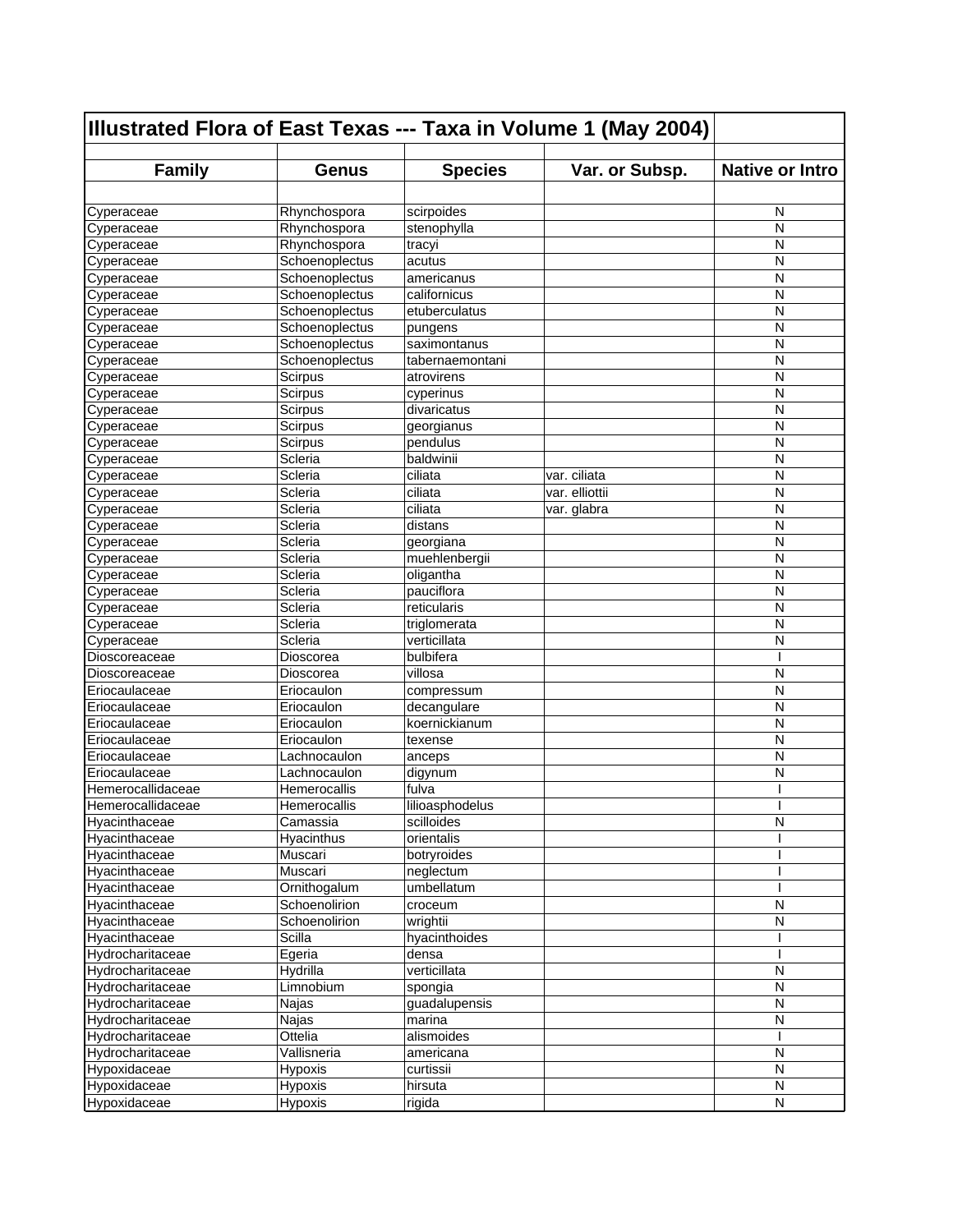| Illustrated Flora of East Texas --- Taxa in Volume 1 (May 2004) |                    |                        |                 |                        |
|-----------------------------------------------------------------|--------------------|------------------------|-----------------|------------------------|
| <b>Family</b>                                                   | <b>Genus</b>       | <b>Species</b>         | Var. or Subsp.  | <b>Native or Intro</b> |
|                                                                 |                    |                        |                 |                        |
| Hypoxidaceae                                                    |                    | sessilis               |                 | N                      |
| Hypoxidaceae                                                    | Hypoxis<br>Hypoxis |                        |                 | N                      |
| Iridaceae                                                       | Alophia            | wrightii<br>drummondii |                 | N                      |
| Iridaceae                                                       | Belamcanda         | chinensis              |                 |                        |
| Iridaceae                                                       | Crocosmia          | x crocosmiiflora       |                 | I                      |
| Iridaceae                                                       | Gladiolus          | communis               |                 |                        |
| Iridaceae                                                       | Gladiolus          | italicus               |                 | I                      |
| Iridaceae                                                       | Herbertia          | lahue                  |                 | N                      |
| Iridaceae                                                       | Iris               | brevicaulis            |                 | ı                      |
| Iridaceae                                                       | Iris               | flexicaulis, X         |                 | N                      |
| <b>Iridaceae</b>                                                | Iris               | fulva                  |                 | N                      |
| Iridaceae                                                       | Iris               | germanica              |                 |                        |
| Iridaceae                                                       | Iris               | pallida                |                 |                        |
| Iridaceae                                                       | Iris               | pseudacorus            |                 | N                      |
| Iridaceae                                                       | Iris               | virginica              |                 | N                      |
| Iridaceae                                                       | Iris               |                        |                 |                        |
|                                                                 |                    | xiphium<br>geminiflora |                 |                        |
| Iridaceae<br>Iridaceae                                          | Nemastylis         |                        |                 | N<br>N                 |
|                                                                 | Nemastylis         | nuttallii              |                 |                        |
| <b>Iridaceae</b>                                                | Sisyrinchium       | albidum                |                 | N                      |
| Iridaceae                                                       | Sisyrinchium       | angustifolium          |                 | N                      |
| Iridaceae                                                       | Sisyrinchium       | atlanticum             |                 | N                      |
| Iridaceae                                                       | Sisyrinchium       | biforme                |                 | N                      |
| Iridaceae                                                       | Sisyrinchium       | campestre              |                 | N                      |
| Iridaceae                                                       | Sisyrinchium       | ensigerum              |                 | N                      |
| Iridaceae                                                       | Sisyrinchium       | langloisii             |                 | N                      |
| <b>Iridaceae</b>                                                | Sisyrinchium       | minus                  |                 | N                      |
| Iridaceae                                                       | Sisyrinchium       | pruinosum              |                 | N                      |
| Iridaceae                                                       | Sisyrinchium       | rosulatum              |                 | N                      |
| Iridaceae                                                       | Sisyrinchium       | sagittiferum           |                 | N                      |
| Juncaceae                                                       | Juncus             | acuminatus             |                 | N                      |
| Juncaceae                                                       | Juncus             | anthelatus             |                 | N                      |
| Juncaceae                                                       | Juncus             | brachycarpus           |                 | N                      |
| Juncaceae                                                       | Juncus             | brachyphyllus          |                 | N                      |
| Juncaceae                                                       | Juncus             | bufonius               |                 | N                      |
| Juncaceae                                                       | Juncus             | capitatus              |                 | N                      |
| Juncaceae                                                       | Juncus             | coriaceus              |                 | N                      |
| Juncaceae                                                       | Juncus             | debilis                |                 | N                      |
| Juncaceae                                                       | Juncus             | dichotomus             |                 | N                      |
| Juncaceae                                                       | Juncus             | diffusissimus          |                 | N                      |
| Juncaceae                                                       | Juncus             | dudleyi                |                 | N                      |
| Juncaceae                                                       | Juncus             | effusus                |                 | N                      |
| Juncaceae                                                       | Juncus             | elliottii              |                 | N                      |
| Juncaceae                                                       | Juncus             | filipendulus           |                 | $\mathsf{N}$           |
| Juncaceae                                                       | Juncus             | interior               |                 | N                      |
| Juncaceae                                                       | Juncus             | marginatus             |                 | N                      |
| Juncaceae                                                       | Juncus             | nodatus                |                 | N                      |
| Juncaceae                                                       | Juncus             | polycephalus           |                 | N                      |
| Juncaceae                                                       | Juncus             | repens                 |                 | N                      |
| Juncaceae                                                       | Juncus             | roemerianus            |                 | N                      |
| Juncaceae                                                       | Juncus             | scirpoides             |                 | N                      |
| Juncaceae                                                       | Juncus             | tenuis                 |                 | N                      |
| Juncaceae                                                       | Juncus             | texanus                |                 | N                      |
| Juncaceae                                                       | Juncus             | torreyi                |                 | N                      |
| Juncaceae                                                       | Juncus             | trigonocarpus          |                 | N                      |
| Juncaceae                                                       | Juncus             | validus                | var. fascinatus | N                      |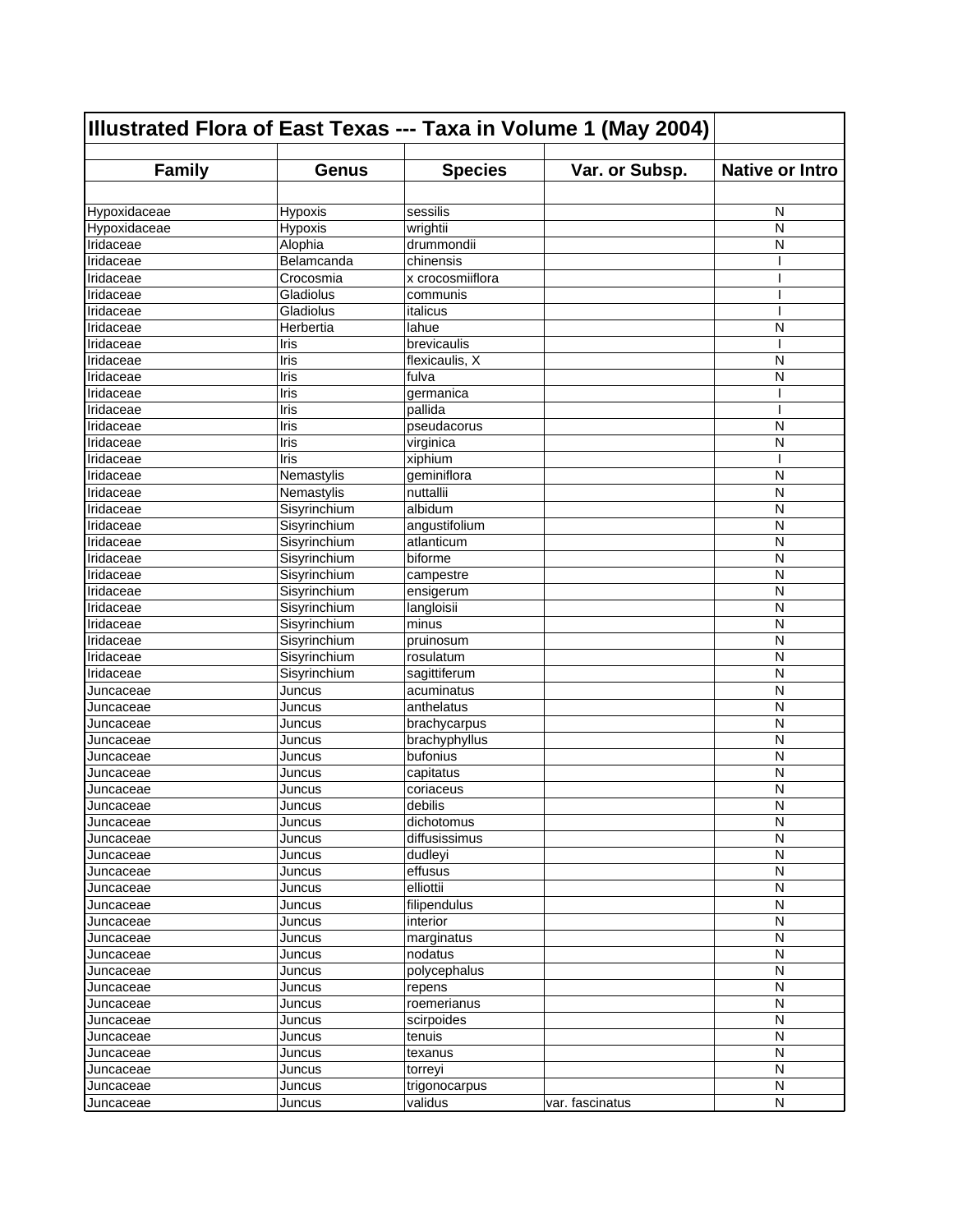| <b>Family</b><br><b>Species</b><br><b>Native or Intro</b><br>Var. or Subsp.<br><b>Genus</b><br>validus<br>var. validus<br>N<br>Juncaceae<br>Juncus<br>bulbosa<br>N<br>Luzula<br>Juncaceae<br>echinata<br>Luzula<br>N<br>Juncaceae<br>Landoltia<br>punctata<br>ı<br>_emnaceae<br>N<br>aequinoctialis<br>Lemna<br>_emnaceae<br>N<br>minuta<br>Lemna<br>.emnaceae<br>obscura<br>N<br>_emnaceae<br>Lemna<br>N<br>perpusilla<br>Lemna<br>emnaceae.<br>N<br>turionifera<br>Lemna<br>.emnaceae<br>N<br>valdiviana<br>Lemna<br>.emnaceae<br>Spirodela<br>polyrrhiza<br>N<br>emnaceae.<br>Wolffia<br>braziliensis<br>N<br>.emnaceae<br>Wolffia<br>columbiana<br>N<br>_emnaceae<br>Wolffiella<br>N<br>gladiata<br>_emnaceae<br>Wolffiella<br>N<br>lingulata<br>_emnaceae<br>Wolffiella<br>oblongata<br>N<br>_emnaceae<br>albidum<br>N<br>Erythronium<br>Liliaceae<br>Liliaceae<br>N<br>Erythronium<br>mesochoreum<br>Liliaceae<br>N<br>Erythronium<br>rostratum<br>Lilium<br>philippinense<br>N<br>Lilium<br>michauxii<br>Limnocharitaceae<br>Hydrocleys<br>nymphoides<br>I<br>Marantaceae<br>Thalia<br>dealbata<br>N<br>fluviatilis<br>Mayaca<br>N<br>Schoenocaulon<br>ghiesbreghtii<br>N<br>N<br>Schoenocaulon<br>texanum<br>Melanthiaceae<br>N<br>Stenanthium<br>densum<br>Stenanthium<br>N<br>gramineum<br>Toxicoscordion<br>nuttallii<br>N<br>N<br>Veratrum<br>virginicum<br>N<br>Aletris<br>aurea<br><b>Aletris</b><br>N<br>farinosa<br>Dasylirion<br>N<br>texanum<br>N<br>Nolina<br>lindheimeriana<br>Nolina<br>N<br>texana<br>Orchidaceae<br>N<br>oklahomensis<br>Calopogon<br>N<br>Calopogon<br>tuberosus<br>Orchidaceae<br>${\sf N}$<br>bifaria<br>Cleistes<br>Corallorhiza<br>N<br>odontorhiza<br>Orchidaceae<br>N<br>Corallorhiza<br>wisteriana<br>Orchidaceae<br>$\mathsf{N}$<br>Cypripedium<br>kentuckiense<br>Epipactis<br>N<br>gigantea<br>Habenaria<br>${\sf N}$<br>Orchidaceae<br>quinqueseta<br>Orchidaceae<br>N<br>Habenaria<br>repens<br>Orchidaceae<br>nitida<br>N<br>Hexalectris<br>Orchidaceae<br>Hexalectris<br>spicata<br>var. arizonica<br>N<br>$\mathsf{N}$<br>Orchidaceae<br>Hexalectris<br>spicata<br>var. spicata<br>Orchidaceae<br>N<br>Hexalectris<br>warnockii<br>Orchidaceae<br>N<br>Isotria<br>verticillata<br>Orchidaceae<br>australis<br>N<br>Listera<br>Malaxis<br>unifolia<br>N<br>Orchidaceae<br>N<br>Orchidaceae<br>Platanthera<br>blephariglottis<br>var. conspicua<br>Orchidaceae<br>N<br>chapmanii<br>Platanthera<br>Orchidaceae<br>ciliaris<br>${\sf N}$<br>Platanthera | Illustrated Flora of East Texas --- Taxa in Volume 1 (May 2004) |             |            |  |           |
|-------------------------------------------------------------------------------------------------------------------------------------------------------------------------------------------------------------------------------------------------------------------------------------------------------------------------------------------------------------------------------------------------------------------------------------------------------------------------------------------------------------------------------------------------------------------------------------------------------------------------------------------------------------------------------------------------------------------------------------------------------------------------------------------------------------------------------------------------------------------------------------------------------------------------------------------------------------------------------------------------------------------------------------------------------------------------------------------------------------------------------------------------------------------------------------------------------------------------------------------------------------------------------------------------------------------------------------------------------------------------------------------------------------------------------------------------------------------------------------------------------------------------------------------------------------------------------------------------------------------------------------------------------------------------------------------------------------------------------------------------------------------------------------------------------------------------------------------------------------------------------------------------------------------------------------------------------------------------------------------------------------------------------------------------------------------------------------------------------------------------------------------------------------------------------------------------------------------------------------------------------------------------------------------------------------------------------------------------------------------------------------------------------------------------------------------------------------------------------------------------------------|-----------------------------------------------------------------|-------------|------------|--|-----------|
|                                                                                                                                                                                                                                                                                                                                                                                                                                                                                                                                                                                                                                                                                                                                                                                                                                                                                                                                                                                                                                                                                                                                                                                                                                                                                                                                                                                                                                                                                                                                                                                                                                                                                                                                                                                                                                                                                                                                                                                                                                                                                                                                                                                                                                                                                                                                                                                                                                                                                                             |                                                                 |             |            |  |           |
|                                                                                                                                                                                                                                                                                                                                                                                                                                                                                                                                                                                                                                                                                                                                                                                                                                                                                                                                                                                                                                                                                                                                                                                                                                                                                                                                                                                                                                                                                                                                                                                                                                                                                                                                                                                                                                                                                                                                                                                                                                                                                                                                                                                                                                                                                                                                                                                                                                                                                                             |                                                                 |             |            |  |           |
|                                                                                                                                                                                                                                                                                                                                                                                                                                                                                                                                                                                                                                                                                                                                                                                                                                                                                                                                                                                                                                                                                                                                                                                                                                                                                                                                                                                                                                                                                                                                                                                                                                                                                                                                                                                                                                                                                                                                                                                                                                                                                                                                                                                                                                                                                                                                                                                                                                                                                                             |                                                                 |             |            |  |           |
|                                                                                                                                                                                                                                                                                                                                                                                                                                                                                                                                                                                                                                                                                                                                                                                                                                                                                                                                                                                                                                                                                                                                                                                                                                                                                                                                                                                                                                                                                                                                                                                                                                                                                                                                                                                                                                                                                                                                                                                                                                                                                                                                                                                                                                                                                                                                                                                                                                                                                                             |                                                                 |             |            |  |           |
|                                                                                                                                                                                                                                                                                                                                                                                                                                                                                                                                                                                                                                                                                                                                                                                                                                                                                                                                                                                                                                                                                                                                                                                                                                                                                                                                                                                                                                                                                                                                                                                                                                                                                                                                                                                                                                                                                                                                                                                                                                                                                                                                                                                                                                                                                                                                                                                                                                                                                                             |                                                                 |             |            |  |           |
|                                                                                                                                                                                                                                                                                                                                                                                                                                                                                                                                                                                                                                                                                                                                                                                                                                                                                                                                                                                                                                                                                                                                                                                                                                                                                                                                                                                                                                                                                                                                                                                                                                                                                                                                                                                                                                                                                                                                                                                                                                                                                                                                                                                                                                                                                                                                                                                                                                                                                                             |                                                                 |             |            |  |           |
|                                                                                                                                                                                                                                                                                                                                                                                                                                                                                                                                                                                                                                                                                                                                                                                                                                                                                                                                                                                                                                                                                                                                                                                                                                                                                                                                                                                                                                                                                                                                                                                                                                                                                                                                                                                                                                                                                                                                                                                                                                                                                                                                                                                                                                                                                                                                                                                                                                                                                                             |                                                                 |             |            |  |           |
|                                                                                                                                                                                                                                                                                                                                                                                                                                                                                                                                                                                                                                                                                                                                                                                                                                                                                                                                                                                                                                                                                                                                                                                                                                                                                                                                                                                                                                                                                                                                                                                                                                                                                                                                                                                                                                                                                                                                                                                                                                                                                                                                                                                                                                                                                                                                                                                                                                                                                                             |                                                                 |             |            |  |           |
|                                                                                                                                                                                                                                                                                                                                                                                                                                                                                                                                                                                                                                                                                                                                                                                                                                                                                                                                                                                                                                                                                                                                                                                                                                                                                                                                                                                                                                                                                                                                                                                                                                                                                                                                                                                                                                                                                                                                                                                                                                                                                                                                                                                                                                                                                                                                                                                                                                                                                                             |                                                                 |             |            |  |           |
|                                                                                                                                                                                                                                                                                                                                                                                                                                                                                                                                                                                                                                                                                                                                                                                                                                                                                                                                                                                                                                                                                                                                                                                                                                                                                                                                                                                                                                                                                                                                                                                                                                                                                                                                                                                                                                                                                                                                                                                                                                                                                                                                                                                                                                                                                                                                                                                                                                                                                                             |                                                                 |             |            |  |           |
|                                                                                                                                                                                                                                                                                                                                                                                                                                                                                                                                                                                                                                                                                                                                                                                                                                                                                                                                                                                                                                                                                                                                                                                                                                                                                                                                                                                                                                                                                                                                                                                                                                                                                                                                                                                                                                                                                                                                                                                                                                                                                                                                                                                                                                                                                                                                                                                                                                                                                                             |                                                                 |             |            |  |           |
|                                                                                                                                                                                                                                                                                                                                                                                                                                                                                                                                                                                                                                                                                                                                                                                                                                                                                                                                                                                                                                                                                                                                                                                                                                                                                                                                                                                                                                                                                                                                                                                                                                                                                                                                                                                                                                                                                                                                                                                                                                                                                                                                                                                                                                                                                                                                                                                                                                                                                                             |                                                                 |             |            |  |           |
|                                                                                                                                                                                                                                                                                                                                                                                                                                                                                                                                                                                                                                                                                                                                                                                                                                                                                                                                                                                                                                                                                                                                                                                                                                                                                                                                                                                                                                                                                                                                                                                                                                                                                                                                                                                                                                                                                                                                                                                                                                                                                                                                                                                                                                                                                                                                                                                                                                                                                                             |                                                                 |             |            |  |           |
|                                                                                                                                                                                                                                                                                                                                                                                                                                                                                                                                                                                                                                                                                                                                                                                                                                                                                                                                                                                                                                                                                                                                                                                                                                                                                                                                                                                                                                                                                                                                                                                                                                                                                                                                                                                                                                                                                                                                                                                                                                                                                                                                                                                                                                                                                                                                                                                                                                                                                                             |                                                                 |             |            |  |           |
|                                                                                                                                                                                                                                                                                                                                                                                                                                                                                                                                                                                                                                                                                                                                                                                                                                                                                                                                                                                                                                                                                                                                                                                                                                                                                                                                                                                                                                                                                                                                                                                                                                                                                                                                                                                                                                                                                                                                                                                                                                                                                                                                                                                                                                                                                                                                                                                                                                                                                                             |                                                                 |             |            |  |           |
|                                                                                                                                                                                                                                                                                                                                                                                                                                                                                                                                                                                                                                                                                                                                                                                                                                                                                                                                                                                                                                                                                                                                                                                                                                                                                                                                                                                                                                                                                                                                                                                                                                                                                                                                                                                                                                                                                                                                                                                                                                                                                                                                                                                                                                                                                                                                                                                                                                                                                                             |                                                                 |             |            |  |           |
|                                                                                                                                                                                                                                                                                                                                                                                                                                                                                                                                                                                                                                                                                                                                                                                                                                                                                                                                                                                                                                                                                                                                                                                                                                                                                                                                                                                                                                                                                                                                                                                                                                                                                                                                                                                                                                                                                                                                                                                                                                                                                                                                                                                                                                                                                                                                                                                                                                                                                                             |                                                                 |             |            |  |           |
|                                                                                                                                                                                                                                                                                                                                                                                                                                                                                                                                                                                                                                                                                                                                                                                                                                                                                                                                                                                                                                                                                                                                                                                                                                                                                                                                                                                                                                                                                                                                                                                                                                                                                                                                                                                                                                                                                                                                                                                                                                                                                                                                                                                                                                                                                                                                                                                                                                                                                                             |                                                                 |             |            |  |           |
|                                                                                                                                                                                                                                                                                                                                                                                                                                                                                                                                                                                                                                                                                                                                                                                                                                                                                                                                                                                                                                                                                                                                                                                                                                                                                                                                                                                                                                                                                                                                                                                                                                                                                                                                                                                                                                                                                                                                                                                                                                                                                                                                                                                                                                                                                                                                                                                                                                                                                                             |                                                                 |             |            |  |           |
|                                                                                                                                                                                                                                                                                                                                                                                                                                                                                                                                                                                                                                                                                                                                                                                                                                                                                                                                                                                                                                                                                                                                                                                                                                                                                                                                                                                                                                                                                                                                                                                                                                                                                                                                                                                                                                                                                                                                                                                                                                                                                                                                                                                                                                                                                                                                                                                                                                                                                                             |                                                                 |             |            |  |           |
|                                                                                                                                                                                                                                                                                                                                                                                                                                                                                                                                                                                                                                                                                                                                                                                                                                                                                                                                                                                                                                                                                                                                                                                                                                                                                                                                                                                                                                                                                                                                                                                                                                                                                                                                                                                                                                                                                                                                                                                                                                                                                                                                                                                                                                                                                                                                                                                                                                                                                                             |                                                                 |             |            |  |           |
|                                                                                                                                                                                                                                                                                                                                                                                                                                                                                                                                                                                                                                                                                                                                                                                                                                                                                                                                                                                                                                                                                                                                                                                                                                                                                                                                                                                                                                                                                                                                                                                                                                                                                                                                                                                                                                                                                                                                                                                                                                                                                                                                                                                                                                                                                                                                                                                                                                                                                                             | Liliaceae                                                       |             |            |  |           |
|                                                                                                                                                                                                                                                                                                                                                                                                                                                                                                                                                                                                                                                                                                                                                                                                                                                                                                                                                                                                                                                                                                                                                                                                                                                                                                                                                                                                                                                                                                                                                                                                                                                                                                                                                                                                                                                                                                                                                                                                                                                                                                                                                                                                                                                                                                                                                                                                                                                                                                             | Liliaceae                                                       |             |            |  |           |
|                                                                                                                                                                                                                                                                                                                                                                                                                                                                                                                                                                                                                                                                                                                                                                                                                                                                                                                                                                                                                                                                                                                                                                                                                                                                                                                                                                                                                                                                                                                                                                                                                                                                                                                                                                                                                                                                                                                                                                                                                                                                                                                                                                                                                                                                                                                                                                                                                                                                                                             |                                                                 |             |            |  |           |
|                                                                                                                                                                                                                                                                                                                                                                                                                                                                                                                                                                                                                                                                                                                                                                                                                                                                                                                                                                                                                                                                                                                                                                                                                                                                                                                                                                                                                                                                                                                                                                                                                                                                                                                                                                                                                                                                                                                                                                                                                                                                                                                                                                                                                                                                                                                                                                                                                                                                                                             |                                                                 |             |            |  |           |
|                                                                                                                                                                                                                                                                                                                                                                                                                                                                                                                                                                                                                                                                                                                                                                                                                                                                                                                                                                                                                                                                                                                                                                                                                                                                                                                                                                                                                                                                                                                                                                                                                                                                                                                                                                                                                                                                                                                                                                                                                                                                                                                                                                                                                                                                                                                                                                                                                                                                                                             | Mayacaceae                                                      |             |            |  |           |
|                                                                                                                                                                                                                                                                                                                                                                                                                                                                                                                                                                                                                                                                                                                                                                                                                                                                                                                                                                                                                                                                                                                                                                                                                                                                                                                                                                                                                                                                                                                                                                                                                                                                                                                                                                                                                                                                                                                                                                                                                                                                                                                                                                                                                                                                                                                                                                                                                                                                                                             | Melanthiaceae                                                   |             |            |  |           |
|                                                                                                                                                                                                                                                                                                                                                                                                                                                                                                                                                                                                                                                                                                                                                                                                                                                                                                                                                                                                                                                                                                                                                                                                                                                                                                                                                                                                                                                                                                                                                                                                                                                                                                                                                                                                                                                                                                                                                                                                                                                                                                                                                                                                                                                                                                                                                                                                                                                                                                             | Melanthiaceae                                                   |             |            |  |           |
|                                                                                                                                                                                                                                                                                                                                                                                                                                                                                                                                                                                                                                                                                                                                                                                                                                                                                                                                                                                                                                                                                                                                                                                                                                                                                                                                                                                                                                                                                                                                                                                                                                                                                                                                                                                                                                                                                                                                                                                                                                                                                                                                                                                                                                                                                                                                                                                                                                                                                                             |                                                                 |             |            |  |           |
|                                                                                                                                                                                                                                                                                                                                                                                                                                                                                                                                                                                                                                                                                                                                                                                                                                                                                                                                                                                                                                                                                                                                                                                                                                                                                                                                                                                                                                                                                                                                                                                                                                                                                                                                                                                                                                                                                                                                                                                                                                                                                                                                                                                                                                                                                                                                                                                                                                                                                                             | Melanthiaceae                                                   |             |            |  |           |
|                                                                                                                                                                                                                                                                                                                                                                                                                                                                                                                                                                                                                                                                                                                                                                                                                                                                                                                                                                                                                                                                                                                                                                                                                                                                                                                                                                                                                                                                                                                                                                                                                                                                                                                                                                                                                                                                                                                                                                                                                                                                                                                                                                                                                                                                                                                                                                                                                                                                                                             | Melanthiaceae                                                   |             |            |  |           |
|                                                                                                                                                                                                                                                                                                                                                                                                                                                                                                                                                                                                                                                                                                                                                                                                                                                                                                                                                                                                                                                                                                                                                                                                                                                                                                                                                                                                                                                                                                                                                                                                                                                                                                                                                                                                                                                                                                                                                                                                                                                                                                                                                                                                                                                                                                                                                                                                                                                                                                             | Melanthiaceae                                                   |             |            |  |           |
|                                                                                                                                                                                                                                                                                                                                                                                                                                                                                                                                                                                                                                                                                                                                                                                                                                                                                                                                                                                                                                                                                                                                                                                                                                                                                                                                                                                                                                                                                                                                                                                                                                                                                                                                                                                                                                                                                                                                                                                                                                                                                                                                                                                                                                                                                                                                                                                                                                                                                                             | Nartheciaceae                                                   |             |            |  |           |
|                                                                                                                                                                                                                                                                                                                                                                                                                                                                                                                                                                                                                                                                                                                                                                                                                                                                                                                                                                                                                                                                                                                                                                                                                                                                                                                                                                                                                                                                                                                                                                                                                                                                                                                                                                                                                                                                                                                                                                                                                                                                                                                                                                                                                                                                                                                                                                                                                                                                                                             | Nartheciaceae                                                   |             |            |  |           |
|                                                                                                                                                                                                                                                                                                                                                                                                                                                                                                                                                                                                                                                                                                                                                                                                                                                                                                                                                                                                                                                                                                                                                                                                                                                                                                                                                                                                                                                                                                                                                                                                                                                                                                                                                                                                                                                                                                                                                                                                                                                                                                                                                                                                                                                                                                                                                                                                                                                                                                             | Nolinaceae                                                      |             |            |  |           |
|                                                                                                                                                                                                                                                                                                                                                                                                                                                                                                                                                                                                                                                                                                                                                                                                                                                                                                                                                                                                                                                                                                                                                                                                                                                                                                                                                                                                                                                                                                                                                                                                                                                                                                                                                                                                                                                                                                                                                                                                                                                                                                                                                                                                                                                                                                                                                                                                                                                                                                             | Nolinaceae                                                      |             |            |  |           |
|                                                                                                                                                                                                                                                                                                                                                                                                                                                                                                                                                                                                                                                                                                                                                                                                                                                                                                                                                                                                                                                                                                                                                                                                                                                                                                                                                                                                                                                                                                                                                                                                                                                                                                                                                                                                                                                                                                                                                                                                                                                                                                                                                                                                                                                                                                                                                                                                                                                                                                             | Nolinaceae                                                      |             |            |  |           |
|                                                                                                                                                                                                                                                                                                                                                                                                                                                                                                                                                                                                                                                                                                                                                                                                                                                                                                                                                                                                                                                                                                                                                                                                                                                                                                                                                                                                                                                                                                                                                                                                                                                                                                                                                                                                                                                                                                                                                                                                                                                                                                                                                                                                                                                                                                                                                                                                                                                                                                             |                                                                 |             |            |  |           |
|                                                                                                                                                                                                                                                                                                                                                                                                                                                                                                                                                                                                                                                                                                                                                                                                                                                                                                                                                                                                                                                                                                                                                                                                                                                                                                                                                                                                                                                                                                                                                                                                                                                                                                                                                                                                                                                                                                                                                                                                                                                                                                                                                                                                                                                                                                                                                                                                                                                                                                             | Orchidaceae                                                     |             |            |  |           |
|                                                                                                                                                                                                                                                                                                                                                                                                                                                                                                                                                                                                                                                                                                                                                                                                                                                                                                                                                                                                                                                                                                                                                                                                                                                                                                                                                                                                                                                                                                                                                                                                                                                                                                                                                                                                                                                                                                                                                                                                                                                                                                                                                                                                                                                                                                                                                                                                                                                                                                             |                                                                 |             |            |  |           |
|                                                                                                                                                                                                                                                                                                                                                                                                                                                                                                                                                                                                                                                                                                                                                                                                                                                                                                                                                                                                                                                                                                                                                                                                                                                                                                                                                                                                                                                                                                                                                                                                                                                                                                                                                                                                                                                                                                                                                                                                                                                                                                                                                                                                                                                                                                                                                                                                                                                                                                             | Orchidaceae                                                     |             |            |  |           |
|                                                                                                                                                                                                                                                                                                                                                                                                                                                                                                                                                                                                                                                                                                                                                                                                                                                                                                                                                                                                                                                                                                                                                                                                                                                                                                                                                                                                                                                                                                                                                                                                                                                                                                                                                                                                                                                                                                                                                                                                                                                                                                                                                                                                                                                                                                                                                                                                                                                                                                             |                                                                 |             |            |  |           |
|                                                                                                                                                                                                                                                                                                                                                                                                                                                                                                                                                                                                                                                                                                                                                                                                                                                                                                                                                                                                                                                                                                                                                                                                                                                                                                                                                                                                                                                                                                                                                                                                                                                                                                                                                                                                                                                                                                                                                                                                                                                                                                                                                                                                                                                                                                                                                                                                                                                                                                             |                                                                 |             |            |  |           |
|                                                                                                                                                                                                                                                                                                                                                                                                                                                                                                                                                                                                                                                                                                                                                                                                                                                                                                                                                                                                                                                                                                                                                                                                                                                                                                                                                                                                                                                                                                                                                                                                                                                                                                                                                                                                                                                                                                                                                                                                                                                                                                                                                                                                                                                                                                                                                                                                                                                                                                             | Orchidaceae                                                     |             |            |  |           |
|                                                                                                                                                                                                                                                                                                                                                                                                                                                                                                                                                                                                                                                                                                                                                                                                                                                                                                                                                                                                                                                                                                                                                                                                                                                                                                                                                                                                                                                                                                                                                                                                                                                                                                                                                                                                                                                                                                                                                                                                                                                                                                                                                                                                                                                                                                                                                                                                                                                                                                             |                                                                 |             |            |  |           |
|                                                                                                                                                                                                                                                                                                                                                                                                                                                                                                                                                                                                                                                                                                                                                                                                                                                                                                                                                                                                                                                                                                                                                                                                                                                                                                                                                                                                                                                                                                                                                                                                                                                                                                                                                                                                                                                                                                                                                                                                                                                                                                                                                                                                                                                                                                                                                                                                                                                                                                             |                                                                 |             |            |  |           |
|                                                                                                                                                                                                                                                                                                                                                                                                                                                                                                                                                                                                                                                                                                                                                                                                                                                                                                                                                                                                                                                                                                                                                                                                                                                                                                                                                                                                                                                                                                                                                                                                                                                                                                                                                                                                                                                                                                                                                                                                                                                                                                                                                                                                                                                                                                                                                                                                                                                                                                             |                                                                 |             |            |  |           |
|                                                                                                                                                                                                                                                                                                                                                                                                                                                                                                                                                                                                                                                                                                                                                                                                                                                                                                                                                                                                                                                                                                                                                                                                                                                                                                                                                                                                                                                                                                                                                                                                                                                                                                                                                                                                                                                                                                                                                                                                                                                                                                                                                                                                                                                                                                                                                                                                                                                                                                             |                                                                 |             |            |  |           |
|                                                                                                                                                                                                                                                                                                                                                                                                                                                                                                                                                                                                                                                                                                                                                                                                                                                                                                                                                                                                                                                                                                                                                                                                                                                                                                                                                                                                                                                                                                                                                                                                                                                                                                                                                                                                                                                                                                                                                                                                                                                                                                                                                                                                                                                                                                                                                                                                                                                                                                             |                                                                 |             |            |  |           |
|                                                                                                                                                                                                                                                                                                                                                                                                                                                                                                                                                                                                                                                                                                                                                                                                                                                                                                                                                                                                                                                                                                                                                                                                                                                                                                                                                                                                                                                                                                                                                                                                                                                                                                                                                                                                                                                                                                                                                                                                                                                                                                                                                                                                                                                                                                                                                                                                                                                                                                             |                                                                 |             |            |  |           |
|                                                                                                                                                                                                                                                                                                                                                                                                                                                                                                                                                                                                                                                                                                                                                                                                                                                                                                                                                                                                                                                                                                                                                                                                                                                                                                                                                                                                                                                                                                                                                                                                                                                                                                                                                                                                                                                                                                                                                                                                                                                                                                                                                                                                                                                                                                                                                                                                                                                                                                             |                                                                 |             |            |  |           |
|                                                                                                                                                                                                                                                                                                                                                                                                                                                                                                                                                                                                                                                                                                                                                                                                                                                                                                                                                                                                                                                                                                                                                                                                                                                                                                                                                                                                                                                                                                                                                                                                                                                                                                                                                                                                                                                                                                                                                                                                                                                                                                                                                                                                                                                                                                                                                                                                                                                                                                             |                                                                 |             |            |  |           |
|                                                                                                                                                                                                                                                                                                                                                                                                                                                                                                                                                                                                                                                                                                                                                                                                                                                                                                                                                                                                                                                                                                                                                                                                                                                                                                                                                                                                                                                                                                                                                                                                                                                                                                                                                                                                                                                                                                                                                                                                                                                                                                                                                                                                                                                                                                                                                                                                                                                                                                             |                                                                 |             |            |  |           |
|                                                                                                                                                                                                                                                                                                                                                                                                                                                                                                                                                                                                                                                                                                                                                                                                                                                                                                                                                                                                                                                                                                                                                                                                                                                                                                                                                                                                                                                                                                                                                                                                                                                                                                                                                                                                                                                                                                                                                                                                                                                                                                                                                                                                                                                                                                                                                                                                                                                                                                             |                                                                 |             |            |  |           |
|                                                                                                                                                                                                                                                                                                                                                                                                                                                                                                                                                                                                                                                                                                                                                                                                                                                                                                                                                                                                                                                                                                                                                                                                                                                                                                                                                                                                                                                                                                                                                                                                                                                                                                                                                                                                                                                                                                                                                                                                                                                                                                                                                                                                                                                                                                                                                                                                                                                                                                             |                                                                 |             |            |  |           |
|                                                                                                                                                                                                                                                                                                                                                                                                                                                                                                                                                                                                                                                                                                                                                                                                                                                                                                                                                                                                                                                                                                                                                                                                                                                                                                                                                                                                                                                                                                                                                                                                                                                                                                                                                                                                                                                                                                                                                                                                                                                                                                                                                                                                                                                                                                                                                                                                                                                                                                             |                                                                 |             |            |  |           |
|                                                                                                                                                                                                                                                                                                                                                                                                                                                                                                                                                                                                                                                                                                                                                                                                                                                                                                                                                                                                                                                                                                                                                                                                                                                                                                                                                                                                                                                                                                                                                                                                                                                                                                                                                                                                                                                                                                                                                                                                                                                                                                                                                                                                                                                                                                                                                                                                                                                                                                             | Orchidaceae                                                     | Platanthera | clavellata |  | ${\sf N}$ |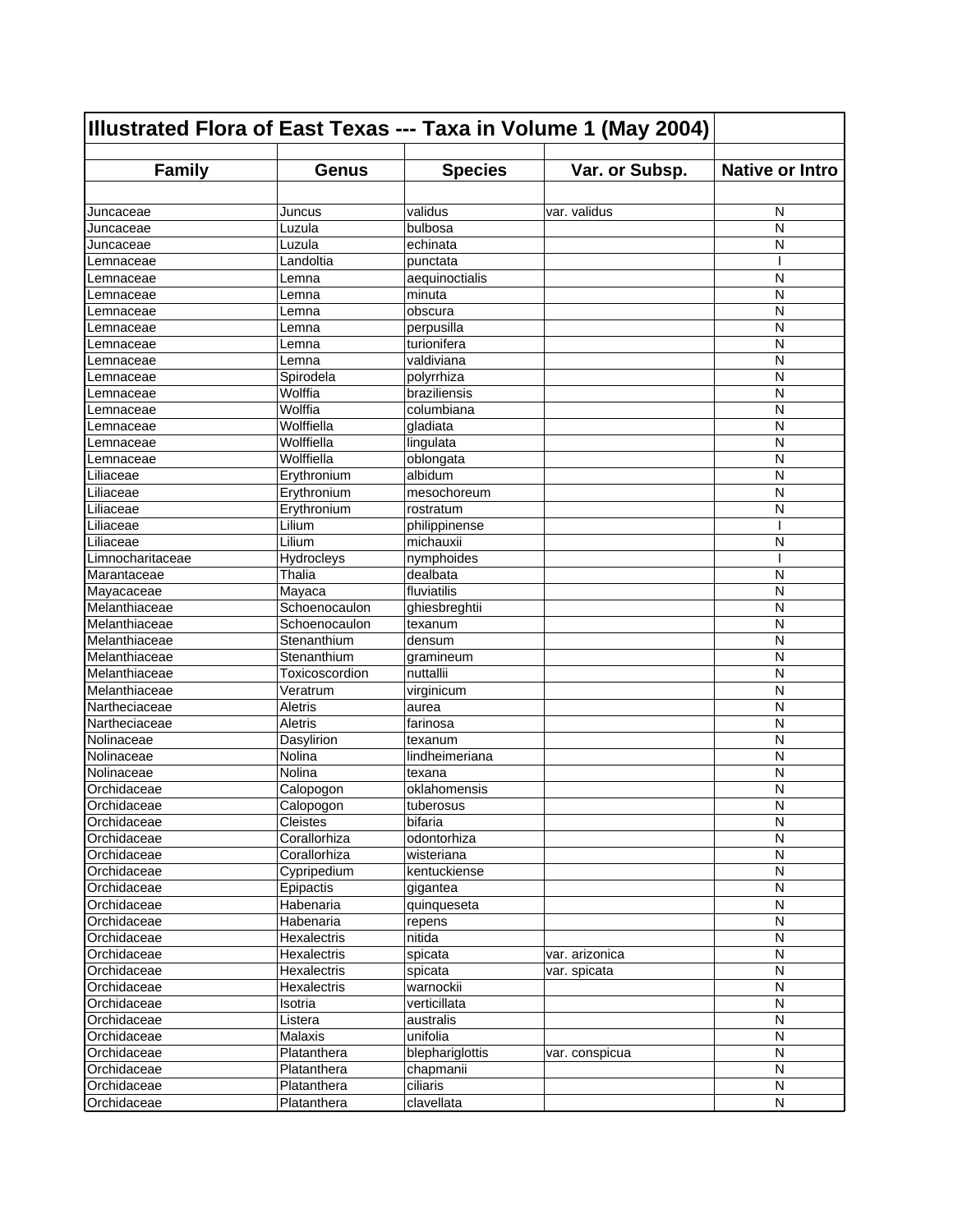| Illustrated Flora of East Texas --- Taxa in Volume 1 (May 2004) |                  |                          |                   |                        |
|-----------------------------------------------------------------|------------------|--------------------------|-------------------|------------------------|
| <b>Family</b>                                                   | <b>Genus</b>     | <b>Species</b>           | Var. or Subsp.    | <b>Native or Intro</b> |
|                                                                 |                  |                          |                   |                        |
| Orchidaceae                                                     | Platanthera      | cristata                 |                   | N                      |
| Orchidaceae                                                     | Platanthera      | flava                    |                   | N                      |
| Orchidaceae                                                     | Platanthera      |                          |                   | N                      |
| Orchidaceae                                                     | Platanthera      | integra<br>lacera        |                   | N                      |
| Orchidaceae                                                     | Platanthera      | nivea                    |                   | N                      |
| Orchidaceae                                                     | Platythelys      | querceticola             |                   | N                      |
| Orchidaceae                                                     | Pogonia          | ophioglossoides          |                   | N                      |
| Orchidaceae                                                     | Ponthieva        | racemosa                 |                   | N                      |
| Orchidaceae                                                     | Spiranthes       | brevilabris              |                   | N                      |
| Orchidaceae                                                     | Spiranthes       | cernua                   |                   | N                      |
| Orchidaceae                                                     | Spiranthes       | eatonii                  |                   | N                      |
| Orchidaceae                                                     | Spiranthes       | floridana                |                   | N                      |
| Orchidaceae                                                     | Spiranthes       | lacera                   | var. gracilis     | N                      |
| Orchidaceae                                                     | Spiranthes       | laciniata                |                   | N                      |
| Orchidaceae                                                     | Spiranthes       | longilabris              |                   | N                      |
| Orchidaceae                                                     | Spiranthes       |                          |                   | N                      |
| Orchidaceae                                                     | Spiranthes       | magnicamporum<br>odorata |                   | N                      |
| Orchidaceae                                                     |                  | ovalis                   |                   | N                      |
| Orchidaceae                                                     | Spiranthes       |                          |                   | N                      |
| Orchidaceae                                                     | Spiranthes       | parksii                  |                   |                        |
|                                                                 | Spiranthes       | praecox                  |                   | N                      |
| Orchidaceae                                                     | Spiranthes       | sylvatica                |                   | N                      |
| Orchidaceae                                                     | Spiranthes       | tuberosa                 |                   | N                      |
| Orchidaceae                                                     | Spiranthes       | vernalis                 |                   | N                      |
| Orchidaceae                                                     | <b>Tipularia</b> | discolor                 |                   | N                      |
| Orchidaceae                                                     | Triphora         | trianthophora            |                   | N                      |
| Orchidaceae                                                     | Zeuxine          | strateumatica            |                   |                        |
| Poaceae                                                         | Aegilops         | cylindrica               |                   |                        |
| Poaceae                                                         | Agrostis         | elliottiana              |                   | N                      |
| Poaceae                                                         | Agrostis         | hyemalis                 |                   | N                      |
| Poaceae                                                         | Agrostis         | perennans                |                   | N                      |
| Poaceae                                                         | Agrostis         | scabra                   |                   | N                      |
| Poaceae                                                         | Agrostis         | stolonifera              |                   | N                      |
| Poaceae                                                         | Aira             | caryophyllea             | var. capillaris   |                        |
| Poaceae                                                         | Aira             | caryophyllea             | var. caryophyllea |                        |
| Poaceae                                                         | Alopecurus       | carolinianus             |                   | N                      |
| Poaceae                                                         | Alopecurus       | myosuroides              |                   |                        |
| Poaceae                                                         | Andropogon       | gerardii                 | subsp. gerardii   | N                      |
| Poaceae                                                         | Andropogon       | glomeratus               |                   | N                      |
| Poaceae                                                         | Andropogon       | gyrans                   | var. gyrans       | N                      |
| Poaceae                                                         | Andropogon       | gyrans                   | var. stenophyllus | N                      |
| Poaceae                                                         | Andropogon       | ternarius                |                   | $\mathsf{N}$           |
| Poaceae                                                         | Andropogon       | virginicus               |                   | N                      |
| Poaceae                                                         | Anthenantia      | rufa                     |                   | N                      |
| Poaceae                                                         | Anthenantia      | villosa                  |                   | N                      |
| Poaceae                                                         | Anthoxanthum     | aristatum                |                   |                        |
| Poaceae                                                         | Anthoxanthum     | odoratum                 |                   |                        |
| Poaceae                                                         | Aristida         | basiramea                |                   | N                      |
| Poaceae                                                         | Aristida         | desmantha                |                   | N                      |
| Poaceae                                                         | Aristida         | dichotoma                |                   | N                      |
| Poaceae                                                         | Aristida         | lanosa                   |                   | N                      |
| Poaceae                                                         | Aristida         | longespica               | var. geniculata   | N                      |
| Poaceae                                                         | Aristida         | longespica               | var. longespica   | N                      |
| Poaceae                                                         | Aristida         | oligantha                |                   | N                      |
| Poaceae                                                         | Aristida         | palustris                |                   | N                      |
| Poaceae                                                         | Aristida         | purpurascens             | var. purpurascens | N                      |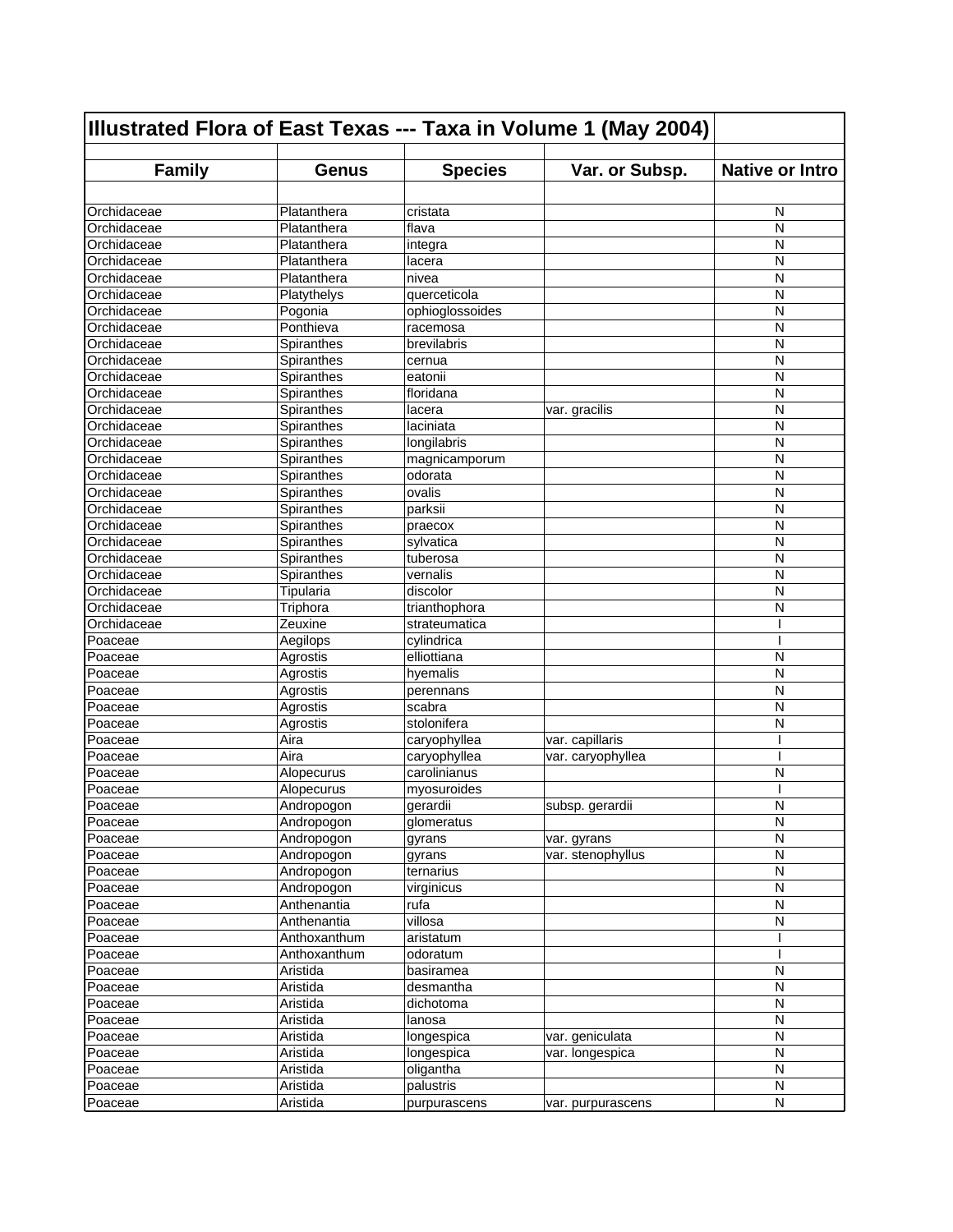| Illustrated Flora of East Texas --- Taxa in Volume 1 (May 2004) |                  |                 |                   |                        |
|-----------------------------------------------------------------|------------------|-----------------|-------------------|------------------------|
| <b>Family</b>                                                   | <b>Genus</b>     | <b>Species</b>  | Var. or Subsp.    | <b>Native or Intro</b> |
|                                                                 |                  |                 |                   |                        |
| Poaceae                                                         | Aristida         | purpurascens    | var. virgata      | N                      |
| Poaceae                                                         | Aristida         | purpurea        | var. longiseta    | N                      |
| Poaceae                                                         | Aristida         | purpurea        | var. nealleyi     | N                      |
| Poaceae                                                         | Aristida         | purpurea        | var. purpurea     | N                      |
| Poaceae                                                         | Aristida         | purpurea        | var. wrightii     | N                      |
| Poaceae                                                         | Aristida         | ramosissima     |                   | N                      |
| Poaceae                                                         | Arthraxon        | hispidus        |                   | ı                      |
| Poaceae                                                         | Arundinaria      | gigantea        |                   | N                      |
| Poaceae                                                         | Arundo           | donax           |                   |                        |
| Poaceae                                                         | Avena            | fatua           |                   | I                      |
| Poaceae                                                         | Avena            | sativa          |                   | I                      |
| Poaceae                                                         | Axonopus         | compressus      |                   | N                      |
| Poaceae                                                         | Axonopus         | fissifolius     |                   | N                      |
| Poaceae                                                         | Axonopus         | furcatus        |                   | N                      |
| Poaceae                                                         | Bothriochloa     | barbinodis      | var. barbinodis   | N                      |
| Poaceae                                                         | Bothriochloa     | barbinodis      | var. perforata    | N                      |
| Poaceae                                                         | Bothriochloa     | bladhii         |                   | ı                      |
| Poaceae                                                         | Bothriochloa     | exaristata      |                   | N                      |
| Poaceae                                                         | Bothriochloa     | hybrida         |                   | N                      |
| Poaceae                                                         | Bothriochloa     | ischaemum       | var. songarica    |                        |
| Poaceae                                                         | Bothriochloa     | laguroides      | subsp. Torreyana  | N                      |
| Poaceae                                                         | Bothriochloa     | longipaniculata |                   | N                      |
| Poaceae                                                         | Bouteloua        | aristidoides    |                   | N                      |
| Poaceae                                                         | Bouteloua        | barbata         |                   | N                      |
| Poaceae                                                         | Bouteloua        | curtipendula    | var. caespitosa   | N                      |
| Poaceae                                                         | Bouteloua        | curtipendula    | var. curtipendula | N                      |
| Poaceae                                                         | <b>Bouteloua</b> | eriopoda        |                   | N                      |
| Poaceae                                                         | Bouteloua        | gracilis        |                   | N                      |
| Poaceae                                                         | Bouteloua        | hirsuta         |                   | N                      |
| Poaceae                                                         | Bouteloua        | pectinata       |                   | N                      |
| Poaceae                                                         | Bouteloua        | repens          |                   | N                      |
| Poaceae                                                         | Bouteloua        | rigidiseta      |                   | N                      |
| Poaceae                                                         | Bouteloua        | trifida         |                   | N                      |
| Poaceae                                                         | Bouteloua        | uniflora        |                   | N                      |
| Poaceae                                                         | Brachyelytrum    | erectum         |                   | N                      |
| Poaceae                                                         | <b>Briza</b>     | maxima          |                   |                        |
| Poaceae                                                         | <b>Briza</b>     | minor           |                   |                        |
| Poaceae                                                         | <b>Bromus</b>    | catharticus     |                   | ı                      |
| Poaceae                                                         | Bromus           | diandrus        |                   |                        |
| Poaceae                                                         | <b>Bromus</b>    | hordeaceus      |                   |                        |
| Poaceae                                                         | <b>Bromus</b>    | inermis         |                   | N                      |
| Poaceae                                                         | Bromus           | japonicus       |                   |                        |
| Poaceae                                                         | <b>Bromus</b>    | lanceolatus     |                   | I                      |
| Poaceae                                                         | <b>Bromus</b>    | pubescens       |                   | N                      |
| Poaceae                                                         | <b>Bromus</b>    | secalinus       |                   |                        |
| Poaceae                                                         | <b>Bromus</b>    | tectorum        |                   |                        |
| Poaceae                                                         | <b>Bromus</b>    | texensis        |                   | $\mathsf{N}$           |
| Poaceae                                                         | <b>Buchloe</b>   | dactyloides     |                   | N                      |
| Poaceae                                                         | Cenchrus         | echinatus       |                   | N                      |
| Poaceae                                                         | Cenchrus         | longispinus     |                   | N                      |
| Poaceae                                                         | Cenchrus         | myosuroides     |                   | N                      |
| Poaceae                                                         | Cenchrus         | spinifex        |                   | N                      |
| Poaceae                                                         | Chasmanthium     | latifolium      |                   | N                      |
| Poaceae                                                         | Chasmanthium     | laxum           |                   | N                      |
| Poaceae                                                         | Chasmanthium     | sessiliflorum   |                   | ${\sf N}$              |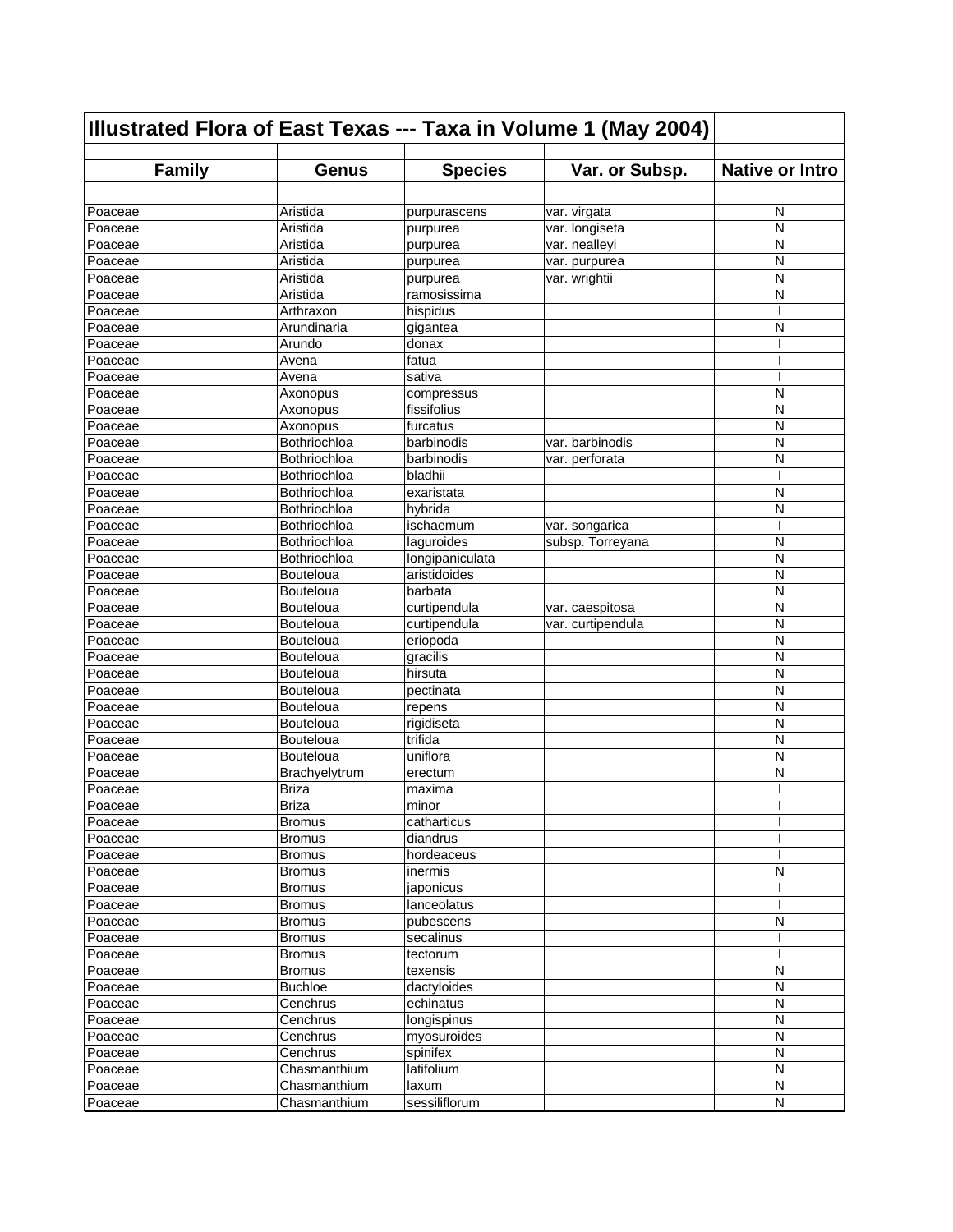| <b>Family</b><br><b>Species</b><br>Var. or Subsp.<br><b>Native or Intro</b><br><b>Genus</b><br>Chloris<br>andropogonoides<br>N<br>Poaceae<br>Chloris<br>Poaceae<br>canterae<br>Chloris<br>ciliata<br>Poaceae<br>N<br>Chloris<br>N<br>cucullata<br>Poaceae<br>Chloris<br>Poaceae<br>gayana<br>Chloris<br>[X]subdolichostachya<br>N<br>Chloris<br>Poaceae<br>texensis<br>N<br>verticillata<br>Chloris<br>N<br>Poaceae<br>Chloris<br>N<br>Poaceae<br>virgata<br>Cinna<br>N<br>arundinacea<br>Poaceae<br>Coelorachis<br>N<br>cylindrica<br>Poaceae<br>Coelorachis<br>N<br>Poaceae<br>rugosa<br>Coix<br>lacryma-jobi<br>I<br>Poaceae<br>Cortaderia<br>Poaceae<br>jubata<br>ı<br>selloana<br>Cortaderia<br>Poaceae<br>ı<br>Poaceae<br>Ctenium<br>N<br>aromaticum<br>Poaceae<br>Cynodon<br>dactylon<br>Cynosurus<br>echinatus<br>Poaceae<br>Dactylis<br>glomerata<br>Poaceae<br>Poaceae<br>Dactyloctenium<br>aegyptium<br>Danthonia<br>sericea<br>N<br>Poaceae<br>N<br>Danthonia<br>spicata<br>Poaceae<br>rigida<br>I<br>Desmazeria<br>Diarrhena<br>americana<br>N<br>Poaceae<br>Diarrhena<br>Poaceae<br>obovata<br>N<br>N<br>Dichanthelium<br>var. aciculare<br>Poaceae<br>aciculare<br>N<br>aciculare<br>var. angustifolium<br>Poaceae<br>Dichanthelium<br>N<br>Poaceae<br>Dichanthelium<br>var. acuminatum<br>acuminatum<br>Poaceae<br>Dichanthelium<br>var. lindheimeri<br>N<br>acuminatum<br>var. densiflorum<br>Dichanthelium<br>N<br>Poaceae<br>acuminatum<br>N<br>Dichanthelium<br>var. longiligulatum<br>Poaceae<br>acuminatum<br>Poaceae<br>Dichanthelium<br>boscii<br>N<br>Dichanthelium<br>Poaceae<br>clandestinum<br>N<br>N<br>Dichanthelium<br>Poaceae<br>commutatum<br>N<br>Dichanthelium<br>Poaceae<br>consanguineum<br>N<br>Poaceae<br>Dichanthelium<br>depauperatum<br>Poaceae<br>N<br>Dichanthelium<br>dichotomum<br>subsp dichotomum<br>${\sf N}$<br>Poaceae<br>Dichanthelium<br>subsp lucidum<br>dichotomum<br>N<br>Dichanthelium<br>dichotomum<br>subsp microcarpon<br>Poaceae<br>$\mathsf{N}$<br>Dichanthelium<br>dichotomum<br>subsp nitidum<br>Poaceae<br>Dichanthelium<br>subsp roanokense<br>N<br>Poaceae<br>dichotomum<br>subsp yadkinense<br>N<br>Poaceae<br>Dichanthelium<br>dichotomum<br>N<br>Dichanthelium<br>ensifolium<br>Poaceae<br>latifolium<br>N<br>Dichanthelium<br>Poaceae<br>$\mathsf{N}$<br>Dichanthelium<br>laxiflorum<br>Poaceae<br>Poaceae<br>Dichanthelium<br>linearifolium<br>N<br>malacophyllum<br>N<br>Poaceae<br>Dichanthelium<br>N<br>Dichanthelium<br>nodatum<br>Poaceae<br>$\mathsf{N}$<br>Dichanthelium<br>oligosanthes<br>Poaceae<br>var. oligosanthes<br>N<br>Dichanthelium<br>oligosanthes<br>var. scribnerianum<br>Poaceae<br>$\mathsf{N}$<br>Dichanthelium<br>ovale<br>subsp ovale<br>Poaceae<br>N<br>Dichanthelium<br>ovale<br>subsp praecocius<br>Poaceae<br>Dichanthelium<br>ovale<br>subsp pseudopubescens<br>N<br>Poaceae<br>Dichanthelium<br>ovale<br>subsp villosissimum<br>N<br>Poaceae<br>pedicellatum<br>${\sf N}$<br>Dichanthelium | Illustrated Flora of East Texas --- Taxa in Volume 1 (May 2004) |  |  |  |  |
|----------------------------------------------------------------------------------------------------------------------------------------------------------------------------------------------------------------------------------------------------------------------------------------------------------------------------------------------------------------------------------------------------------------------------------------------------------------------------------------------------------------------------------------------------------------------------------------------------------------------------------------------------------------------------------------------------------------------------------------------------------------------------------------------------------------------------------------------------------------------------------------------------------------------------------------------------------------------------------------------------------------------------------------------------------------------------------------------------------------------------------------------------------------------------------------------------------------------------------------------------------------------------------------------------------------------------------------------------------------------------------------------------------------------------------------------------------------------------------------------------------------------------------------------------------------------------------------------------------------------------------------------------------------------------------------------------------------------------------------------------------------------------------------------------------------------------------------------------------------------------------------------------------------------------------------------------------------------------------------------------------------------------------------------------------------------------------------------------------------------------------------------------------------------------------------------------------------------------------------------------------------------------------------------------------------------------------------------------------------------------------------------------------------------------------------------------------------------------------------------------------------------------------------------------------------------------------------------------------------------------------------------------------------------------------------------------------------------------------------------------------------------------------------------------------------------------------------------------------------------------------------------------------------------------------------------------------------------------------------------------|-----------------------------------------------------------------|--|--|--|--|
|                                                                                                                                                                                                                                                                                                                                                                                                                                                                                                                                                                                                                                                                                                                                                                                                                                                                                                                                                                                                                                                                                                                                                                                                                                                                                                                                                                                                                                                                                                                                                                                                                                                                                                                                                                                                                                                                                                                                                                                                                                                                                                                                                                                                                                                                                                                                                                                                                                                                                                                                                                                                                                                                                                                                                                                                                                                                                                                                                                                                    |                                                                 |  |  |  |  |
|                                                                                                                                                                                                                                                                                                                                                                                                                                                                                                                                                                                                                                                                                                                                                                                                                                                                                                                                                                                                                                                                                                                                                                                                                                                                                                                                                                                                                                                                                                                                                                                                                                                                                                                                                                                                                                                                                                                                                                                                                                                                                                                                                                                                                                                                                                                                                                                                                                                                                                                                                                                                                                                                                                                                                                                                                                                                                                                                                                                                    |                                                                 |  |  |  |  |
|                                                                                                                                                                                                                                                                                                                                                                                                                                                                                                                                                                                                                                                                                                                                                                                                                                                                                                                                                                                                                                                                                                                                                                                                                                                                                                                                                                                                                                                                                                                                                                                                                                                                                                                                                                                                                                                                                                                                                                                                                                                                                                                                                                                                                                                                                                                                                                                                                                                                                                                                                                                                                                                                                                                                                                                                                                                                                                                                                                                                    |                                                                 |  |  |  |  |
|                                                                                                                                                                                                                                                                                                                                                                                                                                                                                                                                                                                                                                                                                                                                                                                                                                                                                                                                                                                                                                                                                                                                                                                                                                                                                                                                                                                                                                                                                                                                                                                                                                                                                                                                                                                                                                                                                                                                                                                                                                                                                                                                                                                                                                                                                                                                                                                                                                                                                                                                                                                                                                                                                                                                                                                                                                                                                                                                                                                                    |                                                                 |  |  |  |  |
|                                                                                                                                                                                                                                                                                                                                                                                                                                                                                                                                                                                                                                                                                                                                                                                                                                                                                                                                                                                                                                                                                                                                                                                                                                                                                                                                                                                                                                                                                                                                                                                                                                                                                                                                                                                                                                                                                                                                                                                                                                                                                                                                                                                                                                                                                                                                                                                                                                                                                                                                                                                                                                                                                                                                                                                                                                                                                                                                                                                                    |                                                                 |  |  |  |  |
|                                                                                                                                                                                                                                                                                                                                                                                                                                                                                                                                                                                                                                                                                                                                                                                                                                                                                                                                                                                                                                                                                                                                                                                                                                                                                                                                                                                                                                                                                                                                                                                                                                                                                                                                                                                                                                                                                                                                                                                                                                                                                                                                                                                                                                                                                                                                                                                                                                                                                                                                                                                                                                                                                                                                                                                                                                                                                                                                                                                                    |                                                                 |  |  |  |  |
|                                                                                                                                                                                                                                                                                                                                                                                                                                                                                                                                                                                                                                                                                                                                                                                                                                                                                                                                                                                                                                                                                                                                                                                                                                                                                                                                                                                                                                                                                                                                                                                                                                                                                                                                                                                                                                                                                                                                                                                                                                                                                                                                                                                                                                                                                                                                                                                                                                                                                                                                                                                                                                                                                                                                                                                                                                                                                                                                                                                                    |                                                                 |  |  |  |  |
|                                                                                                                                                                                                                                                                                                                                                                                                                                                                                                                                                                                                                                                                                                                                                                                                                                                                                                                                                                                                                                                                                                                                                                                                                                                                                                                                                                                                                                                                                                                                                                                                                                                                                                                                                                                                                                                                                                                                                                                                                                                                                                                                                                                                                                                                                                                                                                                                                                                                                                                                                                                                                                                                                                                                                                                                                                                                                                                                                                                                    | Poaceae                                                         |  |  |  |  |
|                                                                                                                                                                                                                                                                                                                                                                                                                                                                                                                                                                                                                                                                                                                                                                                                                                                                                                                                                                                                                                                                                                                                                                                                                                                                                                                                                                                                                                                                                                                                                                                                                                                                                                                                                                                                                                                                                                                                                                                                                                                                                                                                                                                                                                                                                                                                                                                                                                                                                                                                                                                                                                                                                                                                                                                                                                                                                                                                                                                                    |                                                                 |  |  |  |  |
|                                                                                                                                                                                                                                                                                                                                                                                                                                                                                                                                                                                                                                                                                                                                                                                                                                                                                                                                                                                                                                                                                                                                                                                                                                                                                                                                                                                                                                                                                                                                                                                                                                                                                                                                                                                                                                                                                                                                                                                                                                                                                                                                                                                                                                                                                                                                                                                                                                                                                                                                                                                                                                                                                                                                                                                                                                                                                                                                                                                                    |                                                                 |  |  |  |  |
|                                                                                                                                                                                                                                                                                                                                                                                                                                                                                                                                                                                                                                                                                                                                                                                                                                                                                                                                                                                                                                                                                                                                                                                                                                                                                                                                                                                                                                                                                                                                                                                                                                                                                                                                                                                                                                                                                                                                                                                                                                                                                                                                                                                                                                                                                                                                                                                                                                                                                                                                                                                                                                                                                                                                                                                                                                                                                                                                                                                                    |                                                                 |  |  |  |  |
|                                                                                                                                                                                                                                                                                                                                                                                                                                                                                                                                                                                                                                                                                                                                                                                                                                                                                                                                                                                                                                                                                                                                                                                                                                                                                                                                                                                                                                                                                                                                                                                                                                                                                                                                                                                                                                                                                                                                                                                                                                                                                                                                                                                                                                                                                                                                                                                                                                                                                                                                                                                                                                                                                                                                                                                                                                                                                                                                                                                                    |                                                                 |  |  |  |  |
|                                                                                                                                                                                                                                                                                                                                                                                                                                                                                                                                                                                                                                                                                                                                                                                                                                                                                                                                                                                                                                                                                                                                                                                                                                                                                                                                                                                                                                                                                                                                                                                                                                                                                                                                                                                                                                                                                                                                                                                                                                                                                                                                                                                                                                                                                                                                                                                                                                                                                                                                                                                                                                                                                                                                                                                                                                                                                                                                                                                                    |                                                                 |  |  |  |  |
|                                                                                                                                                                                                                                                                                                                                                                                                                                                                                                                                                                                                                                                                                                                                                                                                                                                                                                                                                                                                                                                                                                                                                                                                                                                                                                                                                                                                                                                                                                                                                                                                                                                                                                                                                                                                                                                                                                                                                                                                                                                                                                                                                                                                                                                                                                                                                                                                                                                                                                                                                                                                                                                                                                                                                                                                                                                                                                                                                                                                    |                                                                 |  |  |  |  |
|                                                                                                                                                                                                                                                                                                                                                                                                                                                                                                                                                                                                                                                                                                                                                                                                                                                                                                                                                                                                                                                                                                                                                                                                                                                                                                                                                                                                                                                                                                                                                                                                                                                                                                                                                                                                                                                                                                                                                                                                                                                                                                                                                                                                                                                                                                                                                                                                                                                                                                                                                                                                                                                                                                                                                                                                                                                                                                                                                                                                    |                                                                 |  |  |  |  |
|                                                                                                                                                                                                                                                                                                                                                                                                                                                                                                                                                                                                                                                                                                                                                                                                                                                                                                                                                                                                                                                                                                                                                                                                                                                                                                                                                                                                                                                                                                                                                                                                                                                                                                                                                                                                                                                                                                                                                                                                                                                                                                                                                                                                                                                                                                                                                                                                                                                                                                                                                                                                                                                                                                                                                                                                                                                                                                                                                                                                    |                                                                 |  |  |  |  |
|                                                                                                                                                                                                                                                                                                                                                                                                                                                                                                                                                                                                                                                                                                                                                                                                                                                                                                                                                                                                                                                                                                                                                                                                                                                                                                                                                                                                                                                                                                                                                                                                                                                                                                                                                                                                                                                                                                                                                                                                                                                                                                                                                                                                                                                                                                                                                                                                                                                                                                                                                                                                                                                                                                                                                                                                                                                                                                                                                                                                    |                                                                 |  |  |  |  |
|                                                                                                                                                                                                                                                                                                                                                                                                                                                                                                                                                                                                                                                                                                                                                                                                                                                                                                                                                                                                                                                                                                                                                                                                                                                                                                                                                                                                                                                                                                                                                                                                                                                                                                                                                                                                                                                                                                                                                                                                                                                                                                                                                                                                                                                                                                                                                                                                                                                                                                                                                                                                                                                                                                                                                                                                                                                                                                                                                                                                    |                                                                 |  |  |  |  |
|                                                                                                                                                                                                                                                                                                                                                                                                                                                                                                                                                                                                                                                                                                                                                                                                                                                                                                                                                                                                                                                                                                                                                                                                                                                                                                                                                                                                                                                                                                                                                                                                                                                                                                                                                                                                                                                                                                                                                                                                                                                                                                                                                                                                                                                                                                                                                                                                                                                                                                                                                                                                                                                                                                                                                                                                                                                                                                                                                                                                    |                                                                 |  |  |  |  |
|                                                                                                                                                                                                                                                                                                                                                                                                                                                                                                                                                                                                                                                                                                                                                                                                                                                                                                                                                                                                                                                                                                                                                                                                                                                                                                                                                                                                                                                                                                                                                                                                                                                                                                                                                                                                                                                                                                                                                                                                                                                                                                                                                                                                                                                                                                                                                                                                                                                                                                                                                                                                                                                                                                                                                                                                                                                                                                                                                                                                    |                                                                 |  |  |  |  |
|                                                                                                                                                                                                                                                                                                                                                                                                                                                                                                                                                                                                                                                                                                                                                                                                                                                                                                                                                                                                                                                                                                                                                                                                                                                                                                                                                                                                                                                                                                                                                                                                                                                                                                                                                                                                                                                                                                                                                                                                                                                                                                                                                                                                                                                                                                                                                                                                                                                                                                                                                                                                                                                                                                                                                                                                                                                                                                                                                                                                    |                                                                 |  |  |  |  |
|                                                                                                                                                                                                                                                                                                                                                                                                                                                                                                                                                                                                                                                                                                                                                                                                                                                                                                                                                                                                                                                                                                                                                                                                                                                                                                                                                                                                                                                                                                                                                                                                                                                                                                                                                                                                                                                                                                                                                                                                                                                                                                                                                                                                                                                                                                                                                                                                                                                                                                                                                                                                                                                                                                                                                                                                                                                                                                                                                                                                    |                                                                 |  |  |  |  |
|                                                                                                                                                                                                                                                                                                                                                                                                                                                                                                                                                                                                                                                                                                                                                                                                                                                                                                                                                                                                                                                                                                                                                                                                                                                                                                                                                                                                                                                                                                                                                                                                                                                                                                                                                                                                                                                                                                                                                                                                                                                                                                                                                                                                                                                                                                                                                                                                                                                                                                                                                                                                                                                                                                                                                                                                                                                                                                                                                                                                    |                                                                 |  |  |  |  |
|                                                                                                                                                                                                                                                                                                                                                                                                                                                                                                                                                                                                                                                                                                                                                                                                                                                                                                                                                                                                                                                                                                                                                                                                                                                                                                                                                                                                                                                                                                                                                                                                                                                                                                                                                                                                                                                                                                                                                                                                                                                                                                                                                                                                                                                                                                                                                                                                                                                                                                                                                                                                                                                                                                                                                                                                                                                                                                                                                                                                    |                                                                 |  |  |  |  |
|                                                                                                                                                                                                                                                                                                                                                                                                                                                                                                                                                                                                                                                                                                                                                                                                                                                                                                                                                                                                                                                                                                                                                                                                                                                                                                                                                                                                                                                                                                                                                                                                                                                                                                                                                                                                                                                                                                                                                                                                                                                                                                                                                                                                                                                                                                                                                                                                                                                                                                                                                                                                                                                                                                                                                                                                                                                                                                                                                                                                    | Poaceae                                                         |  |  |  |  |
|                                                                                                                                                                                                                                                                                                                                                                                                                                                                                                                                                                                                                                                                                                                                                                                                                                                                                                                                                                                                                                                                                                                                                                                                                                                                                                                                                                                                                                                                                                                                                                                                                                                                                                                                                                                                                                                                                                                                                                                                                                                                                                                                                                                                                                                                                                                                                                                                                                                                                                                                                                                                                                                                                                                                                                                                                                                                                                                                                                                                    |                                                                 |  |  |  |  |
|                                                                                                                                                                                                                                                                                                                                                                                                                                                                                                                                                                                                                                                                                                                                                                                                                                                                                                                                                                                                                                                                                                                                                                                                                                                                                                                                                                                                                                                                                                                                                                                                                                                                                                                                                                                                                                                                                                                                                                                                                                                                                                                                                                                                                                                                                                                                                                                                                                                                                                                                                                                                                                                                                                                                                                                                                                                                                                                                                                                                    |                                                                 |  |  |  |  |
|                                                                                                                                                                                                                                                                                                                                                                                                                                                                                                                                                                                                                                                                                                                                                                                                                                                                                                                                                                                                                                                                                                                                                                                                                                                                                                                                                                                                                                                                                                                                                                                                                                                                                                                                                                                                                                                                                                                                                                                                                                                                                                                                                                                                                                                                                                                                                                                                                                                                                                                                                                                                                                                                                                                                                                                                                                                                                                                                                                                                    |                                                                 |  |  |  |  |
|                                                                                                                                                                                                                                                                                                                                                                                                                                                                                                                                                                                                                                                                                                                                                                                                                                                                                                                                                                                                                                                                                                                                                                                                                                                                                                                                                                                                                                                                                                                                                                                                                                                                                                                                                                                                                                                                                                                                                                                                                                                                                                                                                                                                                                                                                                                                                                                                                                                                                                                                                                                                                                                                                                                                                                                                                                                                                                                                                                                                    |                                                                 |  |  |  |  |
|                                                                                                                                                                                                                                                                                                                                                                                                                                                                                                                                                                                                                                                                                                                                                                                                                                                                                                                                                                                                                                                                                                                                                                                                                                                                                                                                                                                                                                                                                                                                                                                                                                                                                                                                                                                                                                                                                                                                                                                                                                                                                                                                                                                                                                                                                                                                                                                                                                                                                                                                                                                                                                                                                                                                                                                                                                                                                                                                                                                                    |                                                                 |  |  |  |  |
|                                                                                                                                                                                                                                                                                                                                                                                                                                                                                                                                                                                                                                                                                                                                                                                                                                                                                                                                                                                                                                                                                                                                                                                                                                                                                                                                                                                                                                                                                                                                                                                                                                                                                                                                                                                                                                                                                                                                                                                                                                                                                                                                                                                                                                                                                                                                                                                                                                                                                                                                                                                                                                                                                                                                                                                                                                                                                                                                                                                                    |                                                                 |  |  |  |  |
|                                                                                                                                                                                                                                                                                                                                                                                                                                                                                                                                                                                                                                                                                                                                                                                                                                                                                                                                                                                                                                                                                                                                                                                                                                                                                                                                                                                                                                                                                                                                                                                                                                                                                                                                                                                                                                                                                                                                                                                                                                                                                                                                                                                                                                                                                                                                                                                                                                                                                                                                                                                                                                                                                                                                                                                                                                                                                                                                                                                                    |                                                                 |  |  |  |  |
|                                                                                                                                                                                                                                                                                                                                                                                                                                                                                                                                                                                                                                                                                                                                                                                                                                                                                                                                                                                                                                                                                                                                                                                                                                                                                                                                                                                                                                                                                                                                                                                                                                                                                                                                                                                                                                                                                                                                                                                                                                                                                                                                                                                                                                                                                                                                                                                                                                                                                                                                                                                                                                                                                                                                                                                                                                                                                                                                                                                                    |                                                                 |  |  |  |  |
|                                                                                                                                                                                                                                                                                                                                                                                                                                                                                                                                                                                                                                                                                                                                                                                                                                                                                                                                                                                                                                                                                                                                                                                                                                                                                                                                                                                                                                                                                                                                                                                                                                                                                                                                                                                                                                                                                                                                                                                                                                                                                                                                                                                                                                                                                                                                                                                                                                                                                                                                                                                                                                                                                                                                                                                                                                                                                                                                                                                                    |                                                                 |  |  |  |  |
|                                                                                                                                                                                                                                                                                                                                                                                                                                                                                                                                                                                                                                                                                                                                                                                                                                                                                                                                                                                                                                                                                                                                                                                                                                                                                                                                                                                                                                                                                                                                                                                                                                                                                                                                                                                                                                                                                                                                                                                                                                                                                                                                                                                                                                                                                                                                                                                                                                                                                                                                                                                                                                                                                                                                                                                                                                                                                                                                                                                                    |                                                                 |  |  |  |  |
|                                                                                                                                                                                                                                                                                                                                                                                                                                                                                                                                                                                                                                                                                                                                                                                                                                                                                                                                                                                                                                                                                                                                                                                                                                                                                                                                                                                                                                                                                                                                                                                                                                                                                                                                                                                                                                                                                                                                                                                                                                                                                                                                                                                                                                                                                                                                                                                                                                                                                                                                                                                                                                                                                                                                                                                                                                                                                                                                                                                                    |                                                                 |  |  |  |  |
|                                                                                                                                                                                                                                                                                                                                                                                                                                                                                                                                                                                                                                                                                                                                                                                                                                                                                                                                                                                                                                                                                                                                                                                                                                                                                                                                                                                                                                                                                                                                                                                                                                                                                                                                                                                                                                                                                                                                                                                                                                                                                                                                                                                                                                                                                                                                                                                                                                                                                                                                                                                                                                                                                                                                                                                                                                                                                                                                                                                                    |                                                                 |  |  |  |  |
|                                                                                                                                                                                                                                                                                                                                                                                                                                                                                                                                                                                                                                                                                                                                                                                                                                                                                                                                                                                                                                                                                                                                                                                                                                                                                                                                                                                                                                                                                                                                                                                                                                                                                                                                                                                                                                                                                                                                                                                                                                                                                                                                                                                                                                                                                                                                                                                                                                                                                                                                                                                                                                                                                                                                                                                                                                                                                                                                                                                                    |                                                                 |  |  |  |  |
|                                                                                                                                                                                                                                                                                                                                                                                                                                                                                                                                                                                                                                                                                                                                                                                                                                                                                                                                                                                                                                                                                                                                                                                                                                                                                                                                                                                                                                                                                                                                                                                                                                                                                                                                                                                                                                                                                                                                                                                                                                                                                                                                                                                                                                                                                                                                                                                                                                                                                                                                                                                                                                                                                                                                                                                                                                                                                                                                                                                                    |                                                                 |  |  |  |  |
|                                                                                                                                                                                                                                                                                                                                                                                                                                                                                                                                                                                                                                                                                                                                                                                                                                                                                                                                                                                                                                                                                                                                                                                                                                                                                                                                                                                                                                                                                                                                                                                                                                                                                                                                                                                                                                                                                                                                                                                                                                                                                                                                                                                                                                                                                                                                                                                                                                                                                                                                                                                                                                                                                                                                                                                                                                                                                                                                                                                                    |                                                                 |  |  |  |  |
|                                                                                                                                                                                                                                                                                                                                                                                                                                                                                                                                                                                                                                                                                                                                                                                                                                                                                                                                                                                                                                                                                                                                                                                                                                                                                                                                                                                                                                                                                                                                                                                                                                                                                                                                                                                                                                                                                                                                                                                                                                                                                                                                                                                                                                                                                                                                                                                                                                                                                                                                                                                                                                                                                                                                                                                                                                                                                                                                                                                                    |                                                                 |  |  |  |  |
|                                                                                                                                                                                                                                                                                                                                                                                                                                                                                                                                                                                                                                                                                                                                                                                                                                                                                                                                                                                                                                                                                                                                                                                                                                                                                                                                                                                                                                                                                                                                                                                                                                                                                                                                                                                                                                                                                                                                                                                                                                                                                                                                                                                                                                                                                                                                                                                                                                                                                                                                                                                                                                                                                                                                                                                                                                                                                                                                                                                                    |                                                                 |  |  |  |  |
|                                                                                                                                                                                                                                                                                                                                                                                                                                                                                                                                                                                                                                                                                                                                                                                                                                                                                                                                                                                                                                                                                                                                                                                                                                                                                                                                                                                                                                                                                                                                                                                                                                                                                                                                                                                                                                                                                                                                                                                                                                                                                                                                                                                                                                                                                                                                                                                                                                                                                                                                                                                                                                                                                                                                                                                                                                                                                                                                                                                                    |                                                                 |  |  |  |  |
|                                                                                                                                                                                                                                                                                                                                                                                                                                                                                                                                                                                                                                                                                                                                                                                                                                                                                                                                                                                                                                                                                                                                                                                                                                                                                                                                                                                                                                                                                                                                                                                                                                                                                                                                                                                                                                                                                                                                                                                                                                                                                                                                                                                                                                                                                                                                                                                                                                                                                                                                                                                                                                                                                                                                                                                                                                                                                                                                                                                                    |                                                                 |  |  |  |  |
|                                                                                                                                                                                                                                                                                                                                                                                                                                                                                                                                                                                                                                                                                                                                                                                                                                                                                                                                                                                                                                                                                                                                                                                                                                                                                                                                                                                                                                                                                                                                                                                                                                                                                                                                                                                                                                                                                                                                                                                                                                                                                                                                                                                                                                                                                                                                                                                                                                                                                                                                                                                                                                                                                                                                                                                                                                                                                                                                                                                                    |                                                                 |  |  |  |  |
|                                                                                                                                                                                                                                                                                                                                                                                                                                                                                                                                                                                                                                                                                                                                                                                                                                                                                                                                                                                                                                                                                                                                                                                                                                                                                                                                                                                                                                                                                                                                                                                                                                                                                                                                                                                                                                                                                                                                                                                                                                                                                                                                                                                                                                                                                                                                                                                                                                                                                                                                                                                                                                                                                                                                                                                                                                                                                                                                                                                                    |                                                                 |  |  |  |  |
|                                                                                                                                                                                                                                                                                                                                                                                                                                                                                                                                                                                                                                                                                                                                                                                                                                                                                                                                                                                                                                                                                                                                                                                                                                                                                                                                                                                                                                                                                                                                                                                                                                                                                                                                                                                                                                                                                                                                                                                                                                                                                                                                                                                                                                                                                                                                                                                                                                                                                                                                                                                                                                                                                                                                                                                                                                                                                                                                                                                                    |                                                                 |  |  |  |  |
|                                                                                                                                                                                                                                                                                                                                                                                                                                                                                                                                                                                                                                                                                                                                                                                                                                                                                                                                                                                                                                                                                                                                                                                                                                                                                                                                                                                                                                                                                                                                                                                                                                                                                                                                                                                                                                                                                                                                                                                                                                                                                                                                                                                                                                                                                                                                                                                                                                                                                                                                                                                                                                                                                                                                                                                                                                                                                                                                                                                                    |                                                                 |  |  |  |  |
|                                                                                                                                                                                                                                                                                                                                                                                                                                                                                                                                                                                                                                                                                                                                                                                                                                                                                                                                                                                                                                                                                                                                                                                                                                                                                                                                                                                                                                                                                                                                                                                                                                                                                                                                                                                                                                                                                                                                                                                                                                                                                                                                                                                                                                                                                                                                                                                                                                                                                                                                                                                                                                                                                                                                                                                                                                                                                                                                                                                                    |                                                                 |  |  |  |  |
|                                                                                                                                                                                                                                                                                                                                                                                                                                                                                                                                                                                                                                                                                                                                                                                                                                                                                                                                                                                                                                                                                                                                                                                                                                                                                                                                                                                                                                                                                                                                                                                                                                                                                                                                                                                                                                                                                                                                                                                                                                                                                                                                                                                                                                                                                                                                                                                                                                                                                                                                                                                                                                                                                                                                                                                                                                                                                                                                                                                                    |                                                                 |  |  |  |  |
|                                                                                                                                                                                                                                                                                                                                                                                                                                                                                                                                                                                                                                                                                                                                                                                                                                                                                                                                                                                                                                                                                                                                                                                                                                                                                                                                                                                                                                                                                                                                                                                                                                                                                                                                                                                                                                                                                                                                                                                                                                                                                                                                                                                                                                                                                                                                                                                                                                                                                                                                                                                                                                                                                                                                                                                                                                                                                                                                                                                                    |                                                                 |  |  |  |  |
|                                                                                                                                                                                                                                                                                                                                                                                                                                                                                                                                                                                                                                                                                                                                                                                                                                                                                                                                                                                                                                                                                                                                                                                                                                                                                                                                                                                                                                                                                                                                                                                                                                                                                                                                                                                                                                                                                                                                                                                                                                                                                                                                                                                                                                                                                                                                                                                                                                                                                                                                                                                                                                                                                                                                                                                                                                                                                                                                                                                                    |                                                                 |  |  |  |  |
|                                                                                                                                                                                                                                                                                                                                                                                                                                                                                                                                                                                                                                                                                                                                                                                                                                                                                                                                                                                                                                                                                                                                                                                                                                                                                                                                                                                                                                                                                                                                                                                                                                                                                                                                                                                                                                                                                                                                                                                                                                                                                                                                                                                                                                                                                                                                                                                                                                                                                                                                                                                                                                                                                                                                                                                                                                                                                                                                                                                                    |                                                                 |  |  |  |  |
|                                                                                                                                                                                                                                                                                                                                                                                                                                                                                                                                                                                                                                                                                                                                                                                                                                                                                                                                                                                                                                                                                                                                                                                                                                                                                                                                                                                                                                                                                                                                                                                                                                                                                                                                                                                                                                                                                                                                                                                                                                                                                                                                                                                                                                                                                                                                                                                                                                                                                                                                                                                                                                                                                                                                                                                                                                                                                                                                                                                                    |                                                                 |  |  |  |  |
|                                                                                                                                                                                                                                                                                                                                                                                                                                                                                                                                                                                                                                                                                                                                                                                                                                                                                                                                                                                                                                                                                                                                                                                                                                                                                                                                                                                                                                                                                                                                                                                                                                                                                                                                                                                                                                                                                                                                                                                                                                                                                                                                                                                                                                                                                                                                                                                                                                                                                                                                                                                                                                                                                                                                                                                                                                                                                                                                                                                                    |                                                                 |  |  |  |  |
|                                                                                                                                                                                                                                                                                                                                                                                                                                                                                                                                                                                                                                                                                                                                                                                                                                                                                                                                                                                                                                                                                                                                                                                                                                                                                                                                                                                                                                                                                                                                                                                                                                                                                                                                                                                                                                                                                                                                                                                                                                                                                                                                                                                                                                                                                                                                                                                                                                                                                                                                                                                                                                                                                                                                                                                                                                                                                                                                                                                                    | Poaceae                                                         |  |  |  |  |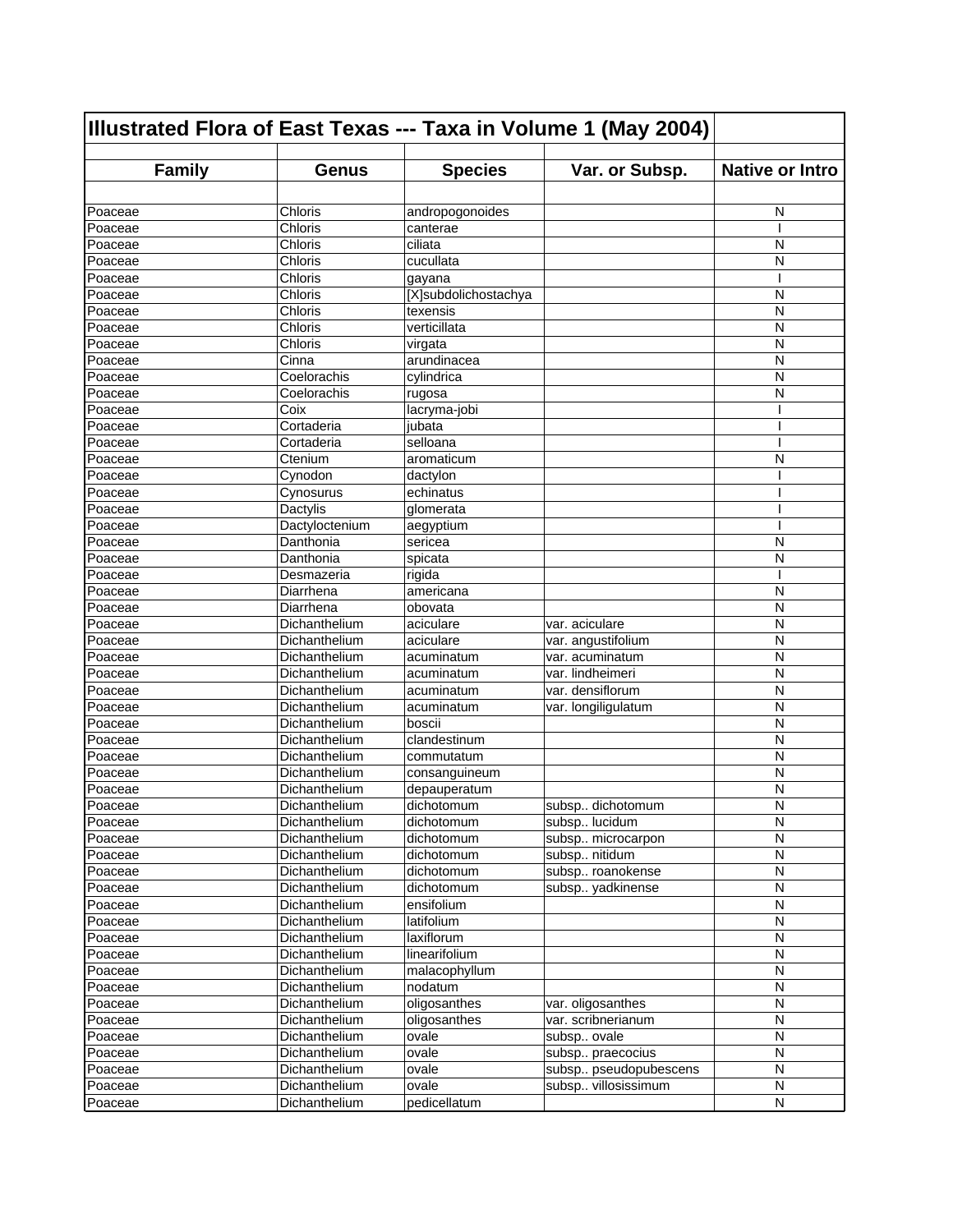| Illustrated Flora of East Texas --- Taxa in Volume 1 (May 2004) |                   |                  |                      |                        |
|-----------------------------------------------------------------|-------------------|------------------|----------------------|------------------------|
| <b>Family</b>                                                   | <b>Genus</b>      | <b>Species</b>   | Var. or Subsp.       | <b>Native or Intro</b> |
|                                                                 |                   |                  |                      |                        |
| Poaceae                                                         | Dichanthelium     | polyanthes       |                      | N                      |
| Poaceae                                                         | Dichanthelium     | portoricense     |                      | N                      |
| Poaceae                                                         | Dichanthelium     | ravenelii        |                      | N                      |
| Poaceae                                                         | Dichanthelium     | scabriusculum    |                      | N                      |
| Poaceae                                                         | Dichanthelium     | scoparium        |                      | N                      |
| Poaceae                                                         | Dichanthelium     | sphaerocarpon    |                      | N                      |
| Poaceae                                                         | Dichanthelium     | strigosum        | subsp luecoblepharis | N                      |
| Poaceae                                                         | Dichanthelium     | strigosum        | subsp strigosum      | N                      |
| Poaceae                                                         | Dichanthelium     | tenue            |                      | N                      |
| Poaceae                                                         | Dichanthelium     | wrightianum      |                      | N                      |
| Poaceae                                                         | Dichanthium       | annulatum        |                      |                        |
| Poaceae                                                         | Dichanthium       | aristatum        |                      |                        |
| Poaceae                                                         | Dichanthium       | sericeum         |                      |                        |
| Poaceae                                                         | Digitaria         | bicornis         |                      | I                      |
| Poaceae                                                         | Digitaria         | californica      |                      | N                      |
| Poaceae                                                         | Digitaria         | ciliaris         |                      | N                      |
| Poaceae                                                         | Digitaria         | cognata          | subsp. cognata       | N                      |
| Poaceae                                                         | Digitaria         | cognata          | subsp. pubiflora     | N                      |
| Poaceae                                                         | Digitaria         | filiformis       | var. filiformis      | N                      |
| Poaceae                                                         | Digitaria         | filiformis       | var. villosa         | N                      |
| Poaceae                                                         | Digitaria         | insularis        |                      | N                      |
| Poaceae                                                         | Digitaria         | ischaemum        |                      | T                      |
| Poaceae                                                         | Digitaria         | patens           |                      | N                      |
| Poaceae                                                         | Digitaria         | sanguinalis      |                      |                        |
| Poaceae                                                         | Digitaria         | texana           |                      | N                      |
| Poaceae                                                         | Digitaria         | violascens       |                      |                        |
| Poaceae                                                         | <b>Distichlis</b> | spicata          |                      | N                      |
| Poaceae                                                         | Echinochloa       | colona           |                      |                        |
| Poaceae                                                         | Echinochloa       | crusgalli        |                      |                        |
| Poaceae                                                         | Echinochloa       | crus-pavonis     | var. macra           | N                      |
| Poaceae                                                         | Echinochloa       | muricata         | var. microstachya    | N                      |
| Poaceae                                                         | Echinochloa       | muricata         | var. muricata        | N                      |
| Poaceae                                                         | Echinochloa       | walteri          |                      | N                      |
| Poaceae                                                         | Ehrharta          | calycina         |                      | ı                      |
| Poaceae                                                         | Eleusine          | indica           |                      |                        |
| Poaceae                                                         | Elionurus         | tripsacoides     |                      | N                      |
| Poaceae                                                         | Elymus            | canadensis       |                      | N                      |
| Poaceae                                                         | Elymus            | repens           |                      | I                      |
| Poaceae                                                         | Elymus            | smithii          |                      | N                      |
| Poaceae                                                         | Elymus            | virginicus       |                      | N                      |
| Poaceae                                                         | Enteropogon       | chlorideus       |                      | N                      |
| Poaceae                                                         | Eragrostis        | airoides         |                      |                        |
| Poaceae                                                         | Eragrostis        | amabilis         |                      |                        |
| Poaceae                                                         | Eragrostis        | barrelieri       |                      |                        |
| Poaceae                                                         | Eragrostis        | capillaris       |                      | N                      |
| Poaceae                                                         | Eragrostis        | cilianensis      |                      |                        |
| Poaceae                                                         | Eragrostis        | ciliaris         |                      |                        |
| Poaceae                                                         | Eragrostis        | curtipedicellata |                      | N                      |
| Poaceae                                                         | Eragrostis        | curvula          |                      | I                      |
| Poaceae                                                         | Eragrostis        | elliottii        |                      | N                      |
| Poaceae                                                         | Eragrostis        | hirsuta          |                      | N                      |
| Poaceae                                                         | Eragrostis        | hypnoides        |                      | N                      |
| Poaceae                                                         | Eragrostis        | intermedia       |                      | N                      |
| Poaceae                                                         | Eragrostis        | japonica         |                      |                        |
| Poaceae                                                         | Eragrostis        | lehmanniana      |                      |                        |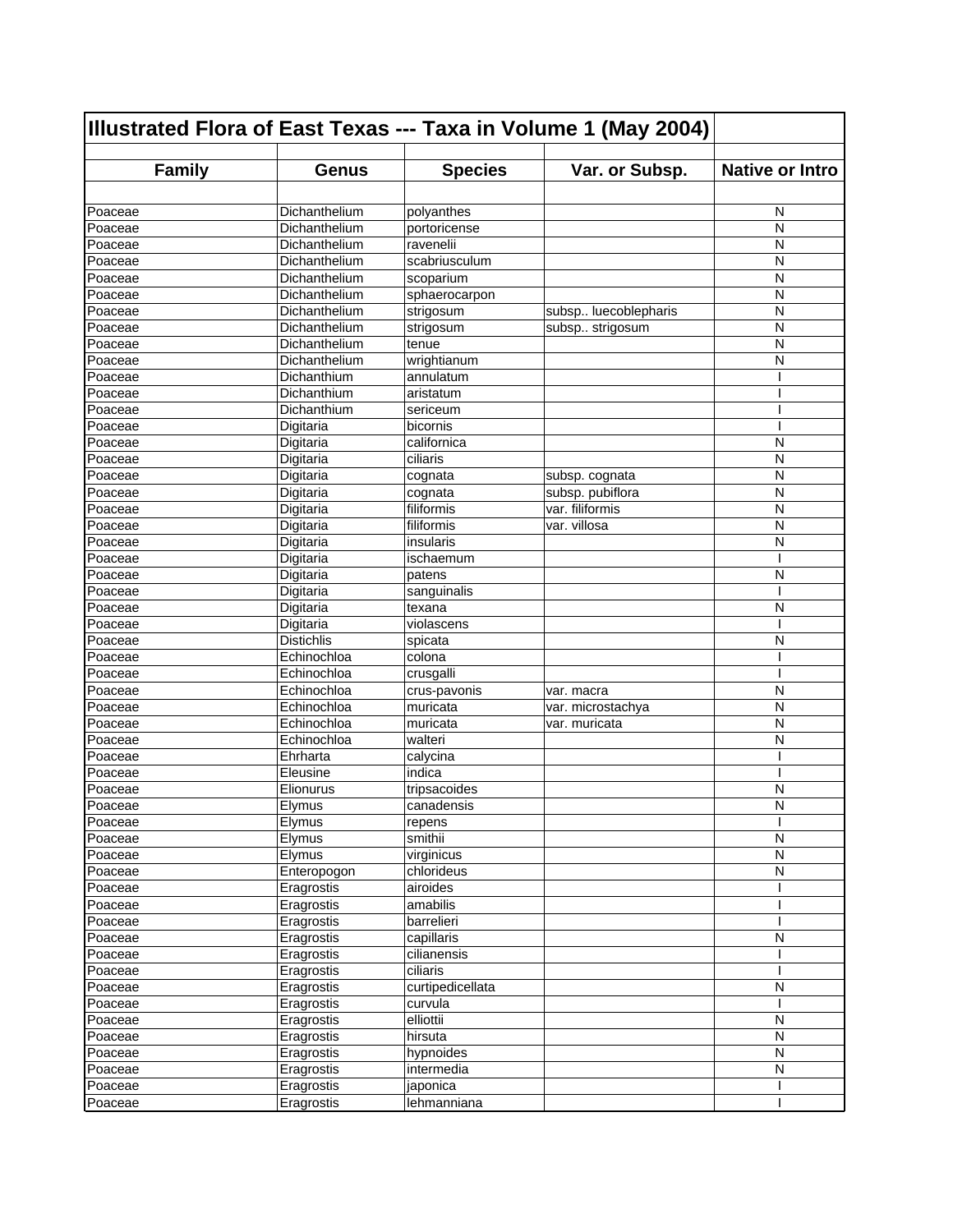| Illustrated Flora of East Texas --- Taxa in Volume 1 (May 2004) |              |                 |                    |                        |
|-----------------------------------------------------------------|--------------|-----------------|--------------------|------------------------|
| <b>Family</b>                                                   | <b>Genus</b> | <b>Species</b>  | Var. or Subsp.     | <b>Native or Intro</b> |
|                                                                 |              |                 |                    |                        |
| Poaceae                                                         | Eragrostis   | lugens          |                    | N                      |
| Poaceae                                                         | Eragrostis   | pectinacea      | var. miserrima     |                        |
| Poaceae                                                         | Eragrostis   | pectinacea      | var. pectinacea    |                        |
| Poaceae                                                         | Eragrostis   | pilosa          |                    | I                      |
| Poaceae                                                         | Eragrostis   | polytricha      |                    | N                      |
| Poaceae                                                         | Eragrostis   | refracta        |                    | N                      |
| Poaceae                                                         | Eragrostis   | reptans         |                    | N                      |
| Poaceae                                                         | Eragrostis   | secundiflora    | subsp. Oxylepis    | N                      |
| Poaceae                                                         | Eragrostis   | sessilispica    |                    | N                      |
| Poaceae                                                         | Eragrostis   | spectabilis     |                    | N                      |
| Poaceae                                                         | Eragrostis   | superba         |                    | ı                      |
| Poaceae                                                         | Eragrostis   | trichocolea     | var. florida       | N                      |
| Poaceae                                                         | Eragrostis   | trichodes       |                    | N                      |
| Poaceae                                                         | Eremochloa   | ophiuroides     |                    | N                      |
| Poaceae                                                         | Eriochloa    | contracta       |                    | N                      |
| Poaceae                                                         | Eriochloa    | punctata        |                    | N                      |
| Poaceae                                                         | Eriochloa    | sericea         |                    | N                      |
| Poaceae                                                         | Erioneuron   | pilosum         |                    | N                      |
| Poaceae                                                         | Eustachys    | caribaea        |                    | ı                      |
| Poaceae                                                         | Eustachys    | petraea         |                    | N                      |
| Poaceae                                                         | Eustachys    | retusa          |                    | N                      |
| Poaceae                                                         | Festuca      | arundinacea     |                    | ı                      |
| Poaceae                                                         | Festuca      | paradoxa        |                    | N                      |
| Poaceae                                                         | Festuca      | pratensis       |                    | ı                      |
| Poaceae                                                         | Festuca      | subverticillata |                    | N                      |
| Poaceae                                                         | Festuca      | versuta         |                    | N                      |
| Poaceae                                                         | Glyceria     | arkansana       |                    | N                      |
| Poaceae                                                         | Glyceria     | septentrionalis |                    | N                      |
| Poaceae                                                         | Glyceria     | striata         |                    | N                      |
| Poaceae                                                         | Gymnopogon   | ambiguus        |                    | N                      |
| Poaceae                                                         | Gymnopogon   | brevifolius     |                    | N                      |
| Poaceae                                                         | Heteropogon  | contortus       |                    | N                      |
| Poaceae                                                         | Heteropogon  | melanocarpus    |                    | N                      |
| Poaceae                                                         | Hilaria      | belangeri       |                    | N                      |
| Poaceae                                                         | Holcus       | lanatus         |                    | I                      |
| Poaceae                                                         | Hordeum      | jubatum         |                    | N                      |
| Poaceae                                                         | Hordeum      | murinum         | subsp. leporinum   |                        |
| Poaceae                                                         | Hordeum      | pusillum        |                    | ${\sf N}$              |
| Poaceae                                                         | Hordeum      | vulgare         |                    |                        |
| Poaceae                                                         | Imperata     | cylindrica      |                    |                        |
| Poaceae                                                         | Koeleria     | macrantha       |                    | $\mathsf{N}$           |
| Poaceae                                                         | Leersia      | hexandra        |                    | N                      |
| Poaceae                                                         | Leersia      | lenticularis    |                    | $\mathsf{N}$           |
| Poaceae                                                         | Leersia      | monandra        |                    | N                      |
| Poaceae                                                         | Leersia      | oryzoides       |                    | N                      |
| Poaceae                                                         | Leersia      | virginica       |                    | N                      |
| Poaceae                                                         | Leptochloa   | dubia           |                    | $\mathsf{N}$           |
| Poaceae                                                         | Leptochloa   | fusca           | subsp fascicularis | $\overline{N}$         |
| Poaceae                                                         | Leptochloa   | fusca           | subsp uninervia    | $\mathsf{N}$           |
| Poaceae                                                         | Leptochloa   | nealleyi        |                    | N                      |
| Poaceae                                                         | Leptochloa   | panicea         |                    | ${\sf N}$              |
| Poaceae                                                         | Leptochloa   | panicoides      |                    | ${\sf N}$              |
| Poaceae                                                         | Leptochloa   | virgata         |                    | N                      |
| Poaceae                                                         | Limnodea     | arkansana       |                    | ${\sf N}$              |
| Poaceae                                                         | Lolium       | perenne         | subsp. aristatum   |                        |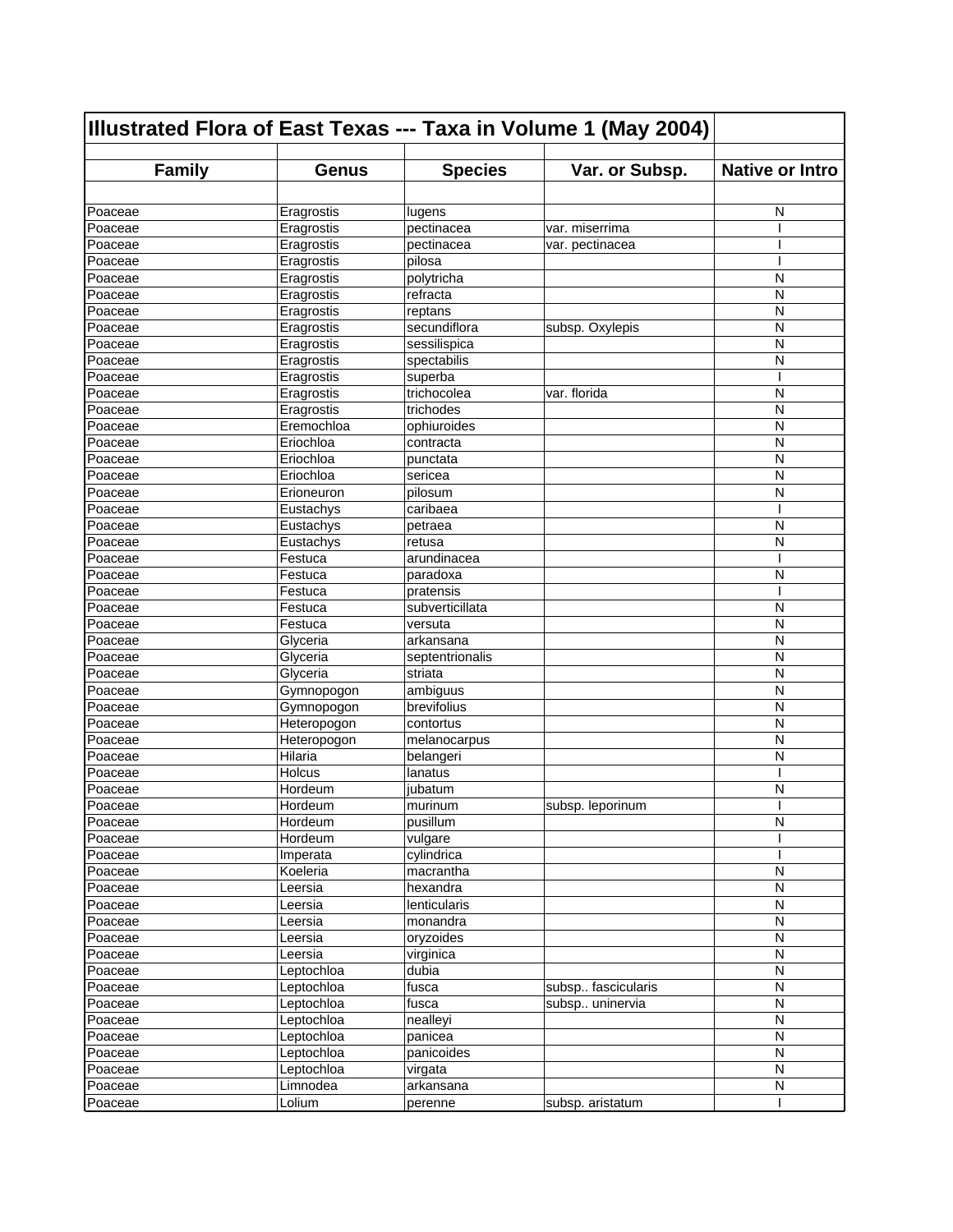| Illustrated Flora of East Texas --- Taxa in Volume 1 (May 2004) |                           |                         |                   |                        |
|-----------------------------------------------------------------|---------------------------|-------------------------|-------------------|------------------------|
| <b>Family</b>                                                   | <b>Genus</b>              | <b>Species</b>          | Var. or Subsp.    | <b>Native or Intro</b> |
|                                                                 |                           |                         |                   |                        |
| Poaceae                                                         | Lolium                    | perenne                 | subsp. perenne    |                        |
| Poaceae                                                         | Lolium                    | rigidum                 |                   |                        |
| Poaceae                                                         | Lolium                    | temulentum              |                   |                        |
| Poaceae                                                         | Luziola                   | fluitans                |                   | N                      |
| Poaceae                                                         | Melica                    | mutica                  |                   | N                      |
| Poaceae                                                         | Melica                    | nitens                  |                   | N                      |
| Poaceae                                                         | Microstegium              | vimineum                |                   | I                      |
| Poaceae                                                         | Miscanthus                | sinensis                |                   | N                      |
| Poaceae                                                         | Monanthochloe             | littoralis              |                   | N                      |
| Poaceae                                                         | Muhlenbergia              | [X] involuta            |                   | N                      |
| Poaceae                                                         | Muhlenbergia              | bushii                  |                   | N                      |
| Poaceae                                                         | Muhlenbergia              | capillaris              | (var. capillaris) | N                      |
| Poaceae                                                         | Muhlenbergia              | expansa                 |                   | N                      |
| Poaceae                                                         | Muhlenbergia              | frondosa                |                   | N                      |
| Poaceae                                                         | Muhlenbergia              | glabriflora             |                   | N                      |
| Poaceae                                                         | Muhlenbergia              | lindheimeri             |                   | N                      |
| Poaceae                                                         | Muhlenbergia              | reverchonii             |                   | N                      |
| Poaceae                                                         | Muhlenbergia              | rigens                  |                   | N                      |
| Poaceae                                                         | Muhlenbergia              | schreberi               |                   | N                      |
| Poaceae                                                         | Muhlenbergia              | sobolifera              |                   | N                      |
| Poaceae                                                         | Muhlenbergia              | sylvatica               |                   | N                      |
| Poaceae                                                         | Muhlenbergia              | utilis                  |                   | N                      |
| Poaceae                                                         | Nassella                  | leucotricha             |                   | N                      |
| Poaceae                                                         | Oplismenus                | hirtellus               | subsp setarius    | ı                      |
| Poaceae                                                         | Oryza                     | sativa                  |                   | I                      |
| Poaceae                                                         | Panicum                   | anceps                  |                   | N                      |
| Poaceae                                                         | Panicum                   | antidotale              |                   |                        |
| Poaceae                                                         | Panicum                   | bergii                  |                   | I                      |
| Poaceae                                                         | Panicum                   | brachyanthum            |                   | N                      |
| Poaceae                                                         | Panicum                   | bulbosum                |                   | N                      |
| Poaceae                                                         | Panicum                   | capillare               | var. capillare    | N                      |
| Poaceae                                                         | Panicum                   | capillare               | var. sylvaticum   | N                      |
| Poaceae                                                         | Panicum                   | capillarioides          |                   | N                      |
| Poaceae                                                         | Panicum                   | coloratum               |                   | ı                      |
| Poaceae                                                         | Panicum                   | dichotomiflorum         |                   | N                      |
| Poaceae                                                         | Panicum                   | diffusum                |                   | N                      |
| Poaceae                                                         | Panicum                   | flexile                 |                   | N                      |
| Poaceae                                                         | Panicum                   | gymnocarpon             |                   | ${\sf N}$              |
| Poaceae                                                         | Panicum                   | hallii                  | var. filipes      | N                      |
| Poaceae                                                         | Panicum                   | hallii                  | var. hallii       | N                      |
| Poaceae                                                         | Panicum                   | hemitomon               |                   | $\mathsf{N}$           |
| Poaceae                                                         | Panicum                   | miliaceum               |                   |                        |
| Poaceae                                                         | Panicum                   | obtusum                 |                   | N                      |
| Poaceae                                                         | Panicum                   | repens                  |                   |                        |
| Poaceae                                                         | Panicum                   | rigidulum               | var. rigidulum    | N                      |
| Poaceae                                                         | Panicum                   | rigidulum               | var. pubescens    | N                      |
| Poaceae                                                         | Panicum                   | tenerum                 |                   | N<br>N                 |
| Poaceae                                                         | Panicum                   | trichoides              |                   | $\mathsf{N}$           |
| Poaceae                                                         | Panicum                   | verrucosum              |                   |                        |
| Poaceae                                                         | Panicum                   | virgatum                |                   | N<br>$\mathsf{N}$      |
| Poaceae                                                         | Pappophorum<br>Parapholis | bicolor                 |                   | ı                      |
| Poaceae<br>Poaceae                                              | Paspalidium               | incurva                 |                   | N                      |
| Poaceae                                                         | Paspalum                  | geminatum<br>acuminatum |                   | ${\sf N}$              |
| Poaceae                                                         | Paspalum                  | almum                   |                   | ${\sf N}$              |
|                                                                 |                           |                         |                   |                        |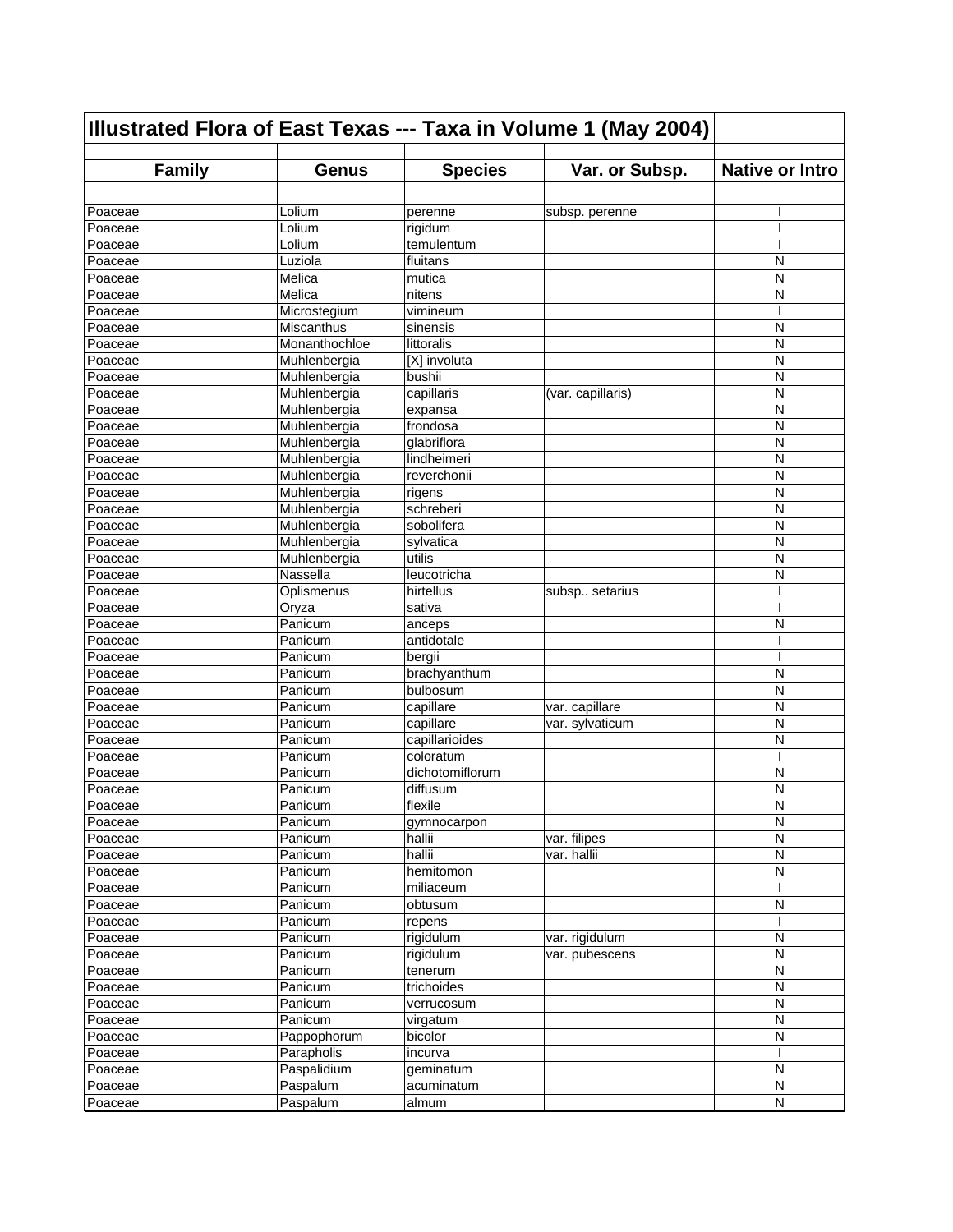| Illustrated Flora of East Texas --- Taxa in Volume 1 (May 2004) |               |                |                                 |                        |
|-----------------------------------------------------------------|---------------|----------------|---------------------------------|------------------------|
| <b>Family</b>                                                   | <b>Genus</b>  | <b>Species</b> | Var. or Subsp.                  | <b>Native or Intro</b> |
|                                                                 |               |                |                                 |                        |
| Poaceae                                                         | Paspalum      | bifidum        |                                 | N                      |
| Poaceae                                                         | Paspalum      | boscianum      |                                 | N                      |
| Poaceae                                                         | Paspalum      | conjugatum     |                                 | N                      |
| Poaceae                                                         | Paspalum      | convexum       |                                 | N                      |
| Poaceae                                                         | Paspalum      | dilatatum      |                                 | I                      |
| Poaceae                                                         | Paspalum      | dissectum      |                                 | N                      |
| Poaceae                                                         | Paspalum      | distichum      |                                 | N                      |
| Poaceae                                                         | Paspalum      | floridanum     |                                 | N                      |
| Poaceae                                                         | Paspalum      | hartwegianum   |                                 | N                      |
| Poaceae                                                         | Paspalum      | laeve          | var. circulare                  | N                      |
| Poaceae                                                         | Paspalum      | laeve          | $\overline{\text{var}}$ . laeve | N                      |
| Poaceae                                                         | Paspalum      | laeve          | var. pilosum                    | N                      |
| Poaceae                                                         | Paspalum      | langei         |                                 | N                      |
| Poaceae                                                         | Paspalum      | lividum        |                                 | N                      |
| Poaceae                                                         | Paspalum      | malacophyllum  |                                 |                        |
| Poaceae                                                         | Paspalum      | minus          |                                 | N                      |
| Poaceae                                                         | Paspalum      | monostachyum   |                                 | N                      |
| Poaceae                                                         | Paspalum      | notatum        |                                 | N                      |
| Poaceae                                                         | Paspalum      | plicatulum     |                                 | N                      |
| Poaceae                                                         | Paspalum      | praecox        |                                 | N                      |
| Poaceae                                                         | Paspalum      | pubiflorum     | var. glabrum                    | N                      |
| Poaceae                                                         | Paspalum      | pubiflorum     | var. pubiflorum                 | N                      |
| Poaceae                                                         | Paspalum      | repens         |                                 | N                      |
| Poaceae                                                         | Paspalum      | setaceum       |                                 | N                      |
| Poaceae                                                         | Paspalum      | urvillei       |                                 | ı                      |
| Poaceae                                                         | Paspalum      | vaginatum      |                                 | N                      |
| Poaceae                                                         | Pennisetum    | ciliare        |                                 |                        |
| Poaceae                                                         | Pennisetum    | glaucum        |                                 |                        |
| Poaceae                                                         | Pennisetum    | orientale      |                                 |                        |
| Poaceae                                                         | Pennisetum    | purpureum      |                                 |                        |
| Poaceae                                                         | Pennisetum    | setaceum       |                                 |                        |
| Poaceae                                                         | Pennisetum    | villosum       |                                 | ı                      |
| Poaceae                                                         | Phalaris      | augusta        |                                 | N                      |
| Poaceae                                                         | Phalaris      | canariensis    |                                 | ı                      |
| Poaceae                                                         | Phalaris      | caroliniana    |                                 | N                      |
| Poaceae                                                         | Phleum        | pratense       |                                 |                        |
| Poaceae                                                         | Phragmites    | australis      |                                 | N                      |
| Poaceae                                                         | Phyllostachys | aurea          |                                 | T                      |
| Poaceae                                                         | Piptochaetium | avenaceum      |                                 | N                      |
| Poaceae                                                         | Poa           | annua          |                                 |                        |
| Poaceae                                                         | Poa           | arachnifera    |                                 | N                      |
| Poaceae                                                         | Poa           | autumnalis     |                                 | N                      |
| Poaceae                                                         | Poa           | bigelovii      |                                 | $\mathsf{N}$           |
| Poaceae                                                         | Poa           | bulbosa        |                                 |                        |
| Poaceae                                                         | Poa           | chapmaniana    |                                 | N                      |
| Poaceae                                                         | Poa           | compressa      |                                 |                        |
| Poaceae                                                         | Poa           | pratensis      |                                 | $\mathsf{N}$           |
| Poaceae                                                         | Poa           | sylvestris     |                                 | N                      |
| Poaceae                                                         | Polypogon     | monspeliensis  |                                 |                        |
| Poaceae                                                         | Polypogon     | viridis        |                                 |                        |
| Poaceae                                                         | Rostraria     | cristata       |                                 |                        |
| Poaceae                                                         | Saccharum     | alopecuroides  |                                 | N                      |
| Poaceae                                                         | Saccharum     | baldwinii      |                                 | N                      |
| Poaceae                                                         | Saccharum     | brevibarbe     | var. brevibarbe                 | ${\sf N}$              |
| Poaceae                                                         | Saccharum     | brevibarbe     | var. contortum                  | N                      |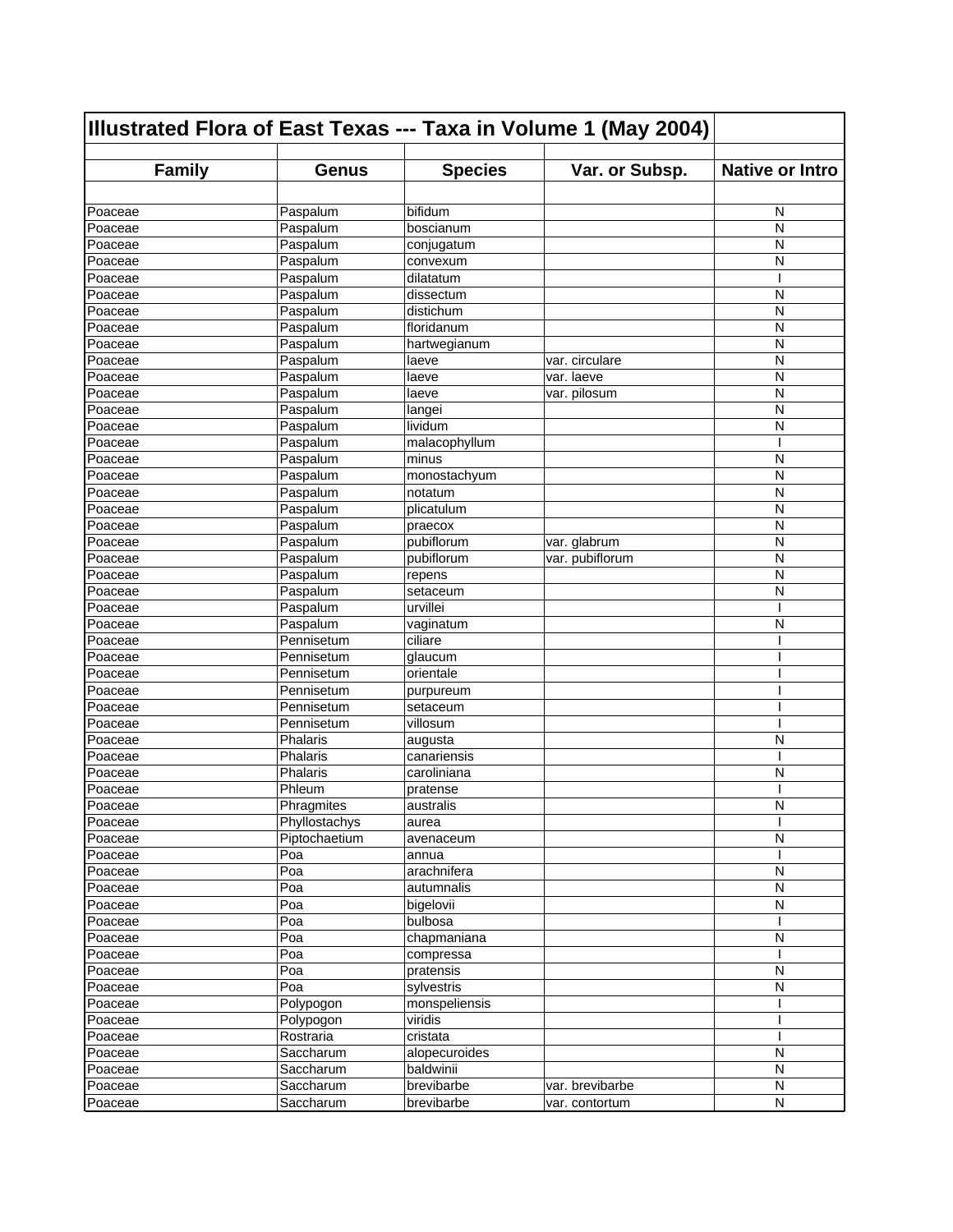| Illustrated Flora of East Texas --- Taxa in Volume 1 (May 2004) |               |                |                       |                        |
|-----------------------------------------------------------------|---------------|----------------|-----------------------|------------------------|
| <b>Family</b>                                                   | <b>Genus</b>  | <b>Species</b> | Var. or Subsp.        | <b>Native or Intro</b> |
|                                                                 |               |                |                       |                        |
| Poaceae                                                         | Saccharum     | coarctatum     |                       | N                      |
| Poaceae                                                         | Saccharum     | giganteum      |                       | N                      |
| Poaceae                                                         | Saccharum     | officinarum    |                       |                        |
| Poaceae                                                         | Sacciolepis   | indica         |                       |                        |
| Poaceae                                                         | Sacciolepis   | striata        |                       | N                      |
| Poaceae                                                         | Schedonnardus | paniculatus    |                       | N                      |
| Poaceae                                                         | Schizachyrium | scoparium      | subsp. scoparium      | N                      |
| Poaceae                                                         | Schizachyrium | scoparium      | subsp. divergens      | N                      |
| Poaceae                                                         | Schizachyrium | tenerum        |                       | N                      |
| Poaceae                                                         | Sclerochloa   | dura           |                       |                        |
| Poaceae                                                         | Secale        | cereale        |                       |                        |
| Poaceae                                                         | Setaria       | corrugata      |                       | N                      |
| Poaceae                                                         | Setaria       | faberi         |                       | I                      |
| Poaceae                                                         | Setaria       | italica        |                       | ı                      |
| Poaceae                                                         | Setaria       | leucopila      |                       | N                      |
| Poaceae                                                         | Setaria       | macrostachya   |                       | N                      |
| Poaceae                                                         | Setaria       | magna          |                       | N                      |
| Poaceae                                                         | Setaria       | parviflora     |                       | N                      |
| Poaceae                                                         | Setaria       | pumila         |                       | ı                      |
| Poaceae                                                         | Setaria       | reverchonii    |                       | N                      |
| Poaceae                                                         | Setaria       | scheelei       |                       | N                      |
| Poaceae                                                         | Setaria       | texana         |                       | N                      |
| Poaceae                                                         | Setaria       | verticillata   |                       |                        |
| Poaceae                                                         | Setaria       | villosissima   |                       | N                      |
| Poaceae                                                         | Setaria       | viridis        | var. viridis          | ı                      |
| Poaceae                                                         | Sorghastrum   | elliottii      |                       | N                      |
| Poaceae                                                         | Sorghastrum   | nutans         |                       | N                      |
| Poaceae                                                         | Sorghum       | bicolor        | subsp. [X] drummondii |                        |
| Poaceae                                                         | Sorghum       | bicolor        | subsp. bicolor        |                        |
| Poaceae                                                         | Sorghum       | halepense      |                       |                        |
| Poaceae                                                         | Spartina      | pectinata      |                       | N                      |
| Poaceae                                                         | Spartina      | spartinae      |                       | N                      |
| Poaceae                                                         | Sphenopholis  | filiformis     |                       | N                      |
| Poaceae                                                         | Sphenopholis  | nitida         |                       | N                      |
| Poaceae                                                         | Sphenopholis  | obtusata       | var. major            | N                      |
| Poaceae                                                         | Sphenopholis  | obtusata       | var. obtusata         | N                      |
| Poaceae                                                         | Sporobolus    | airoides       |                       | N                      |
| Poaceae                                                         | Sporobolus    | buckleyi       |                       | N                      |
| Poaceae                                                         | Sporobolus    | clandestinus   |                       | N                      |
| Poaceae                                                         | Sporobolus    | compositus     | var. compositus       | N                      |
| Poaceae                                                         | Sporobolus    | compositus     | var. drummondii       | $\mathsf{N}$           |
| Poaceae                                                         | Sporobolus    | compositus     | var. macer            | N                      |
| Poaceae                                                         | Sporobolus    | cryptandrus    |                       | $\mathsf{N}$           |
| Poaceae                                                         | Sporobolus    | indicus        |                       | N                      |
| Poaceae                                                         | Sporobolus    | junceus        |                       | N                      |
| Poaceae                                                         | Sporobolus    | neglectus      |                       | N                      |
| Poaceae                                                         | Sporobolus    | ozarkanus      |                       | N                      |
| Poaceae                                                         | Sporobolus    | purpurascens   |                       | N                      |
| Poaceae                                                         | Sporobolus    | pyramidatus    |                       | N                      |
| Poaceae                                                         | Sporobolus    | silveanus      |                       | N                      |
| Poaceae                                                         | Sporobolus    | vaginiflorus   |                       | N                      |
| Poaceae                                                         | Steinchisma   | hians          |                       | N                      |
| Poaceae                                                         | Stenotaphrum  | secundatum     |                       |                        |
| Poaceae                                                         | Themeda       | triandra       |                       | $\overline{1}$ ?       |
| Poaceae                                                         | Trachypogon   | secundus       |                       | N                      |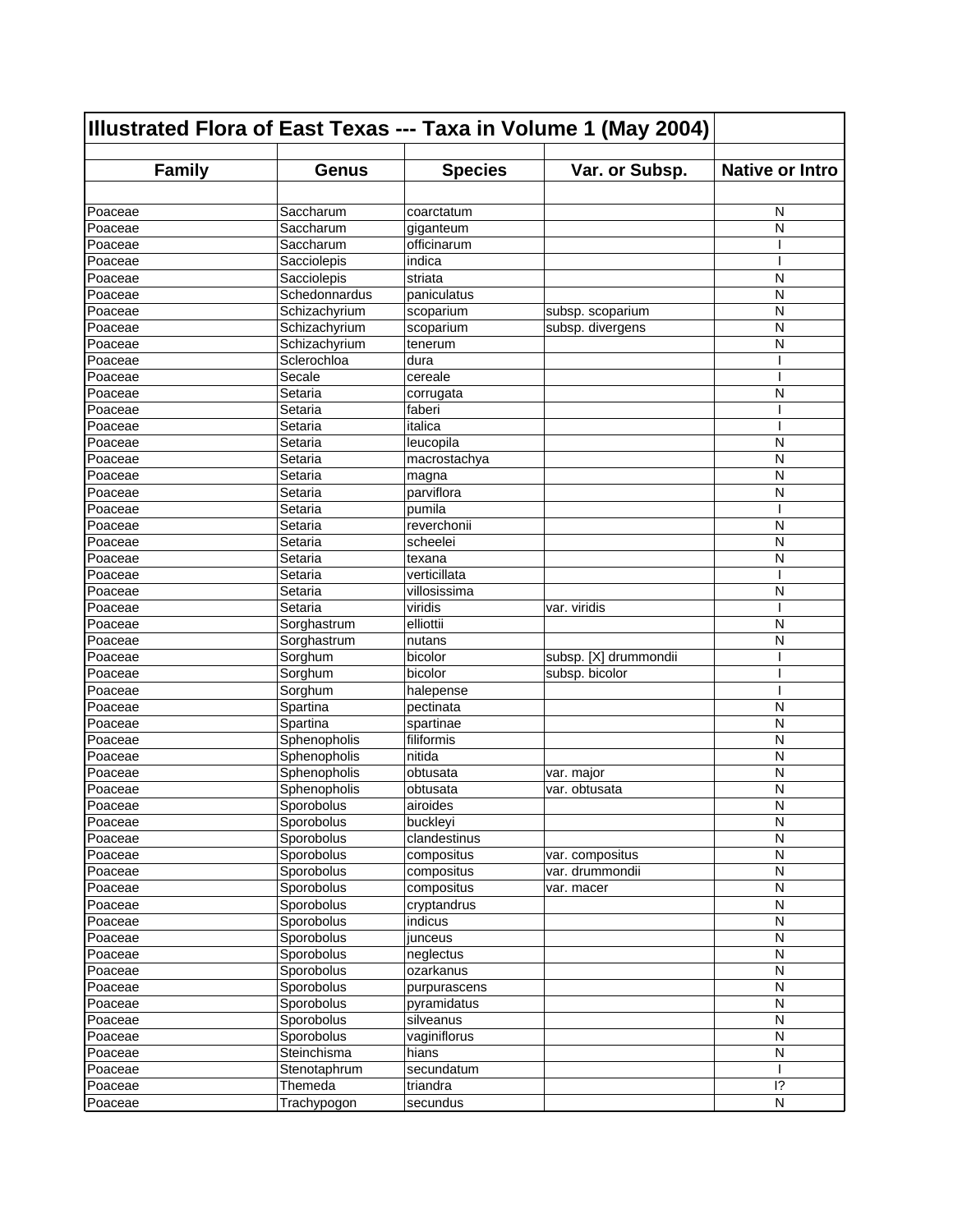| Illustrated Flora of East Texas --- Taxa in Volume 1 (May 2004) |                            |                   |                   |                        |
|-----------------------------------------------------------------|----------------------------|-------------------|-------------------|------------------------|
| <b>Family</b>                                                   | <b>Genus</b>               | <b>Species</b>    | Var. or Subsp.    | <b>Native or Intro</b> |
|                                                                 |                            |                   |                   |                        |
| Poaceae                                                         | Tragus                     | berteronianus     |                   | N                      |
| Poaceae                                                         | <b>Trichloris</b>          | pluriflora        |                   | N                      |
| Poaceae                                                         | Trichoneura                | elegans           |                   | N                      |
| Poaceae                                                         | <b>Tridens</b>             | albescens         |                   | N                      |
| Poaceae                                                         | Tridens                    | ambiguus          |                   | N                      |
| Poaceae                                                         | Tridens                    | buckleyanus       |                   | N                      |
| Poaceae                                                         | <b>Tridens</b>             | congestus         |                   | N                      |
| Poaceae                                                         | <b>Tridens</b>             | eragrostoides     |                   | N                      |
| Poaceae                                                         | <b>Tridens</b>             | flavus            | var. flavus       | N                      |
| Poaceae                                                         | <b>Tridens</b>             | flavus            | var. chapmanii    | N                      |
| Poaceae                                                         | <b>Tridens</b>             | muticus           | var. elongatus    | N                      |
| Poaceae                                                         | <b>Tridens</b>             | muticus           | var. muticus      | N                      |
| Poaceae                                                         | <b>Tridens</b>             | strictus          |                   | N                      |
| Poaceae                                                         | Tridens                    | texanus           |                   | N                      |
| Poaceae                                                         | <b>Triplasis</b>           | purpurea          |                   | N                      |
| Poaceae                                                         | Tripogon                   | spicatus          |                   | N                      |
| Poaceae                                                         | Tripsacum                  | dactyloides       |                   | N                      |
| Poaceae                                                         | Trisetum                   | interruptum       |                   | N                      |
| Poaceae                                                         | Triticum                   | aestivum          |                   | ı                      |
| Poaceae                                                         | Urochloa                   | ciliatissima      |                   | N                      |
| Poaceae                                                         | Urochloa                   | fusca             |                   | N                      |
| Poaceae                                                         | Urochloa                   | maxima            |                   | ı                      |
| Poaceae                                                         | Urochloa                   | mutica            |                   | ı                      |
| Poaceae                                                         | Urochloa                   | platyphylla       |                   | N                      |
| Poaceae                                                         | Urochloa                   | ramosa            |                   | ı                      |
| Poaceae                                                         | Urochloa                   | reptans           |                   | I                      |
| Poaceae                                                         | Urochloa                   | texana            |                   | N                      |
| Poaceae                                                         | Vulpia                     | bromoides         |                   |                        |
| Poaceae                                                         | Vulpia                     | myuros            |                   |                        |
| Poaceae                                                         | Vulpia                     | octoflora         | var. glauca       | N                      |
| Poaceae                                                         | Vulpia                     | octoflora         | var. hirtella     | N                      |
| Poaceae                                                         | Vulpia                     | octoflora         | var. octoflora    | N                      |
| Poaceae                                                         | Vulpia                     | sciurea           |                   | N                      |
| Poaceae                                                         | Willkommia                 | texana            | var. texana       | N                      |
| Poaceae                                                         | Zea                        | mays              |                   | I                      |
| Poaceae                                                         | Zizania                    | texana            |                   | N                      |
| Poaceae                                                         | Zizaniopsis                | miliacea          |                   | N                      |
| Poaceae                                                         | Zoysia                     | japonica          |                   | ı                      |
| Poaceae                                                         | Zoysia                     | matrella          |                   |                        |
| Poaceae                                                         | Zoysia                     | pacifica          |                   |                        |
| Pontederiaceae                                                  | Eichhornia<br>Heteranthera | crassipes         |                   | N                      |
| Pontederiaceae                                                  | Heteranthera               | dubia             |                   |                        |
| Pontederiaceae<br>Pontederiaceae                                | Pontederia                 | limosa<br>cordata |                   | N<br>N                 |
| Potamogetonaceae                                                | Potamogeton                | crispus           |                   |                        |
| Potamogetonaceae                                                |                            | diversifolius     |                   |                        |
|                                                                 | Potamogeton                | foliosus          |                   | N                      |
| Potamogetonaceae<br>Potamogetonaceae                            | Potamogeton<br>Potamogeton | illinoensis       |                   | N<br>N                 |
| Potamogetonaceae                                                | Potamogeton                | nodosus           |                   | N                      |
| Potamogetonaceae                                                | Potamogeton                | pulcher           |                   | N                      |
| Potamogetonaceae                                                | Potamogeton                | pusillus          | subsp pusillus    | ${\sf N}$              |
| Potamogetonaceae                                                | Potamogeton                | pusillus          | subsp tenuissimus | ${\sf N}$              |
| Potamogetonaceae                                                | Stuckenia                  | pectinata         |                   | N                      |
| Ruppiaceae                                                      | Ruppia                     | cirrhosa          |                   | N                      |
| Smilacaceae                                                     | Smilax                     | bona-nox          |                   | N                      |